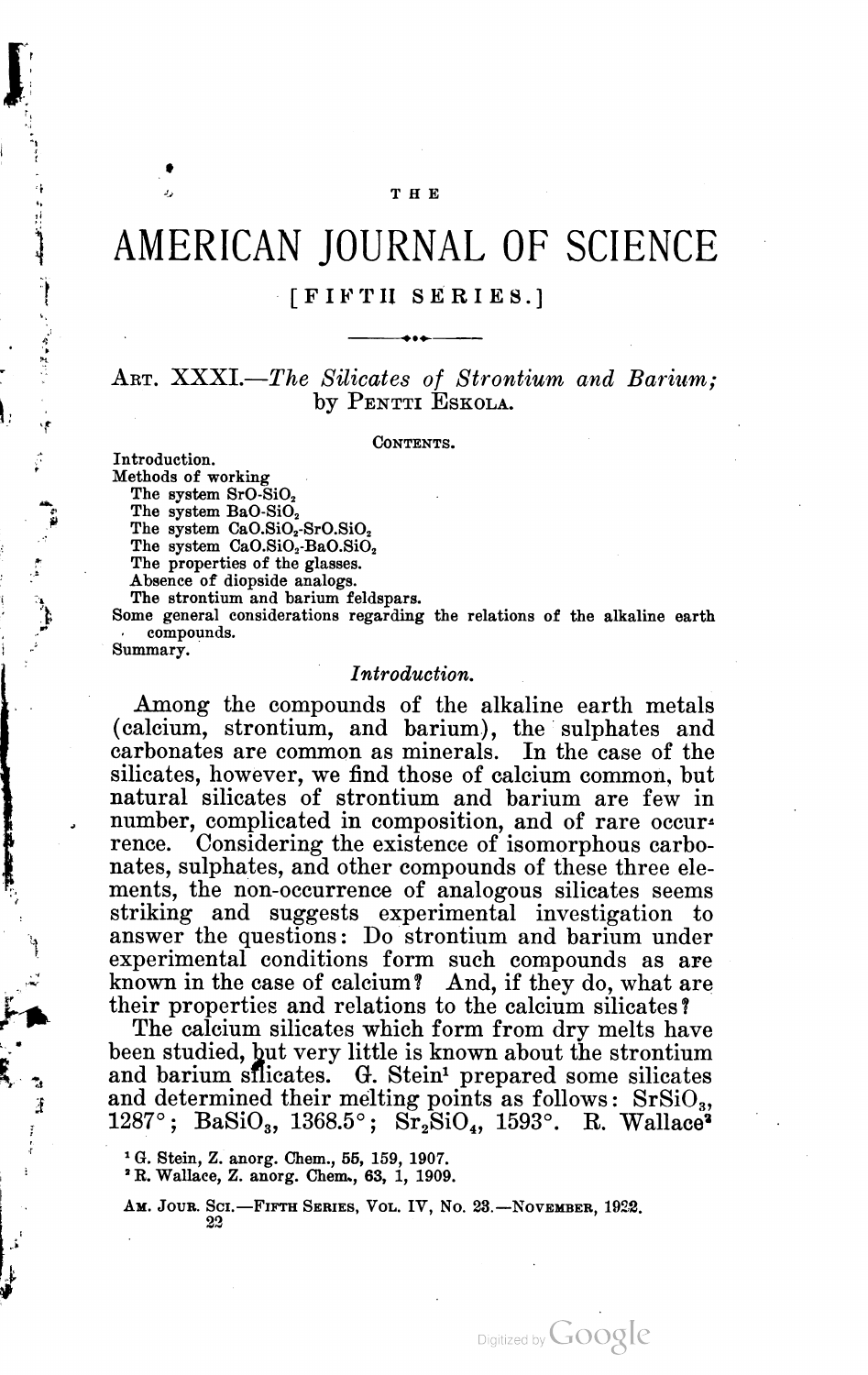' carried out thermal investigations by the cooling curve method on the binary systems of the metasilicates of sodium and lithium with those of strontium and barium.<br>He gives the melting point of  $SrsiO<sub>3</sub>$ , 1529<sup>o</sup> and of  $BaSiO<sub>3</sub>$ , 1490°. All his melting diagrams resulted in the type of complete solid solutions with a minimum. P. Lebedew,<sup>3</sup> for the system  $BaSiO<sub>3</sub>$ -CaSiO<sub>3</sub>, also found a melting curve of the complete solid solution type with the melting point of  $BaSiO<sub>3</sub>$  at  $1438<sup>°</sup>$  and a minimum at about  $1000^\circ$ . Smolensky,<sup>4</sup> who studied the system BaSiO<sub>3</sub>-BaTiO<sub>3</sub>, found the melting point of BaSiO<sub>3</sub> at 1470°.

All these results were obtained by the cooling-curve method, using carbon crucibles and porcelain tubes to protect the thermo-elements. No quantitative optical or other physical diagnostics for the crystalline phases were given. In the absence of such characteristics, and in view of the poor agreement of the results, the melting diagrams merely based upon cooling curves are subject to large corrections and often entirely erroneous. The melting point determinations are, in fact, all considerably

too low.<br>Very accurate determinations were carried out by<br>Jaeger and Van Klooster,<sup>5</sup> who found the melting point of  $SrsiO<sub>3</sub>$ , 1578  $\pm$  1°, and of BaSiO<sub>3</sub>, 1604  $\pm$  0.5°. They, also, emphasize the unreliability of the cooling-curve method and illustrate this by experimental evidence. They determined further some physical constants of the compounds named. Their results will be mentioned later.

The entire field of the physical chemistry of the strontium and barium silicates being open, the first task was to investigate the two binary systems  $SrO-SiO<sub>2</sub>$ and  $BaO-SiO<sub>2</sub>$ . Among the further problems, those regarding the relations of the metasilicates to the well ' known wollastonite minerals seemed to me most interest ing and were chosen for study. For still further com parison with corresponding calcium compounds I tried to synthesize the strontium and barium compounds analo gous to two important lime silicate minerals, diopside and anorthite.

 $\cdot$   $\cdot$ 

" P. Lebedew, Z. anorg. Chem., 70, 301, 1911.

' S. Smolensky, Z. anorg. Chem., 73, 293, 1912.<br>
5 F. M. Jaeger and H. S. Van Klooster, Proc. Kon. Akad. Amsterdam, 6,<br>XVIII. 896, 1915.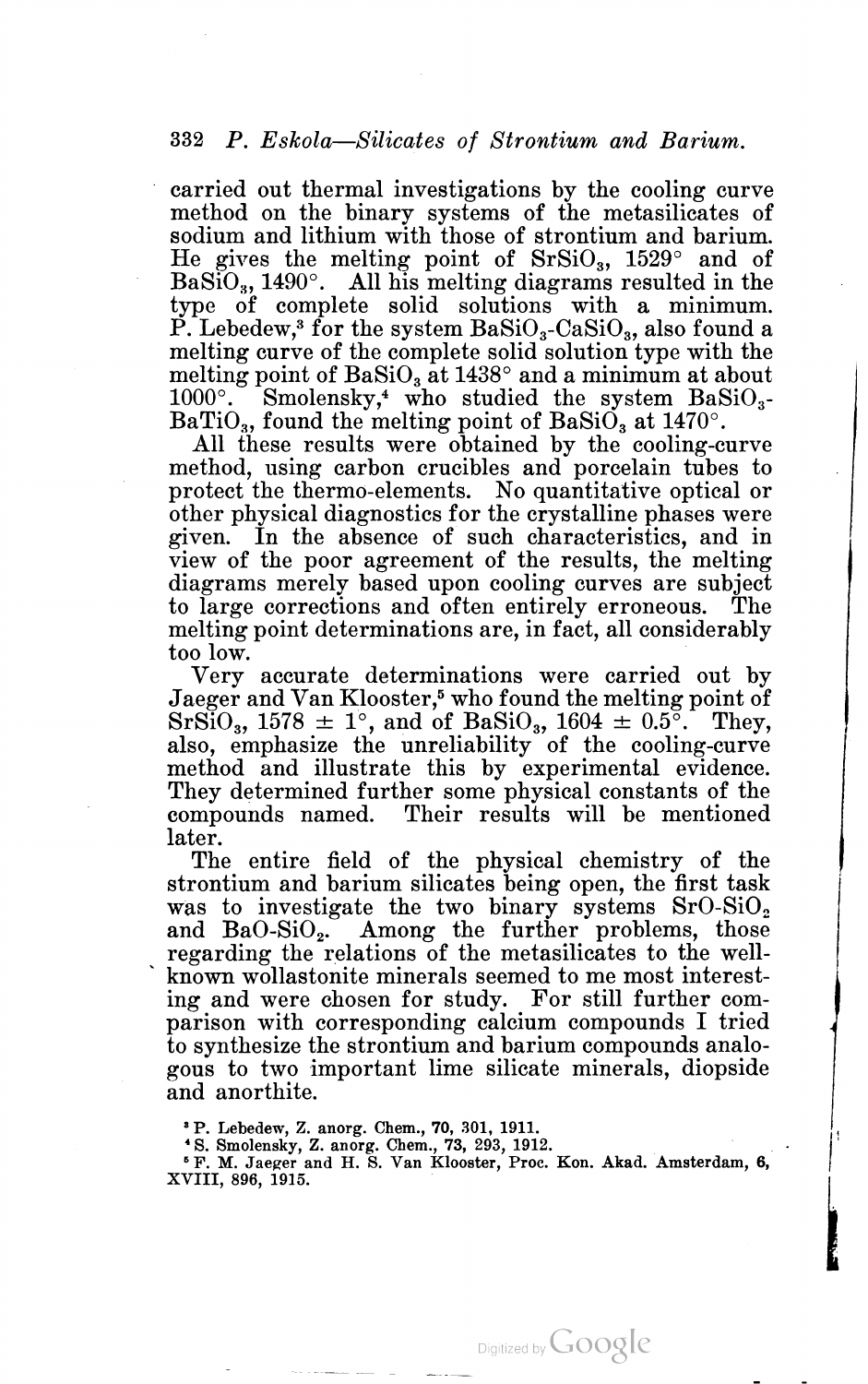# Methods of Working.

The mixtures were made up of pure quartz, specially prepared calcium carbonate, barium carbonate "Squibb's reagent" and strontium carbonate from "Baker's analyzed chemicals." These substances were dried at 150°C before weighing, and mixed together, melted if possible, chilled and crushed, then reheated and ground twice more.

The equilibrium relations were ascertained almost exclusively by the quenching method. Heating curves were run in some cases for the purpose of checking the temperature measurements.

The temperatures were determined by potentiometer and <sup>a</sup> Pt-PtRh thermoelement calibrated against the melting points of diopside and anorthite. The tempera tures, for the most part, are not far from the diopside point, so that the calibration against diopside, together with the temperature limits taken in the quenchings, show the actual degree of accuracy of the work. Therefore those calibrations are stated below. '

Diopside, melting point 1391.5°, in the standard scale corresponds to 14230 microvolts.

| Date (1921)                               | Crystals<br>uV | Melt<br>$\mu v$ | Correction       | The systems under<br>investigation                              |
|-------------------------------------------|----------------|-----------------|------------------|-----------------------------------------------------------------|
| 6 April $\ldots$ 14100<br>28 April  14110 |                | 14150<br>14130  | $+105$<br>$+105$ | SrO-SiO.                                                        |
| 11 May  14120                             |                | 14130           | $+105$           | BaO-SiO <sub>2</sub> and SrSiO <sub>3</sub> -CaSiO <sub>3</sub> |
| $17$ June $14090$                         |                | 14110           | $+130$           |                                                                 |
| $26$ June $a$ 14310                       |                | 14330           | $-90$            |                                                                 |
| 30 June $14310$                           |                | 14330           | — 90             | BaSiO <sub>s</sub> -CaSiO <sub>s</sub>                          |
| 5 August  14290                           |                | 14310           | $-70$            |                                                                 |
| 22 August  14270                          |                | 14290           | $-50$            |                                                                 |
| a New thermoelement.                      |                |                 |                  |                                                                 |

In the determination of the refractive indices I had the advantage of using the improved immersion method as worked out by Merwin.<sup>6</sup> This method involves an improvement in accuracy as well as in completeness, making it possible to determine at the same time disper sion as well as refractive indices. One determines directly, using a monochromatic illuminator, the wave lengths for which the refractive indices to be measured

 $E$ . Posnjak and H. E. Merwin, The ternary system  $Fe_2O_3$ -SO<sub>3</sub>-H<sub>2</sub>O, J. Am. Chem. Soc., 44, 1965, 1922.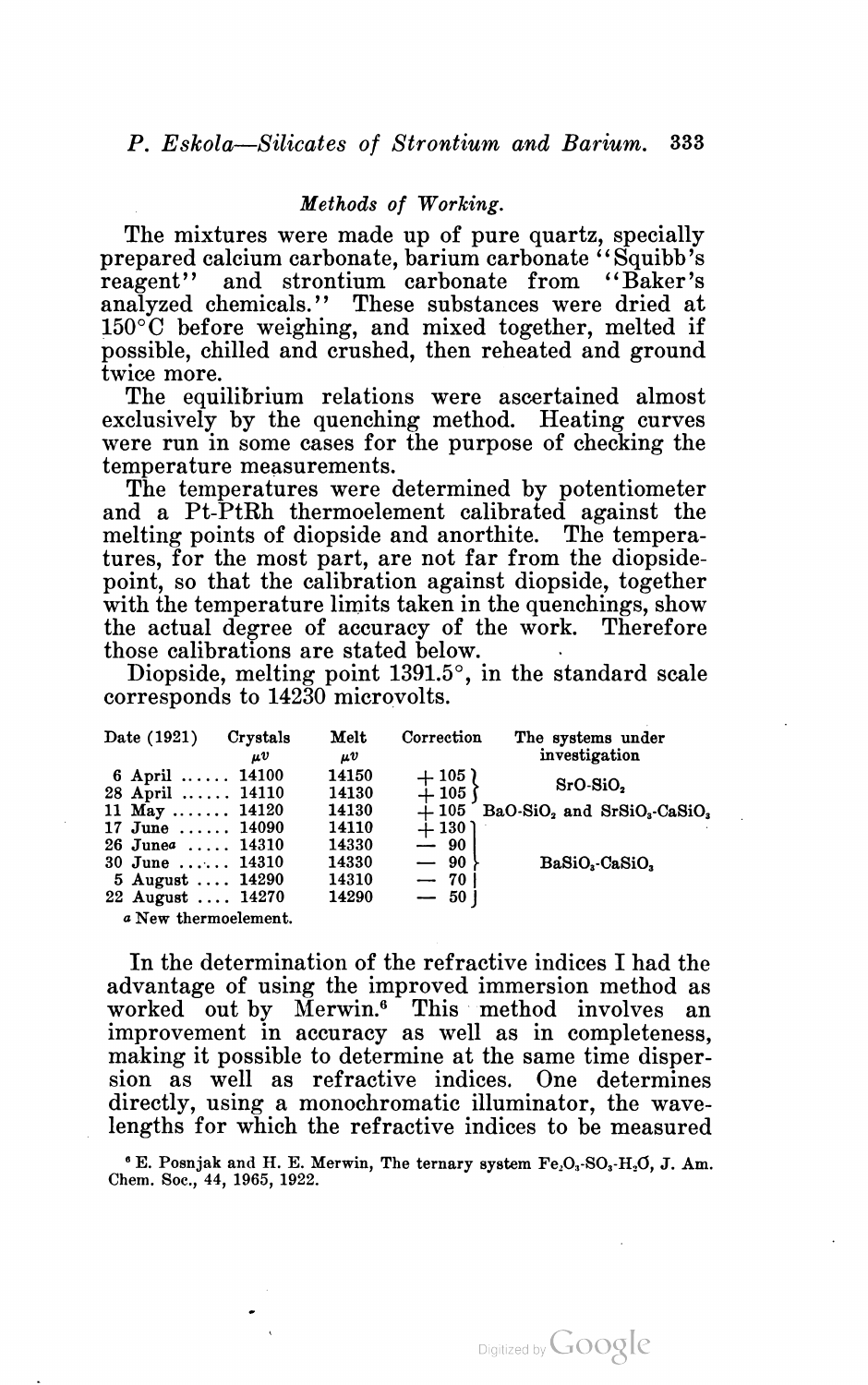match those of two or more members in the set of refractive liquids. The dispersions of the whole series of liquids used having been determined and expressed graphically, it now remains simply to locate, on the diagram, the points determined and to read the refractive index for any wave-length desired. The values obtained in favorable substances are dependable in the third deci mal place, provided due care is taken for variations in the temperature. In the present work the indices of refraction are given

for four wave-lengths corresponding with the spectral for four wave-lengths corresponding with the spectral<br>line  $F(\lambda = 486\mu\mu)$ ,  $Tl(\lambda = 535\mu\mu)$ ,  $D( = 589\mu\mu)$  and line  $F(\lambda = 486\mu\mu)$ ,  $T(\lambda = 535\mu\mu)$ ,  $D( = 589\mu\mu)$  and  $C(\lambda = 656\mu\mu)$ . In the actual determinations wave  $C(\lambda = 656\mu\mu)$ . In the actual determinations wavelengths between 500 and 625 were commonly used, therefore the values for F and C may sometimes have an uncertainty of  $\pm$  0.001 or a little more, due to enlargement of the errors in extrapolation.

# The Sustem SrO-SiO<sub>2</sub>.

The results of a thermal study of this system are given in table I.<br>
TABLE I.

| Composition  |             |         |                                                                                                                                    |
|--------------|-------------|---------|------------------------------------------------------------------------------------------------------------------------------------|
| wt. per cent | Temperature | Time    | Resulting phases                                                                                                                   |
| SiO,         | °C.         | minutes |                                                                                                                                    |
|              |             |         |                                                                                                                                    |
| 60           | 1636        | 15      | Glass                                                                                                                              |
| 60           | 1600        | 60      | Glass and cristobalite                                                                                                             |
|              |             |         |                                                                                                                                    |
| 46.18        | 1368        | 30      | Glass                                                                                                                              |
| 46.18        | 1361        | 60      | Glass and a little tridymite                                                                                                       |
| 46.18        | 1356        | 60      | Tridymite, SrO.SiO <sub>2</sub> , trace of<br>glass                                                                                |
| 50           | 1363        | 25      | SrO.SiO <sub>2</sub> and glass                                                                                                     |
|              |             |         |                                                                                                                                    |
| 50           | 1430        | 30      | Glass                                                                                                                              |
| 50           | 1420        | 60      | Glass and SrO.SiO,                                                                                                                 |
| 40           | 1571        | 60      | Glass                                                                                                                              |
| 40           | 1552        | 45      | Glass and SrO.SiO.                                                                                                                 |
|              |             |         |                                                                                                                                    |
|              | 1584        | 15      | Glass                                                                                                                              |
| 36.78        | 1580        | 15      | SrO.SiO <sub>2</sub> and glass                                                                                                     |
| 36.78        | 1575        | 15      | SrO.SiO <sub>2</sub> only                                                                                                          |
|              |             | 36.78a  | Liquidus of cristobalite<br>Eutectic tridymite-SrSiO <sub>3</sub><br>Liquidus of SrO.SiO,<br>Melting point of SrO.SiO <sub>2</sub> |

Digitized by **GOOGIC**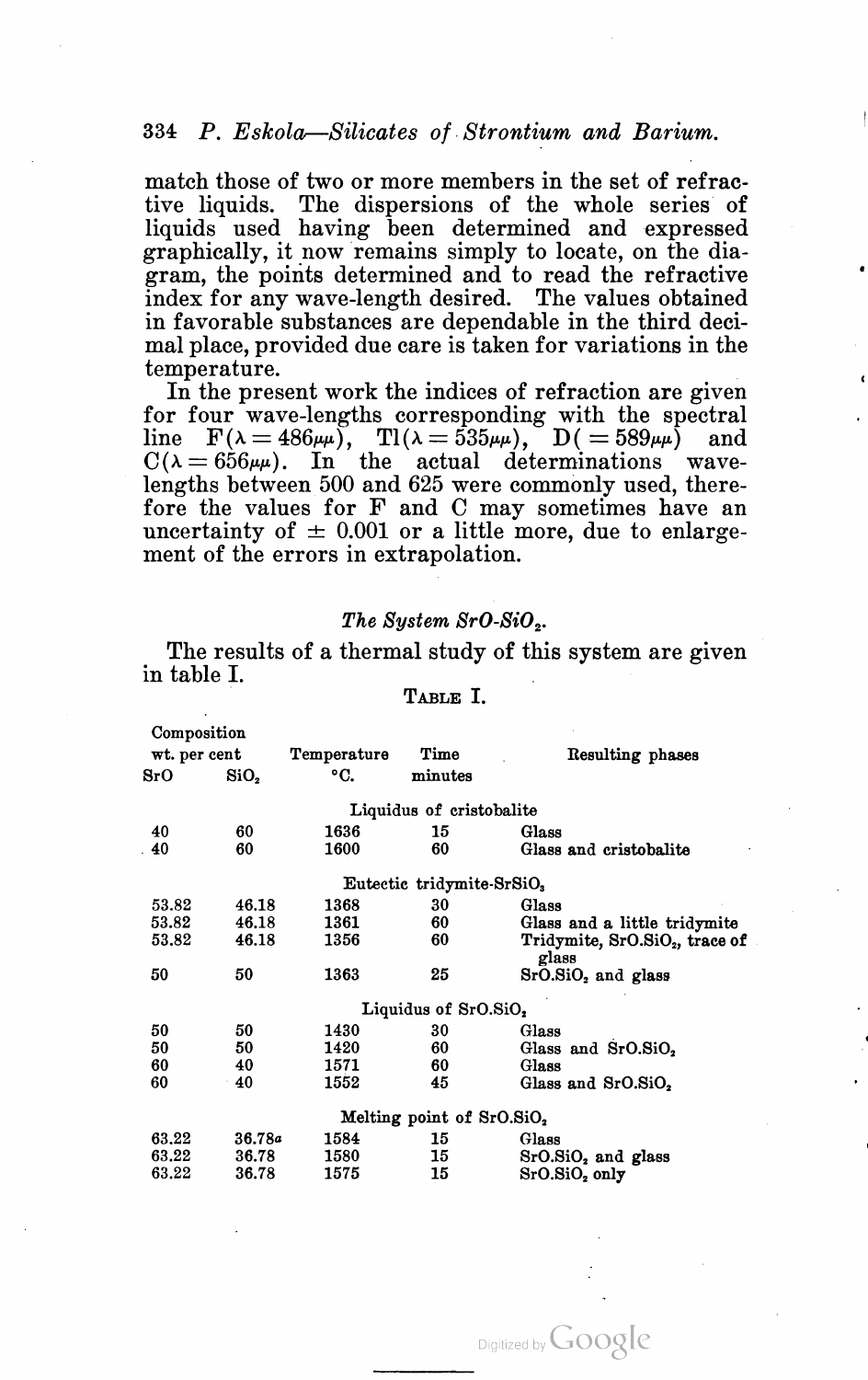| P. Eskola-Silicates of Strontium and Barium. 335 |  |  |  |
|--------------------------------------------------|--|--|--|
|                                                  |  |  |  |

|                            |                 |      | Eutectic SrO.SiO <sub>2</sub> -2SrO.SiO <sub>2</sub> |                                       |
|----------------------------|-----------------|------|------------------------------------------------------|---------------------------------------|
| 65                         | 35              | 1554 | 15                                                   | Glass                                 |
| 65                         | 35              | 1546 | 30                                                   | Glass and SrO.SiO.                    |
| 65                         | 35              | 1538 | 15                                                   | SrO.SiO, and 2SrO.SiO,                |
| 67                         | 33              | 1544 | 15                                                   | $SrO.SiO2$ and $2SrO.SiO2$            |
|                            |                 |      | Liquidus of 2SrO.SiO <sub>2</sub>                    |                                       |
| 67                         | 33              | 1617 | 15                                                   | Glass                                 |
| 67                         | 33              | 1600 | 15                                                   | Glass and 2SrO.SiO.                   |
| 72                         | 28              | 1628 | 15                                                   | Glass and 2SrO.SiO,                   |
| 77.46                      | 22.54b          | 1634 | 5                                                    | Sr <sub>2</sub> SiO <sub>4</sub> only |
| $a =$ SrO.SiO <sub>2</sub> | $b = 2SrO.SiO.$ |      |                                                      |                                       |

The equilibrium diagram (fig. 1) is based on the above results; the melting point of cristobalite has been placed at 1710°, according to the determinations of Ferguson and Merwin,7 and the inversion point cristobalite-tridymite at  $1470^\circ$  according to Fenner.<sup>8</sup>

The liquidus curve of the silica minerals has the same general shape as formerly found in all the other binary systems with silica as one component: starting from the

eutectic point first a very steep rise a little above 1600°.<br>The eutectic tridymite-SrO.SiO<sub>2</sub>.—I prepared incidentally a mixture of 46.18 per cent SrO and 53.82 per cent  $\text{SiO}_2$ , corresponding to the proportion  $\text{SrO.2SiO}_2$ , to find out whether there was any disilicate of strontium, analo gous to the barium disilicate known formerly. The result was negative, and this happened to be almost exactly the eutectic composition. The tridymite liquidus lying only about five degrees above the solidus, the eutectic composition can be located with <sup>a</sup> fair degree of accuracy at 46.5 per cent SrO and 53.5 per cent SiOz. The temperature is  $1358 \pm 4^{\circ}$ .

 $Stronium metasilicate, SrO.SiO<sub>2</sub>$ —Strontium metasilicate was found in only one form which shows a veryclose resemblance to  $\alpha$ -CaSiO<sub>3</sub>, or pseudowollastonite. Its melting point was determined as  $1580 \pm 4^{\circ}$ , in agreement with Jaeger and Van Klooster's result,  $1578 \pm 1^{\circ}$ . It is . apparently of dihexagonal pyramidal symmetry, uniaxial and positive, and its characteristic habit is thick-tabular parallel to (0001). There is a fairly good basal cleavage.

'J. B. Ferguson and H. E. Merwin, this Journal, 46, 417, 1918.

' C. N. Fenner, this Journal, 36, 337, 1913.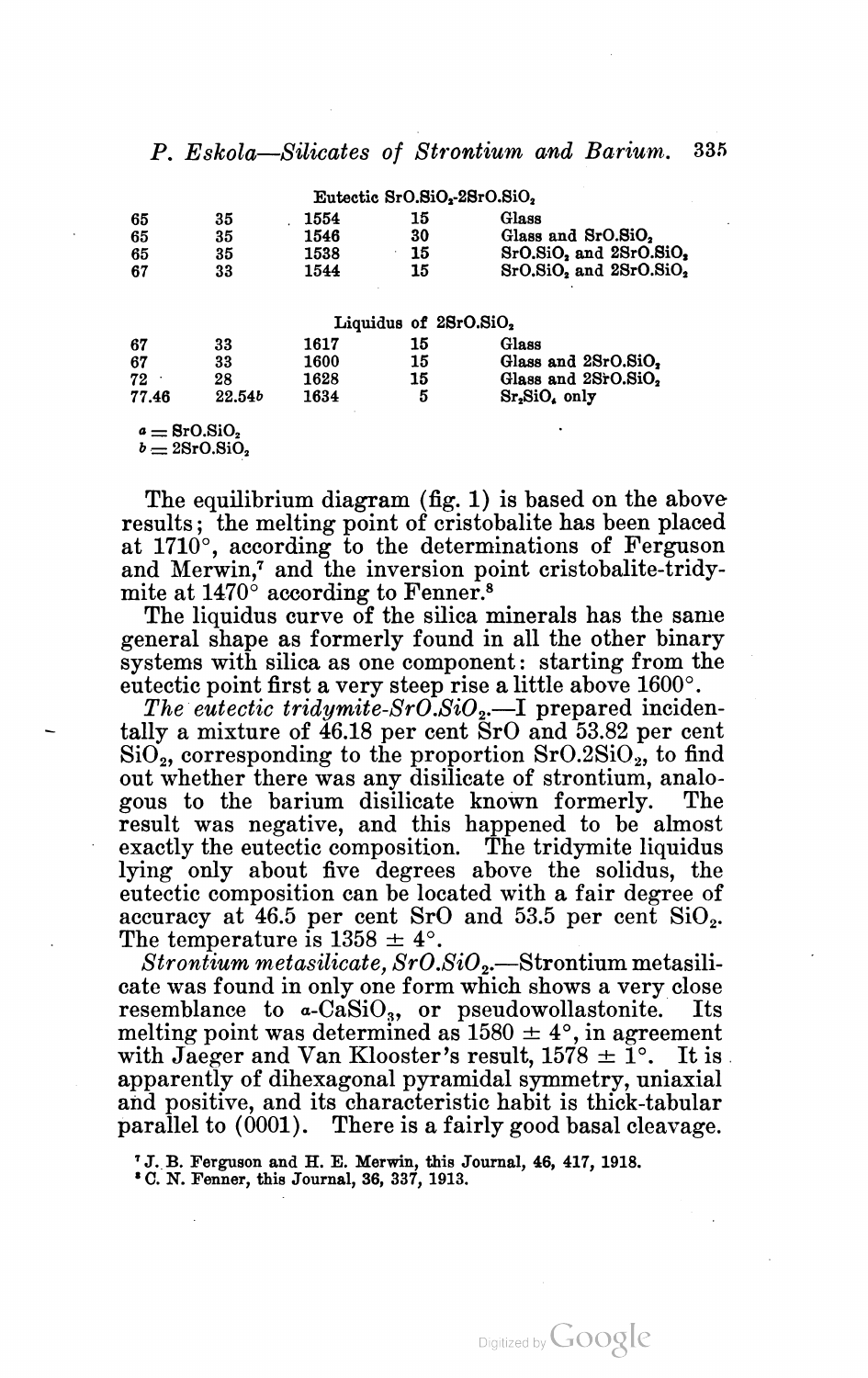

FIG. 1.

FIG. 1.—Temperature-concentration diagram of the binary system SrO-SiOg.

The density, at 30°, determined with a pycnometer, is 3.650. This is calculated as real density, compared with water at  $4^{\circ}$  and making correction for the buoyancy of water at  $\pm$  and making correction for the buoyancy of air. Jaeger and Van Klooster<sup>9</sup> found  $d = 3.652$  at an: backet and van Krooster Tound  $u_4 = 0.052$  at  $25.1^\circ$ , in good agreement with that found by me which gives  $d_4 = 3.653$ .

" Loc. cit.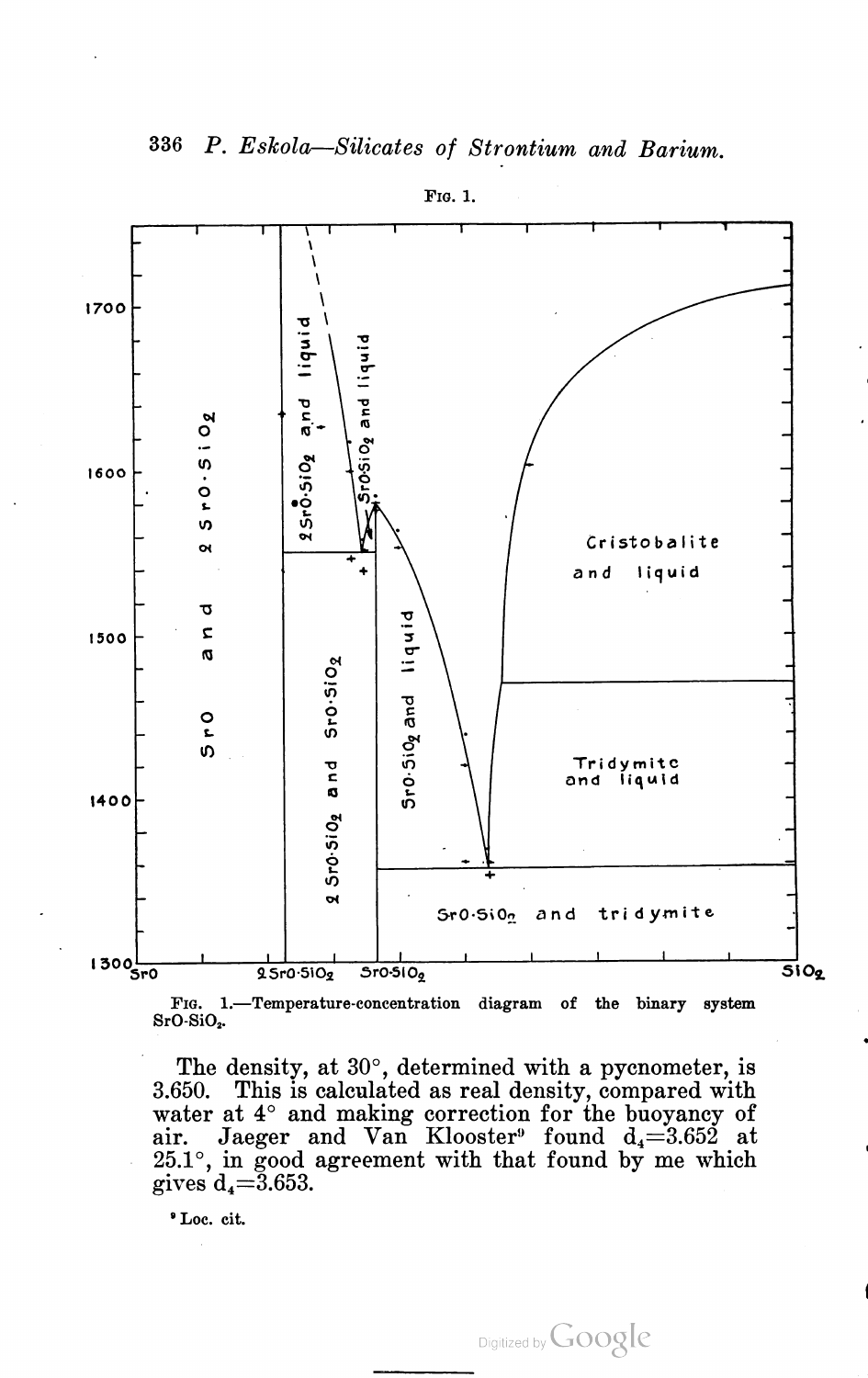The refractive indices were determined in granular crystals obtained by cooling a pure melt. They were found to be:

|                    | a     | γ.    |
|--------------------|-------|-------|
| $\mathbf{F}$ 1.606 |       | 1.646 |
| $T1 \ldots 1.602$  |       | 1.641 |
| $D$                | 1.599 | 1.637 |
| $C$ 1.596          |       | 1.634 |

These values were repeatedly checked and are correct in the third decimal place. Jaeger and Van Klooster give less exact values:  $n_1 = 1.590 \pm 0.003$ , and  $n_2 = 1.620 \pm 0.003$ 0.003.

 $a\text{-CaO.SiO}, \text{has}^{10}$   $a(D) = 1.610$ ;  $\beta(D) = 1.611$ ;  $\gamma(D) = 1.654$ .

In the apparent uniaxial positive character and hex agonal tabular habit the strontium metasilicate is similar to  $a$ -CaO.SiO<sub>2</sub> and, as stated later, they form a continuous series of solid solutions. It would seem necessary, therefore, that they should be closely isomorphous. Now Wright<sup>11</sup> has proved  $\alpha$ -CaO.SiO<sub>2</sub> to be really monoclinic, showing, in plates perpendicular to the optic normal, a polysynthetic twinning along the basal plane. The optic axial angle, though small, is not quite  $0^\circ$ .

Much care was taken to find out whether the strontium metasilicate shows a similar deviation from hexagonal symmetry, but no such phenomena were noticed, although apparent twinning was observed in the mix crystals of SrO.SiO<sub>2</sub> and OaO.SiO<sub>2</sub> (cf. below).<br>Euhedral crystals of SrO.SiO<sub>2</sub> were obtained from a

strontium chloride melt with an excess of silica (cf. below). They are all thick tabular and apparently dihexagonal pyramidal (hemimorphic), one end being terminated only by the basal plane (fig.  $2$ ), sometimes with additional narrow pyramid faces, while the other end regularly shows well developed pyramids, usually combinations of two, three, or four simple forms. The pyramid faces are striated parallel to the edge with the basal plane. The greater part of the crystals are twinned on the base (fig. 3).

As the crystals are perfectly hexagonal in aspect and

<sup>10</sup> G. A. Rankin and F. E. Wright: The ternary system  $CaO-Al<sub>2</sub>O<sub>3</sub>-SiO<sub>2</sub>$ , this Journal, 39, 1, 1915.  $\mu$  E. White, and F. E. Wright: On well attached and pseudostational property.

dowollastonite, - polymorphic forms of calcium metasilicate, this Journal, 21, 89, 1906.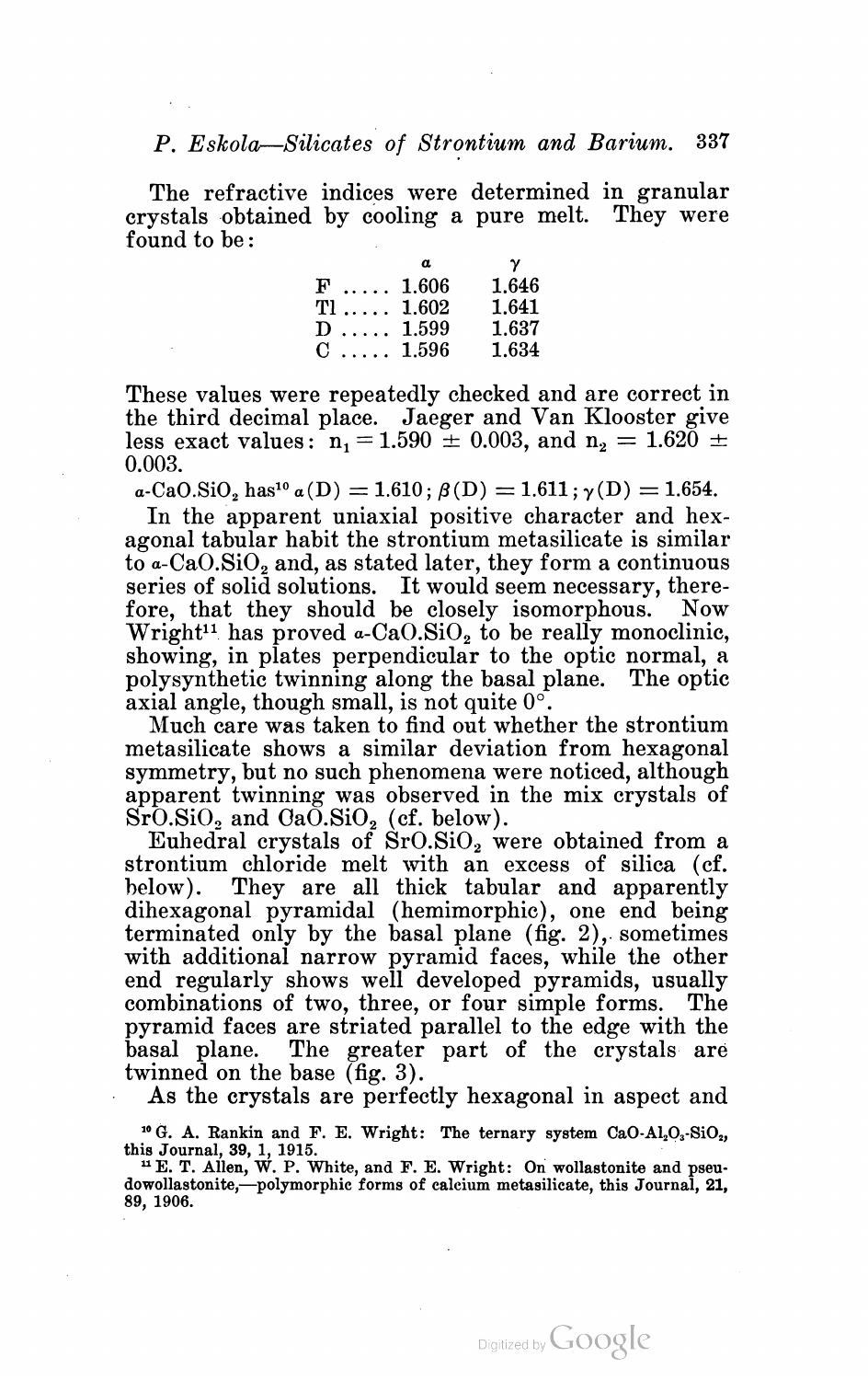the measurements failed to reveal any deviation from hexagonal symmetry, <sup>I</sup> shall provisionally describe them as hexagonal, although the isomorphism with the calcium metasilicate makes it probable that the strontium metasi licate is pseudohexagonal and really monoclinic, in that case belonging to the domatic, or monoclinic hemihedral class.



FIGS. 2, 3, 4.—Crystals of  $SrO.SiO<sub>2</sub>$ .

In examining these crystals with a binocular micro scope one was found that was larger (about 0.5 mm in diameter) and better than the rest, but it was incomplete, having only faces in two pyramidal zones developed. These zones were identical, each combined of three different pyramids,  $p(10I1)$ ,  $o(4045)$  and  $n(2021)$  (fig. 4). While searching for evidence of monoclinic symmetry I measured <sup>a</sup> number of crystals, but unfortunately they were too imperfect to prove anything positively. Often the pyramidal faces were quite curved in their zones so that the signals appeared as lines instead of points. All the forms observed in the best crystals were, however, also'identified in other crystals, and some of them at the same\_ time in three pyramidal zones. A further form  $t$  (5051) was found to be very common.

The following data are based on the best crystal, except for the last named form  $t$ .

The crystals separating from silicate melts and embedded in glass usually were bipyramidal in habit, with large basal planes, and thinner than those obtained from the chloride melt.

In summarizing the evidence regarding the crystal form of  $SrO.SiO<sub>2</sub>$ , we may state that, from its solid solubility and apparent isomorphism with  $\alpha$ -CaO.SiO<sub>2</sub>, it might be expected to be monoclinic, but actually the crystals agree so closely with the dihexagonal pyramidal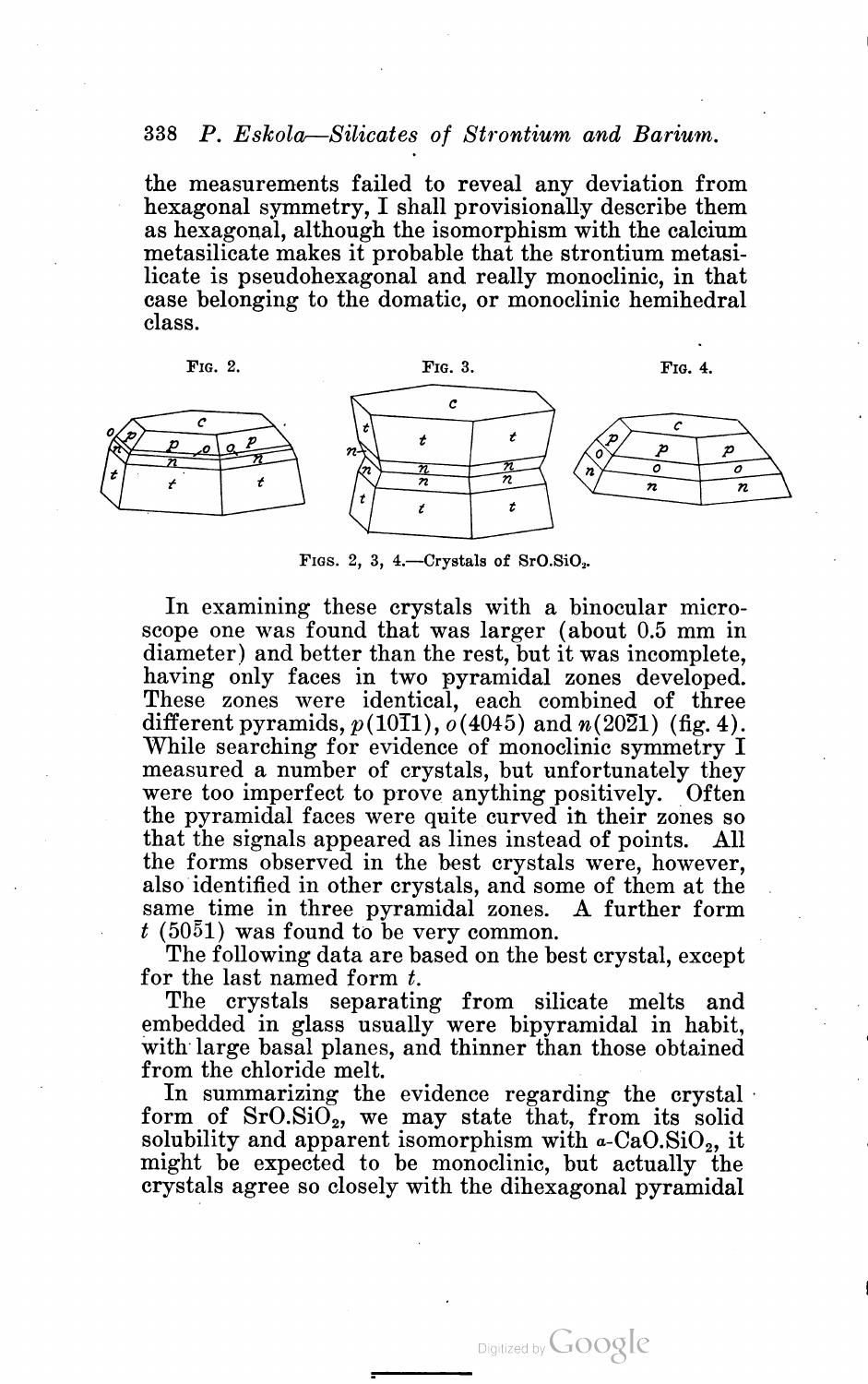|                                               | ρ                                                                                                                          |                                                             | Φ                |              |
|-----------------------------------------------|----------------------------------------------------------------------------------------------------------------------------|-------------------------------------------------------------|------------------|--------------|
|                                               | Observed                                                                                                                   | Calculated                                                  | Observed         | Calculated   |
|                                               | Limits<br>Average                                                                                                          |                                                             |                  |              |
| c(0001)<br>$p(10\bar{1}1)$<br>$o(49\bar{4}5)$ | $49^{\circ}$ 10' $-$ 49 $^{\circ}$ 55'<br>$49^{\circ} 32'$<br>$55^{\circ} 50' - 56^{\circ} 2' \cdot 55^{\circ} 56'$        | 0°<br>$\mathbf{0}'$<br>$49^{\circ} 32'$<br>$55^{\circ}$ 41' | $30^{\circ} 10'$ | $30^{\circ}$ |
| $n(20\bar{2}1)$<br>$t(50\bar{5}1)$            | $66^{\circ} 32^{\circ} - 66^{\circ} 55'$<br>$66^{\circ} 44'$<br>$78^{\circ}$ 20' $-$ 80 $^{\circ}$ 50'<br>$79^{\circ} 17'$ | $66^{\circ} 55'$<br>$80^\circ 20'$                          |                  |              |

Axial ratio  $a : c = 0.98$ 

symmetry that, judging only from the characters of the rather poor crystals available, it should belong to this class.

Another question that arose from the similarity to  $a$ -CaO.SiO<sub>2</sub> was whether SrO.SiO<sub>2</sub> would also appear in more than one form. Several experiments were made to settle this question.

 $SrO.SiO<sub>2</sub>$ -glass was held one hour at  $1020^{\circ}$ . The result was a crystallized mass showing radiating scaly crystals, uniaxial, positive,  $\omega = 1.600 \pm 0.003$ ,  $\epsilon = 1.640 \pm 0.003$ . It is consequently identical with the crystals separating from the melt. The same result was achieved when the glass was held

4 hours at 950°.<br>SrO.SiO<sub>2</sub> was melted together with SrCl<sub>2</sub> in a Fletcher furnace and allowed to cool very slowly. After dissolv ing the chloride in water to which finally was added a little HCl to decompose the chloro-silicate that had formed, the result was the same form of  $SrO.SiO<sub>2</sub>$  as before.

The last-named experiment was modified so that the  $SrO.SiO<sub>2</sub>-SrCl<sub>2</sub>$ -melt was left in the platinum resistance furnace over night at about  $1000^\circ$ . The product was not metasilicate at all, but strontium orthosilicate, which was identified by its refringence and characteristic twinning.

Now, imitating the method that Allen and White<sup>12</sup> found most effective in changing pseudowollastonite into wollastonite, I prepared strontium vanadate,  $Sr(VO<sub>3</sub>)<sub>2</sub>$ , and melted one gram of this with two grams of SrO.SiO<sub>2</sub>. The mixture was held over night at about 900°. After washing away the vanadate, the mass consisted of the

1' E. T. Allen and W. P. White, this Journal, 21, 89, 1906.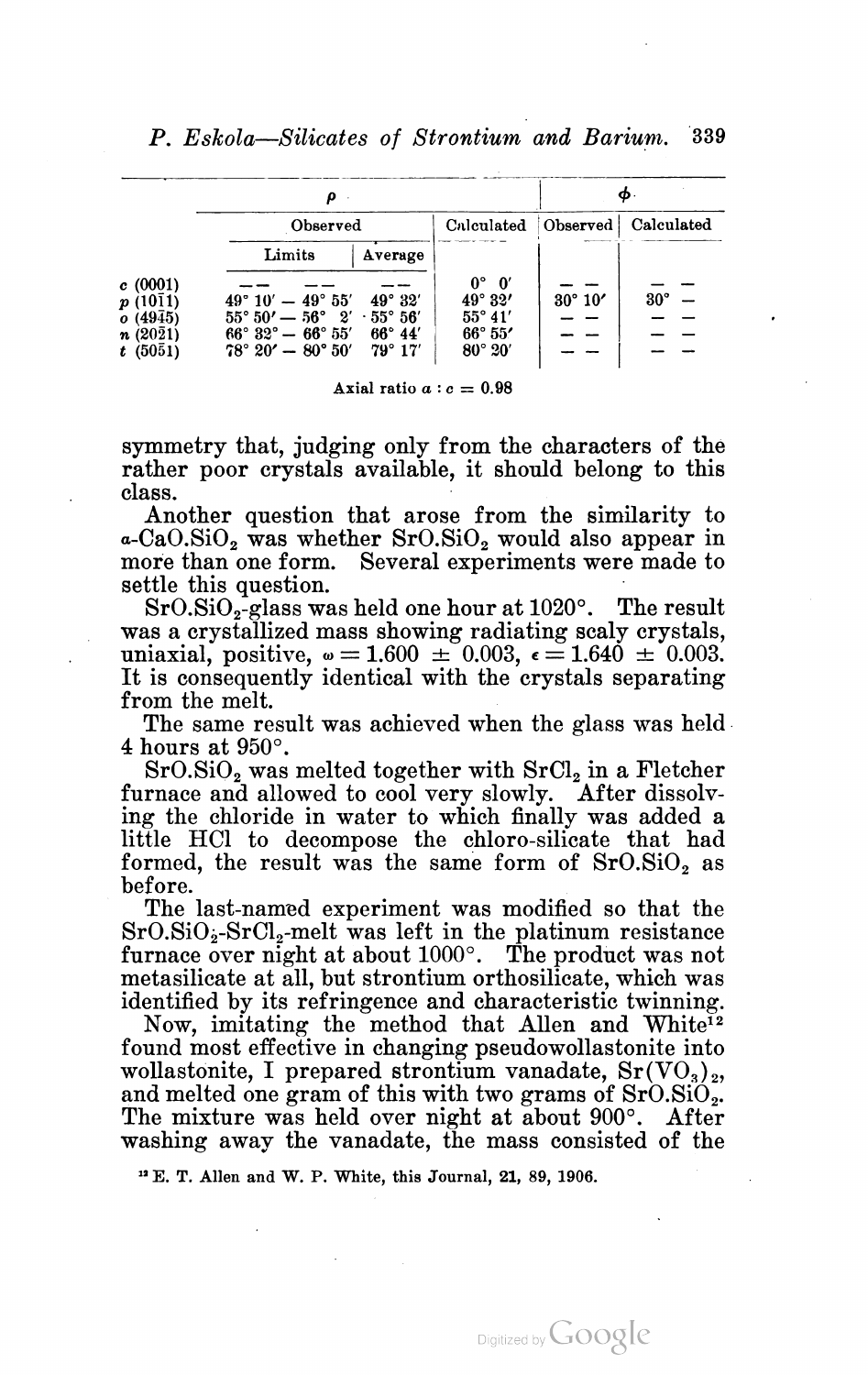same form of  $SrO.SiO<sub>2</sub>$ , as rounded crystal grains and

with no euhedral forms.<br>To prevent the formation of orthosilicate in the stron-<br>tium chloride melt I finally heated  $SrO.SiO<sub>2</sub>$  with  $SrCl<sub>2</sub>$ and a considerable excess of silica, added in the form of coarse quartz grains, which dissolved rapidly in the melt above <sup>a</sup> gas burner. This mixture, held over night at about  $1000^{\circ}$ , gave well-developed crystals of the same form of SrO.SiO<sub>2</sub>. The identity, as in all the other cases, was ascertained by determination of the refractive indices.

Thus all the experiments failed to show any other form of  $SrO.SiO<sub>2</sub>$  than the one similar to the pseudowollas $t$ onite $13$ 

The eutectic  $SrO.SiO<sub>2</sub>-2SrO.SiO<sub>2</sub>$  was located at 65.5 per cent SrC, as is apparent from the diagram (fig. 1). The steep slope of the liquidus curves at both sides is remarkable. While in the 65 per cent SrO mixture the primary phase is  $SrO.SiO<sub>2</sub>$ , it is  $2SrO.SiO<sub>2</sub>$  in the 67 per cent SrO mixture, and the liquidus has risen 60° above the eutectic temperature,  $1545^{\circ}$ .<br>The existence of  $3SrO.2SiO<sub>2</sub>$  not proved.—The primary

phase in all the mixtures between the eutectic at 65.5 per cent SrO and  $2SrO.SiO<sub>2</sub>$  is strontium orthosilicate. The following experiments were carried out in order to es tablish whether there might be formed the compound  $3SrO.2SiO<sub>2</sub>$ , analogous to  $3CaO.2SiO<sub>2</sub>$ , known from the studies on the calcium silicates. Strontium carbonate and quartz powder in the propor

tion required to form  $3SrO.2SiO<sub>2</sub>$  (72 per cent SrO), well mixed together, were held 2 hours at  $1475^{\circ}$  and quenched. The product consisted of  $SrO.SiO<sub>2</sub>$  and  $2SrO.SiO<sub>2</sub>$ .<br>Another time the charge was allowed to cool slowly. The result was the same.

The same mixture was heated 16 hours at 1150°. It was now so fine-grained and poorly individualized, that it could not be decided whether there were one or two phases present. Neither  $SrO.SiO<sub>2</sub>$  nor  $2SrO.SiO<sub>2</sub>$  could be identified.

 $^{13}$  Jaeger and Van Klooster (op. cit., p. 903) heated 0.5 g. of pure SrO.SiO. with 1 or 2 g. of sodium tungstate at 860° during 72 hours and always obtained the same form as by direct crystallization from a melt, whether they had started with crystals or with glass.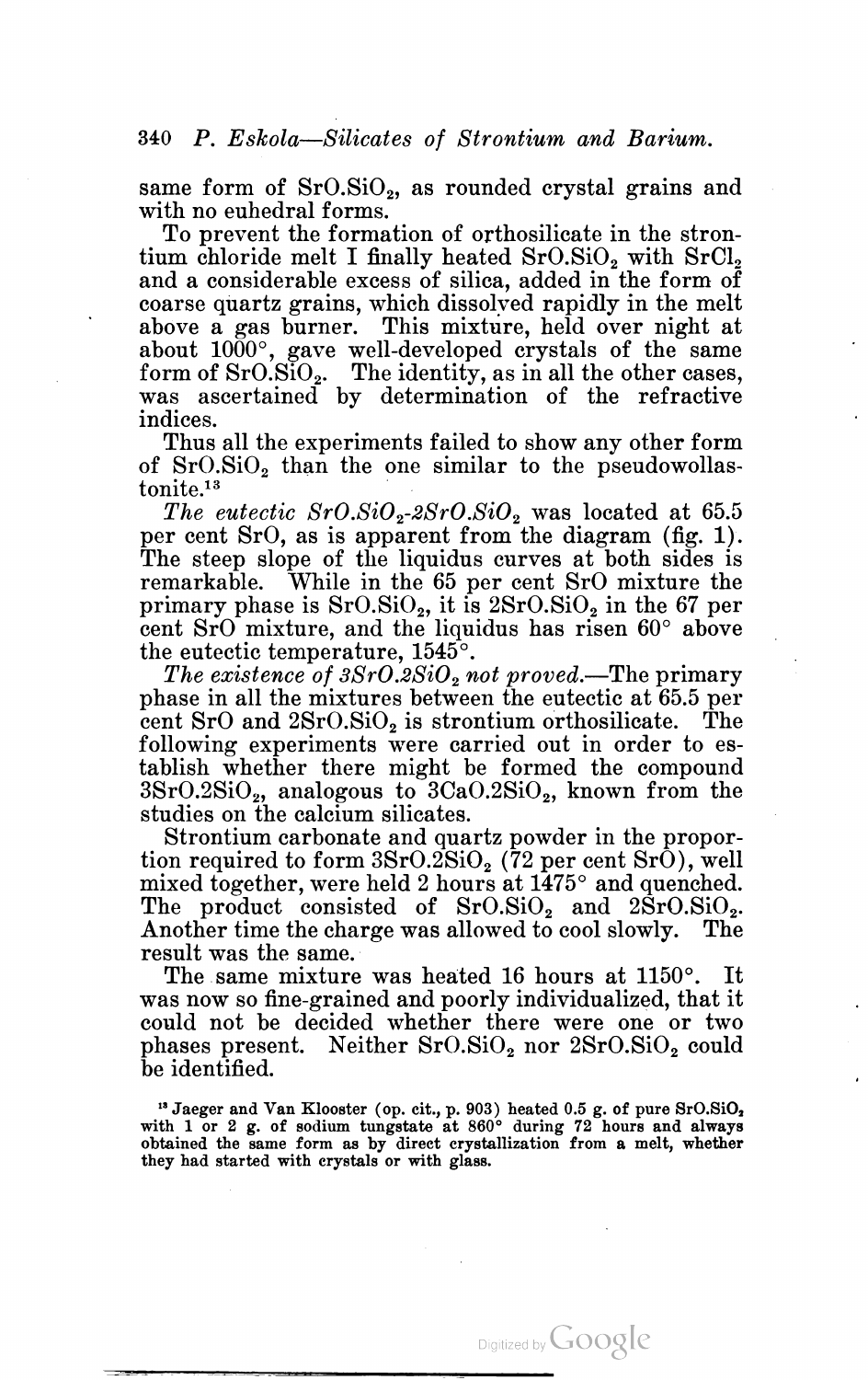$Strontium$  orthosilicate,  $2SrO.SiO<sub>2</sub>$ . The melting point of  $2SrO.SiO<sub>2</sub>$  is far above the range of the platinum

resistance furnace.<br>In a search for several polymorphic forms of this compound I heated a preparation of crystalline  $2SrO.SiO<sub>2</sub>$  at different temperatures: 5 minutes at 1634°, 2 hours at 1415°, 1300°, and 990° respectively. The result was always the same form, well characterized by its refringence and twinning. It was also obtained from a  $SrCl<sub>2</sub>$  melt at about  $1000^{\circ}$  (cf. above, p. 339). Nor did the substance change when allowed to cool very slowly. The phenomenon of "dusting" in the case of  $2CaO.SiO<sub>2</sub>$ apparently has no analog here. For the determination of the optical properties the

preparation quenched from 1634° was used, with the following results.

|                        | $\boldsymbol{a}$ | - 8   | $\gamma$ |
|------------------------|------------------|-------|----------|
| $F \ldots 1.740$       |                  | 1.744 | 1.766    |
| $T1$ 1.7325            |                  | 1.737 | 1.760    |
| $D \ldots 1.7275$      |                  | 1.732 | 1.756    |
| $C_{1}, \ldots, 1.722$ |                  | 1.727 | 1.752    |

The crystals are ontically positive with  $2E = 58^{\circ}$ The crystals are optically<br>approximately or  $2 V = 32^{\circ}30'$ . approximately, or  $2 \text{ V} = 32^{\circ}30'$ .<br>In many of the crystals a twinning was observed, often

repeated (fig. 5). In sections normal to  $\gamma$ , the acute bisectrix, the trace of the axial plane forms, with the composition planes of the twinning lamellae, angles of 17°. Thus, if the crystal system is monoclinic, the plane of the optic axes is normal to the plane of symmetry. '

The repeatedly twinned crystals, in their outlines, often display the habit of orthorhombic crystals, and when the lamella are very narrow they have apparent straight extinction.

<sup>14</sup> Free strontium oxide attacks platinum on heating. Every mixture does so as soon as it contains an excess, however small, of SrO over 2SrO.SiO. while the more acid mixtures may be heated in platinum crucibles without any danger. The phenomenon appears as a blackening of the surface of the platinum and of the charge. This black substance is soluble in HCl, forming chloroplatinic acid.

A probable explanation is that the strontium oxide dissociates at high temperatures, either into metallic strontium or into a strontium suboxide which forms an alloy with platinum. This may be connected with the fact that the strontium oxide is somewhat volatile.

Both the dissociation and the volatilization are, however, very slight at the temperatures of the platinum resistance furnace. 0.300 g. SrO, wrapped in platinum foil and held 4 hours at 1580°, lost only 0.0017 g. in weight.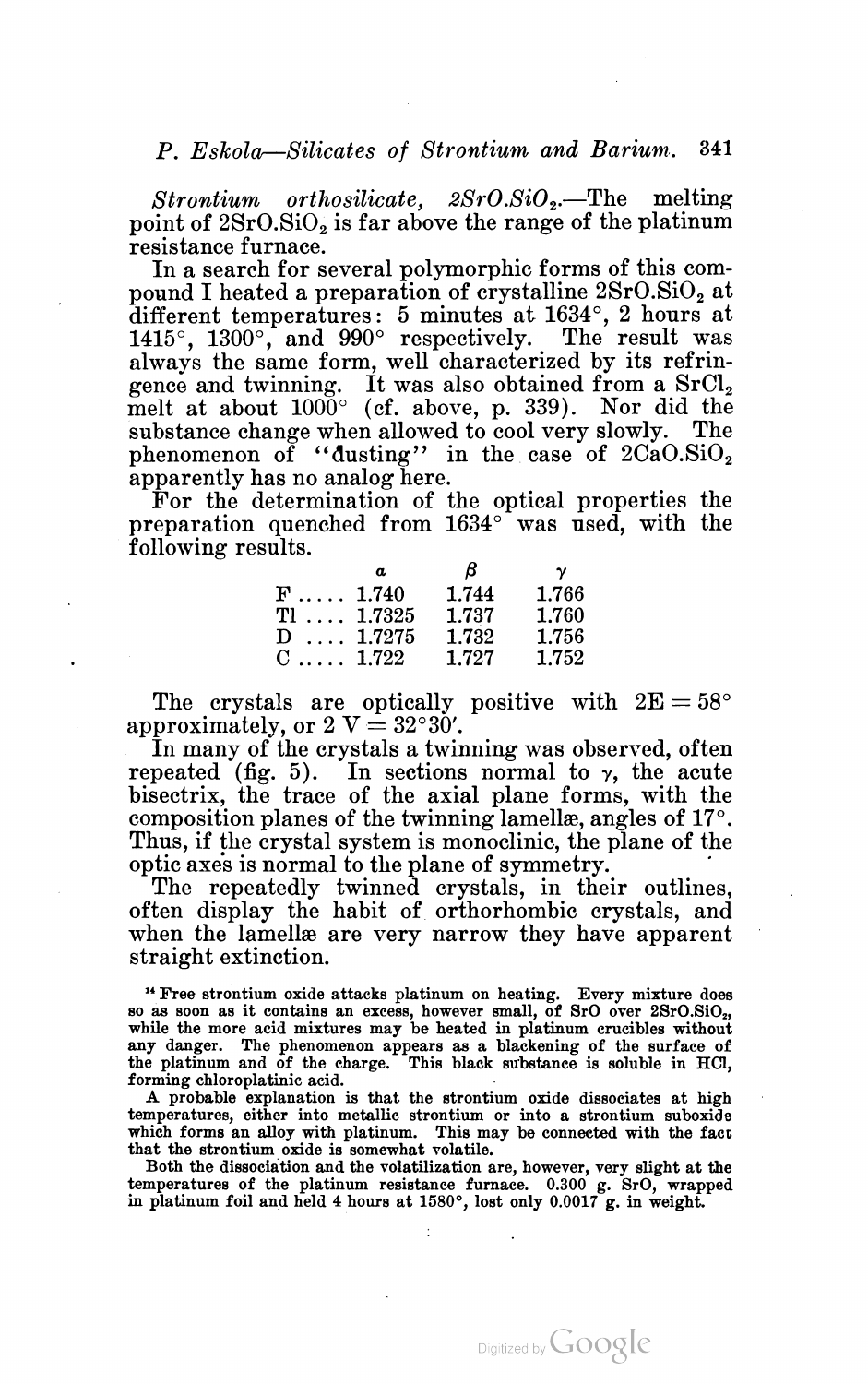Strontium oxide,  $SrO<sup>14</sup>$ . All the mixtures which contained more  $SrO$  than  $2SrO.SiO<sub>2</sub>$ , resulted in two phases,  $2SrO.SiO<sub>2</sub>$  and SrO, when heated at high temperatures. In these mixtures the strontium oxide could always be identified from its isotropic character and high index of refraction.







Fig. 5.—Crystals of 2SrO.SiO<sub>2</sub>.

Pure SrO was prepared in two ways, from strontium carbonate and from strontium nitrate. In the first case it forms minute rounded, though clear grains. When these were held 4 hours at  $1580^{\circ}$  they reacted slowly with water and even with HCl. From nitrate the oxide may be obtained as large clear crystals showing <sup>a</sup> perfect cubic cleavage.15

The determination of the index of refraction was very difficult, because the oxide instantly reacts with the high refractive liquids'containing iodine. It was found to be somewhat higher than 1.86 for all the colors and may be very roughly estimated at 1.87.

Digitized by Google

'5 See also G. Briigelmann, Z. anorg. Chem., 10, 415, 1895.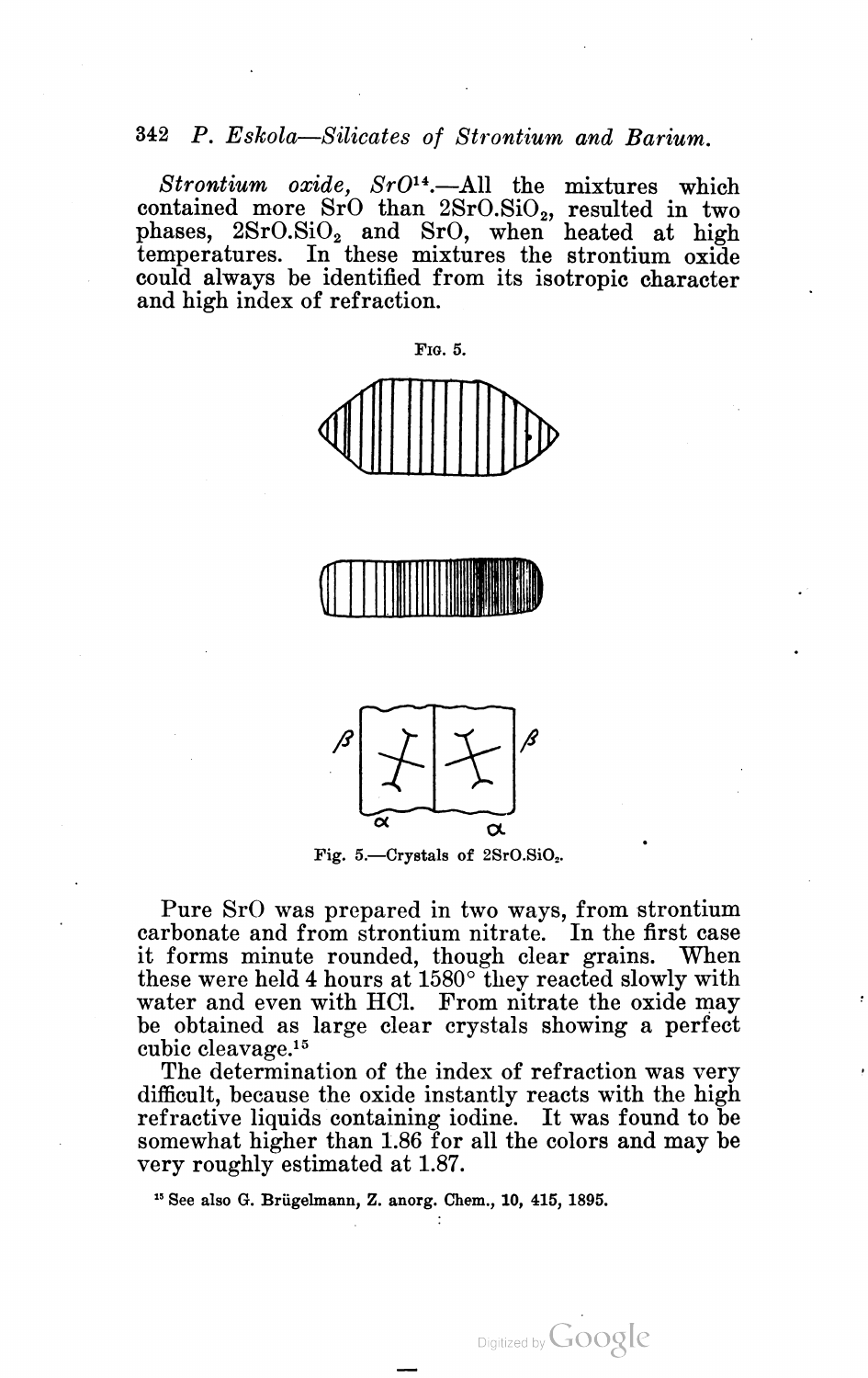The specific gravity has been determined by Brügel-<br>mann (loc. cit.) as 4.750.<br>According to H. Moissan,<sup>16</sup> strontium oxide melts more

easily than calcium oxide, but nothing more is known about its melting temperature.

Wyckoff<sup>17</sup> has determined, by Debye and Scherrer's method, the crystal structures of CaO, SrO, BaO and mixtures of CaO with SrO and BaO, respectively, in samples prepared by me. His results have interest for us in so far as they prove SrO to be perfectly isomor phous with and to form a series of solid solutions with CaO.

# The System BaO-SiO<sub>2</sub>.

The quenching experiments pertaining to the system  $BaO.SiO<sub>2</sub>$  are described in table II.

# TABLE II.

Composition wt. per cent

|                      |        |            | Compounds |                                                                            |      |                                                        |
|----------------------|--------|------------|-----------|----------------------------------------------------------------------------|------|--------------------------------------------------------|
| Oxides<br><b>BaO</b> | SiO,   |            |           | BaO. 2BaO. Temper-<br>2SiO <sub>2</sub> 3SiO <sub>2</sub> ature °C minutes | Time | Resulting phases                                       |
|                      |        |            |           | Liquidus of tridymite                                                      |      |                                                        |
| 40                   | 60     |            |           | 1551                                                                       | 90   | Glass and tridymite                                    |
| 45                   | 55     |            |           | 1472                                                                       | 120  | Glass                                                  |
| 45                   | 55     |            |           | 1447                                                                       | 90   | Glass and tridymite                                    |
|                      |        |            |           | Eutectic tridymite-BaO.2SiO2                                               |      |                                                        |
| 45                   | 55     |            |           | 1372                                                                       | 135  | Tridymite and BaO.2SiO <sub>2</sub>                    |
| 47.5                 | 52.5   |            |           | 1390                                                                       | 120  | Glass                                                  |
| 47.5                 | 52.5   |            |           | 1377                                                                       | 60   | Glass and tridymite                                    |
| 47.5                 | 52.5   |            |           | 1373                                                                       | 120  | BaO.2SiO <sub>2</sub> and tridymite                    |
| 50                   | 50     |            |           | 1398                                                                       | 120  | Glass                                                  |
| 50                   | 50     |            |           | 1385                                                                       | 60   | Crystals and glass                                     |
| 50                   | 50     |            |           | 1369                                                                       | 120  | Tridymite and BaO.2SiO <sub>2</sub>                    |
|                      |        |            |           | Melting point of BaO.2SiO <sub>2</sub>                                     |      |                                                        |
| 55.98                | 44.02a |            |           | 1425                                                                       | 90   | Glass                                                  |
| 55.98                | 44.02  |            |           | 1421                                                                       | 30   | Glass                                                  |
| 55.98                | 44.02  |            |           | 1419                                                                       | 60   | $BaO.2SiO2$ (with some glass)                          |
|                      |        |            |           |                                                                            |      | Liquidus of the solid solutions $BaO.2SiO2·2BaO.3SiO2$ |
| 58                   | 42     | 71         | 29        | 1441                                                                       | 60   | Glass                                                  |
| 58                   | 42     | 71         | 29        | 1435                                                                       | 60   | Glass                                                  |
| 58                   | 42     | 71         | 29        | 1432                                                                       | 60   | Glass and mix crystals                                 |
| 60                   | 40     | 42         | 58        | 1448                                                                       | 60   | Glass                                                  |
| 60                   | 40     | 42         | 58        | 1443                                                                       | 60   | Glass and mix crystals                                 |
| 61.25                |        | 38.75 23.9 | 76.1      | 1451                                                                       | 60   | Glass                                                  |
| 61.25                | 38.75  | 23.9       | 76.1      | 1448                                                                       | 60   | Glass and mix crystals                                 |
|                      |        |            |           |                                                                            |      |                                                        |

<sup>16</sup> H. Moissan, Ann. Chem. Phys., (7) 4, 136, 1895. 1" Ralph W. G. Wyckofi, unpublished data.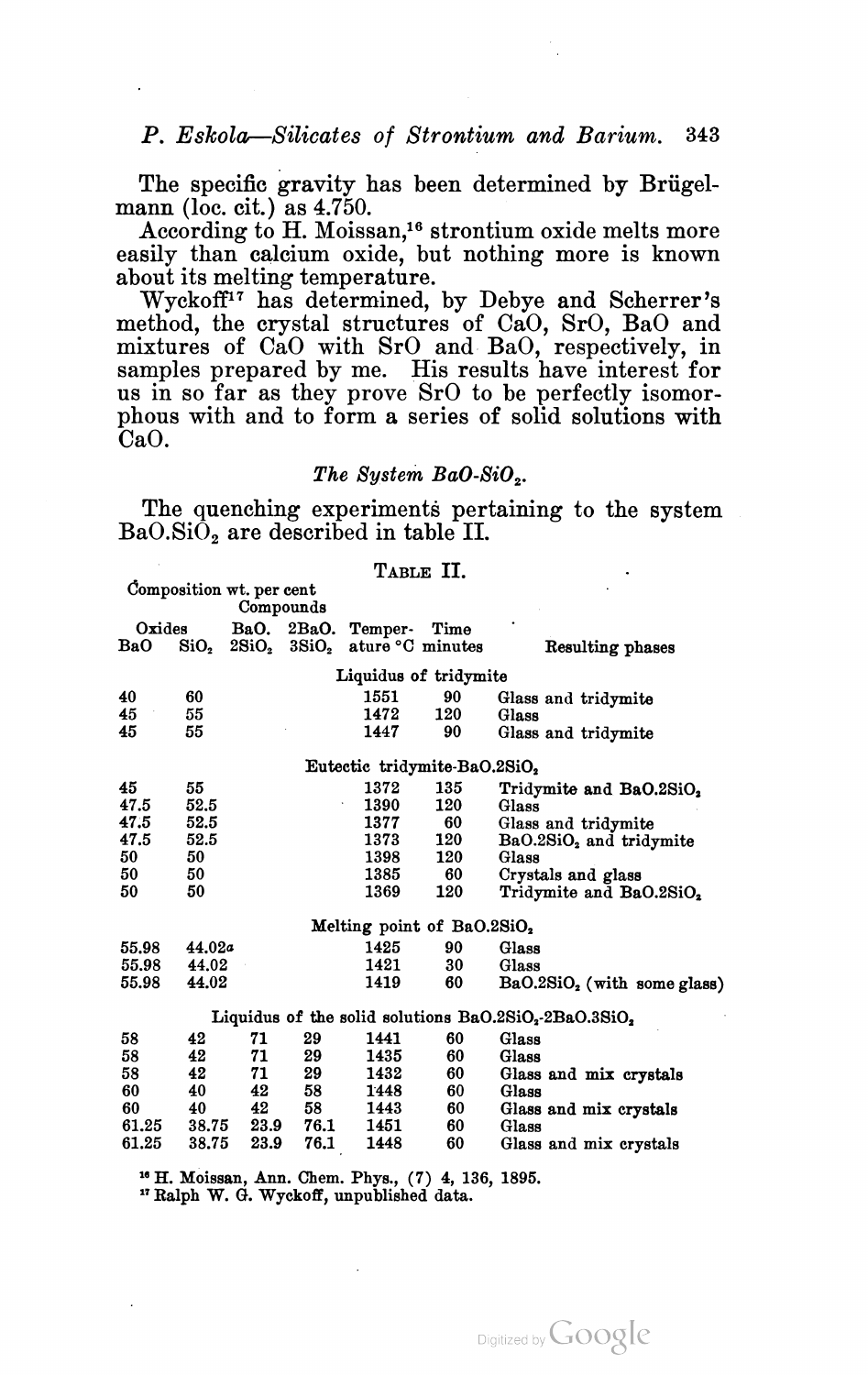|       |        |      |                                  |                                                       |                | Solidus of the solid solutions BaO.2SiO <sub>2</sub> -2BaO.3SiO <sub>2</sub> |
|-------|--------|------|----------------------------------|-------------------------------------------------------|----------------|------------------------------------------------------------------------------|
| 58    | 42     | 71   | 29                               | 1418                                                  | 60<br>Crystals |                                                                              |
| 58    | 42     | 71   | 29                               | 1424                                                  | 60             | Mix crystals with little glass                                               |
| 60    | 40     | 42   | 58                               | 1435                                                  | 60             | Mix crystals and glass                                                       |
| 60    | 40     | 42   | 58                               | 1431                                                  | 60             | Mix crystals                                                                 |
| 61.25 | 38.75  | 23.9 | 76.1                             | 1443                                                  | 60             | Mix crystals and glass                                                       |
| 61.25 | 38.75  | 23.9 | 76.1                             | 1440                                                  | 60             | Mix crystals and glass                                                       |
| 61.25 | 38.75  | 23.9 | 76.1                             | 1438                                                  | 60             | Mix crystals                                                                 |
|       |        |      |                                  |                                                       |                |                                                                              |
|       |        |      |                                  | Melting point of 2BaO.3SiO <sub>2</sub> .             |                |                                                                              |
| 62.90 | 37.10b |      |                                  | 1451                                                  | 60<br>Glass    |                                                                              |
| 62.90 | 37.10  |      |                                  | 1451                                                  | Glass<br>30    |                                                                              |
| 62.90 | 37.10  |      |                                  | 1448                                                  | 30             | Glass and 2BaO.3SiO.                                                         |
|       |        |      |                                  |                                                       |                |                                                                              |
|       |        |      |                                  | Eutectic 2BaO.3SiO <sub>2</sub> -BaO.SiO <sub>2</sub> |                |                                                                              |
| 65    | 35     |      |                                  | 1439                                                  | Glass<br>15    |                                                                              |
|       |        |      |                                  |                                                       |                | $BaO.SiO2$ and $2BaO.3SiO2$                                                  |
| 65    | 35     |      |                                  | 1435                                                  | 30             | with a little glass.                                                         |
| 65    | 35     |      |                                  | 1431                                                  | 30             | BaO.SiO, and 2BaO.3SiO                                                       |
|       |        |      |                                  |                                                       |                |                                                                              |
|       |        |      |                                  | Eutectic BaO.SiO.-2BaO.SiO.                           |                |                                                                              |
| 75    | 25     |      |                                  | 1556                                                  | 15             | 2BaO.SiO <sub>2</sub> and glass.                                             |
| 75    | 25     |      |                                  | 1546                                                  | 15             | $2BaO.SiO2$ and $BaO.SiO2$                                                   |
|       |        |      |                                  |                                                       |                |                                                                              |
|       |        |      | $a = BaO.2SiO2$ $b = 2BaO.3SiO2$ |                                                       |                |                                                                              |

From these determinations results the equilibrium diagram fig. 6. <sup>A</sup> part of it is given on <sup>a</sup> larger scale in ' fig. 7. The liquidus curves of cristobalite and tridymite in

this binary system were, by means of a few quenchings, shown to have the same general character as in the system  $SrO-SiO<sub>2</sub>$ , and were not investigated any more closely.<br>The eutectic tridymite-BaO.2SiO<sub>2</sub>.—The mixture con-

taining 47.5 per cent BaO was found to be very close to the eutectic composition, and on the tridymite side of it. The eutectic composition was placed at 47 per cent BaO, 53 per cent  $\text{SiO}_2$  and the temperature at 1374°.

 $Barium$  disilicate,  $BaO.2SiO<sub>2</sub>$ , has previously been studied by N. L. Bowen.<sup>18</sup> Crystals of this composition were found in optical glass of the variety known as "barium crown." They had the shape of platy elongated hexagons (fig. 8a), about 3 mm long,  $2 \text{ mm}$  wide,

<sup>16</sup> N. L. Bowen: Crystals of barium disilicate in optical glass. J. Wash. Acad. Sci., 8, 265, 1918. Cf. also N. L. Bowen: Devitrification of glass, J. Am. Ceram. Soc., 2, 261, 1919. ï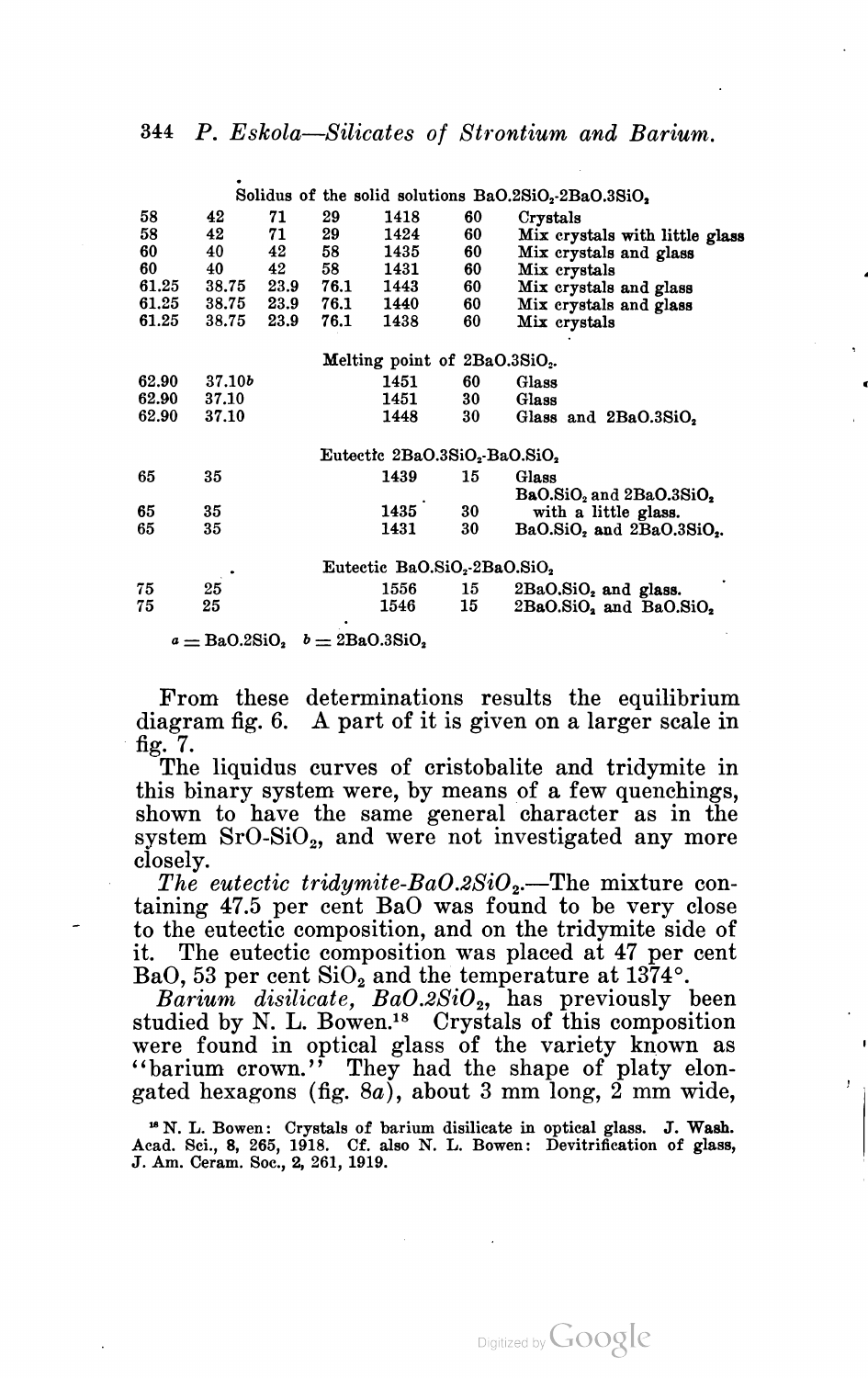

FIG. 6.—-Temperature-concentration diagram of the binary system BaO-SiOz.

and only 0.03 mm thick, The terminal angles were approximately 100° and the lateral angles 130°. The crystals are orthorhombic, the negative acute bisectrix being parallel to the elongation, and the plane of the optic axes parallel to the platy development, which is a good cleavage.  $2V a = 70^{\circ}$  approximately  $\gamma = 1.613$ ;  $a = 1.595$ .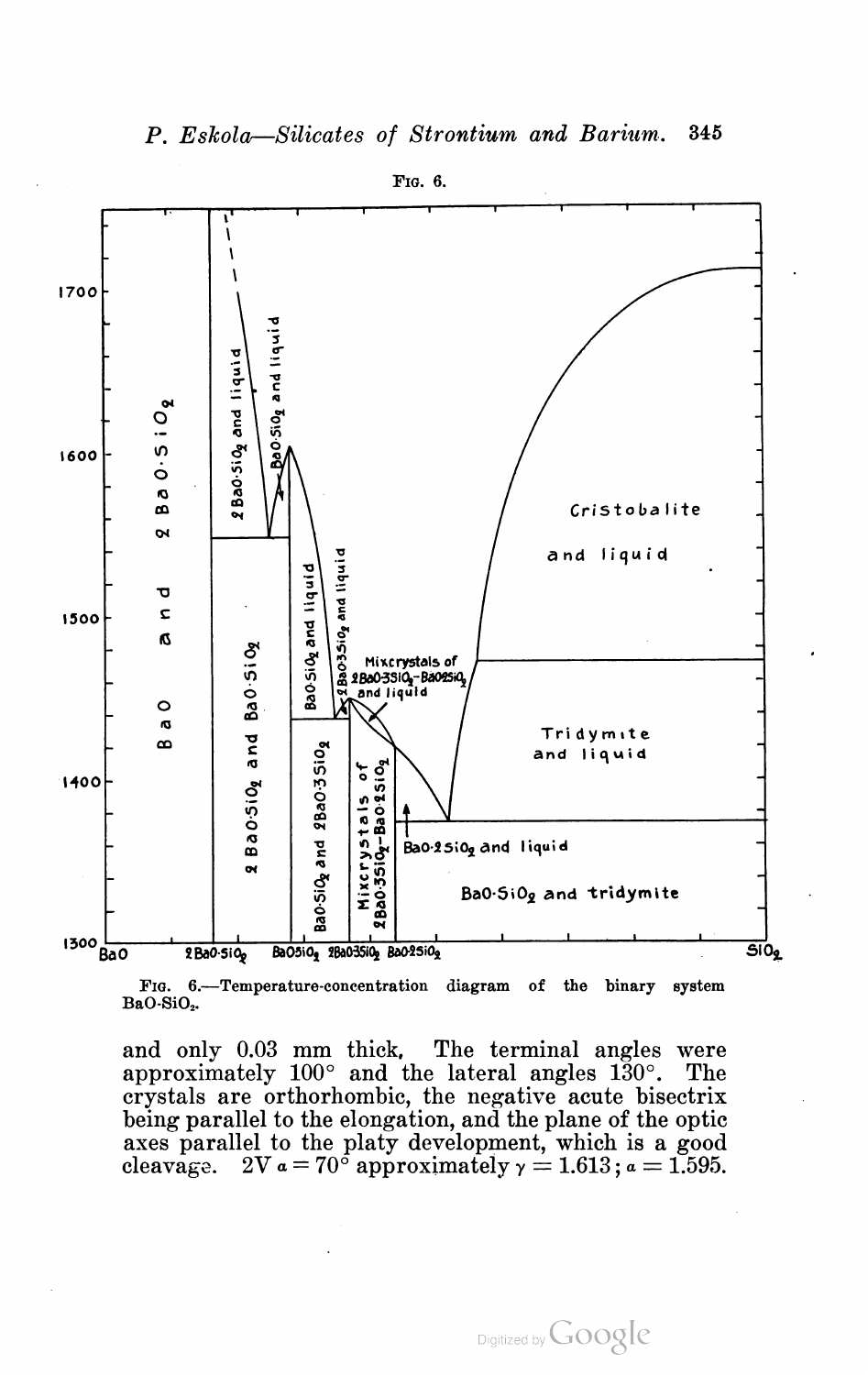In pure crystals obtained by cooling a melt of the compo sition BaO.2SiO<sub>2</sub> were found:  $\gamma = 1.617$  and  $\alpha = 1.598$ . The melting point was determined by the heating curve method at  $1426^{\circ}$ C. Bowen suggests that the slightly lower values of the indices of refraction of the crystals in the optical glass may represent a real difference and that when formed in the glass they take a small amount of alkaline disilicates into solid solution.



FIG. 7.--Part of the binary system BaO-SiO<sub>2</sub> showing the melting of the mix crystals of barium disilicate and dibarium trisilicate.

I prepared crystals of BaO.2SiO<sub>2</sub> from a BaCl<sub>2</sub>-melt, and also obtained well-formed crystals embedded in Ba-silicate glass from a mixture containing 50 per cent BaO, held at 1385°. In both cases the crystals were bounded only by the three orthorhombic pinacoids, were very much elongated in the direction of a and had almost square cross sections (fig.  $8b$  and  $8c$ ). There are notable cleavages in all the pinacoidal directions, but by far the most perfect is the one parallel to  $\alpha\beta$ , so that when crystalline masses of this substance, as for example, that obtained by cooling of the pure melt, are ground, there are formed almost exclusively scaly cleavage splinters normal to y.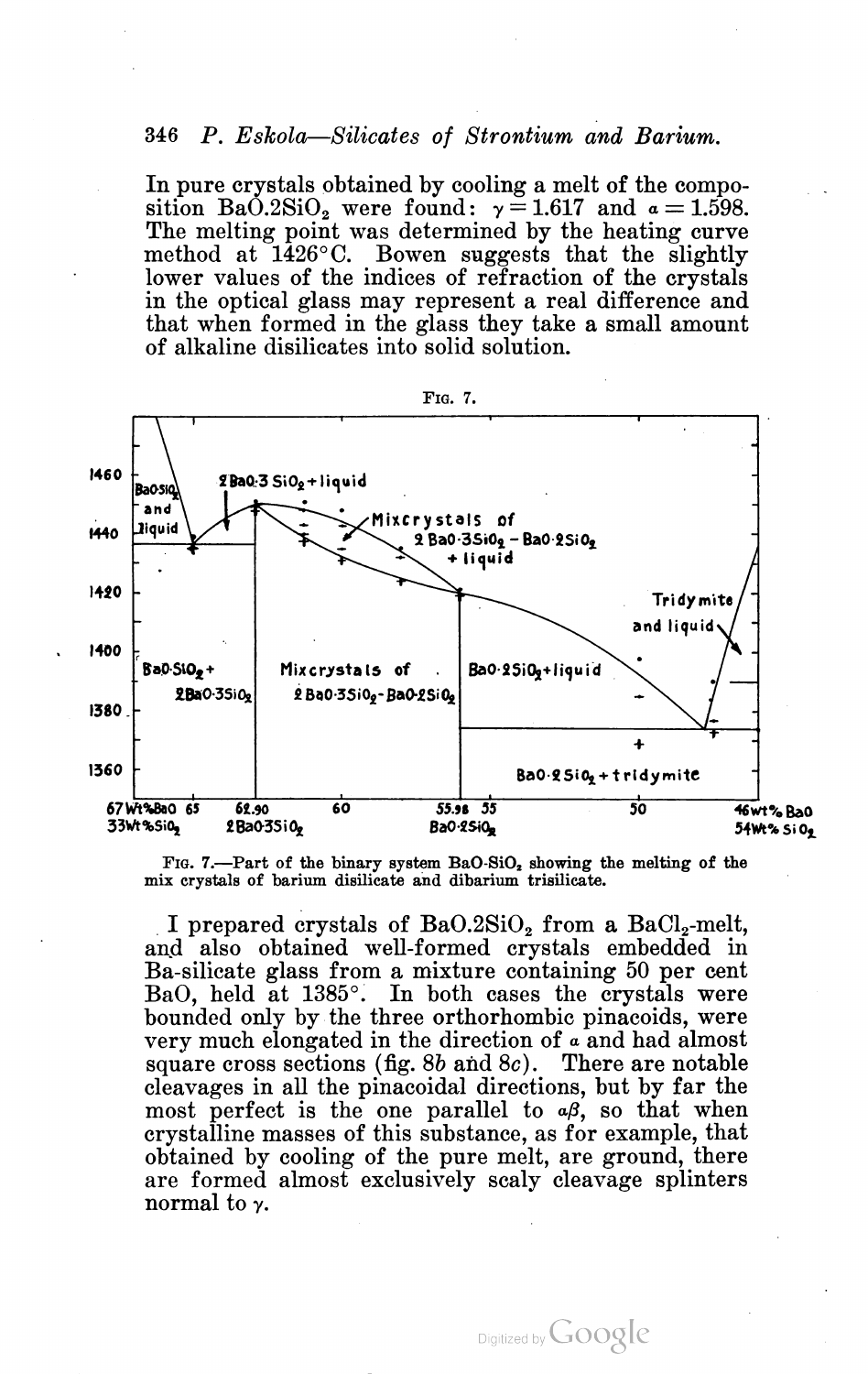

FIG. 8.—Optical orientation in crystals of barium disilicate:  $a =$  crystals FIG. 8.—Optical orientation in crystals of barium disilicate:  $a = c$  crystals in optical glass after N. L. Bowen; b and  $c = c$ rystals from BaCl<sub>2</sub>-flux, and in optical glass after N. L. Bowen; b and  $c =$  crystals from BaCl<sub>2</sub>-flux, and as formed in barium silicate melt.

Thus these crystals are, in their habit, considerably different from those in the barium crown glass, as described by Bowen. In other ways my crystals agree well with the characteristics given by Bowen.

The indices of refraction are as follows:

 $a(D) = 1.597$ ;  $\beta(D) = 1.612$ ;  $\gamma(D) = 1.621$ 

As appears from these values, also confirmed by direct observation, the optical character is negative and the axial angle approximately 75°. A calculation from the indices of refraction gives  $2V = 74^{\circ}45'$ .

The density, determined with the pycnometer, was found to be 3.73.<br>The melting point of pure  $BaO.2SiO<sub>2</sub>$ , according to my

measurements, is  $1420 \pm 4^{\circ}$ .<br>There was no indication that the barium disilicate takes

silica in solid solution; the crystals obtained from the mixture containing 50 per cent  $SiO<sub>2</sub>$  showed exactly the same optical properties as those from the pure melt. On the other hand it forms a remarkable solid solution series with another less acid silicate.

AM. JOUR. SCI.<sup>-</sup>FIFTH SERIES, VOL. IV, No. 23.-OCTOBER, 1922. 23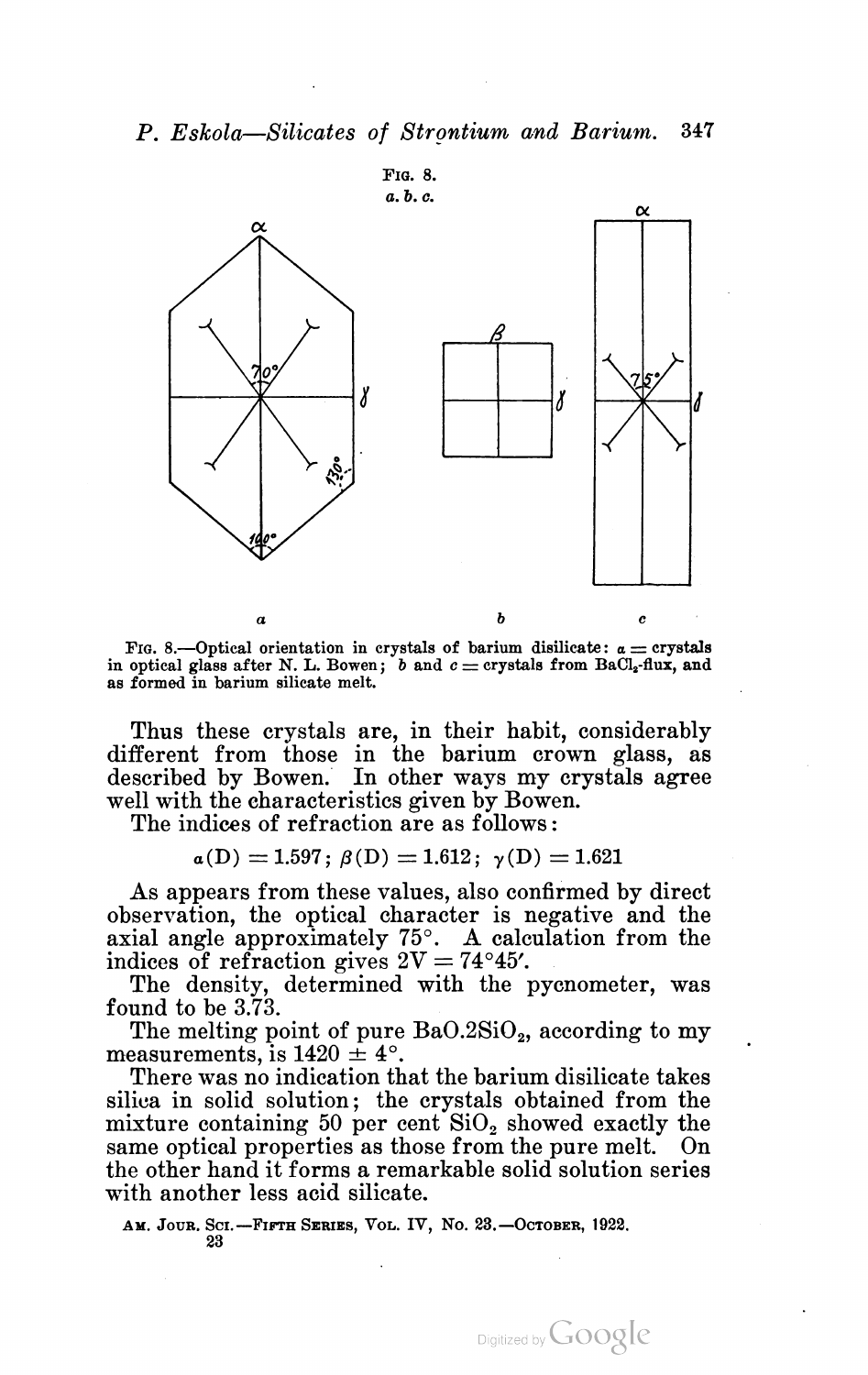Solid solutions of barium disilicate,  $BaO.2SiO<sub>2</sub>$  and dibarium trisilicate,  $2BaO.3SiO<sub>2</sub>$ .—My first observations pointing to the existence of solid solutions in the system BaO-SiO<sub>2</sub> were made with the mixture containing 60 per cent BaO. It was found to give only one kind of crystals very similar but not identical with those of BaO.2SiO. Furthermore I found that the crystals, when formed in a solid state (below the solidus) had lower refractive indices than they had when formed in the presence of a liquid phase (above the solidus). These observations made it probable that there exists <sup>a</sup> solid solution series without a maximum or minimum. In the course of the without a maximum of minimum. The course of the work this proved to be the case, the other end member of the series being the compound  $2BaO.3SiO<sub>2</sub>$ .<br>The gradual change in the physical properties will

The gradual change in the physical properties will<br>appear from the following description.<br>Mixture 29 per cent  $2BaO.3SiO_2-71$  per cent  $BaO.2SiO_2$ 

gives crystals which agree fairly well with the pure disilicate. Among the three pinacoidal cleavages the one parallel to  $\alpha\beta$  is most perfect. The optical character. however, is distinctly positive, with  $2\bar{V}=70^{\circ}$  approxi- $\frac{\text{mately.}}{\text{Density}} = 3.80.$ 

The crystals of the composition 58 per cent 2BaO.  $3\text{SiO}_2$ -42 per cent  $BaO.2\text{SiO}_2$  show a different habit, being usually somewhat elongated along  $\beta$ . The cleavage parallel to  $\beta$ y is most perfect. Cleavage along  $\alpha\beta$  also is good and that parallel to  $\alpha\gamma$  distinct. Many crystals are composition twins along a prismatic face in the zone of  $\alpha$ . The angle between  $\beta$  and the twinning plane is about 30 $^{\circ}$ . or between  $\beta$  in both individuals about 60 $^{\circ}$ . The optical character is positive and the axial angle quite small. I<br>determined  $2E = 44^{\circ}$  or  $2V = 27^{\circ}$ 

determined  $2E = 44^{\circ}$ , or  $2V = 27^{\circ}$ .<br>Crystals of the composition 76.1 2BaO.3SiO<sub>s</sub>-33.9 BaO.2SiO2 are equant grains, not elongated. Cleavage along  $\beta$ <sup>y</sup> is best, next to it that along  $\alpha$  $\beta$ , while that parallel to  $a<sub>y</sub>$  was hardly observed at all. The same prismatic twinning with the twinning plane parallel to a and inclined 30 $\degree$  to  $\beta$  was observed frequently, and is sometimes polysynthetic. The axial character is positive and the axial angle larger than in the former. I measured

 $2E = 56^{\circ}$  or  $2V = 33^{\circ}30'$ .<br>The mix crystals containing 94.2 per cent  $2BaO.3SiO<sub>2</sub>$ are in all their characters closely similar to the former ones.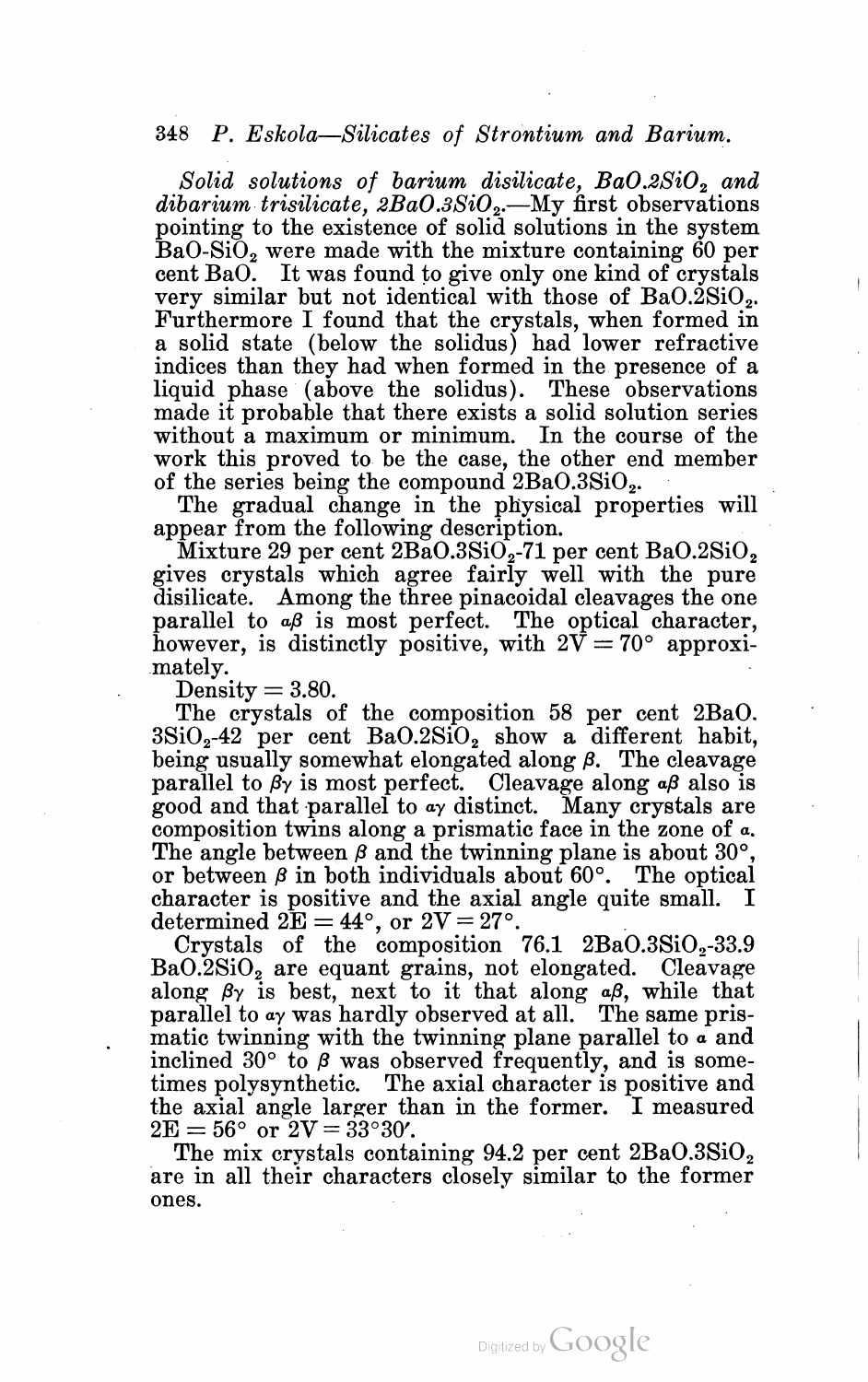The variation of the refractive indices in this solid solution series appears from table III and from fig. 9.

As may be seen from fig. 9, the indices of refraction, in the series of crystals between  $BaO.2SiO<sub>2</sub>$  and  $2BaO$ .





3SiO2, change gradually along with the composition, and all of them increase towards the latter end member, but their intermediate relations and hence the optic axial angles have rather complicated variations.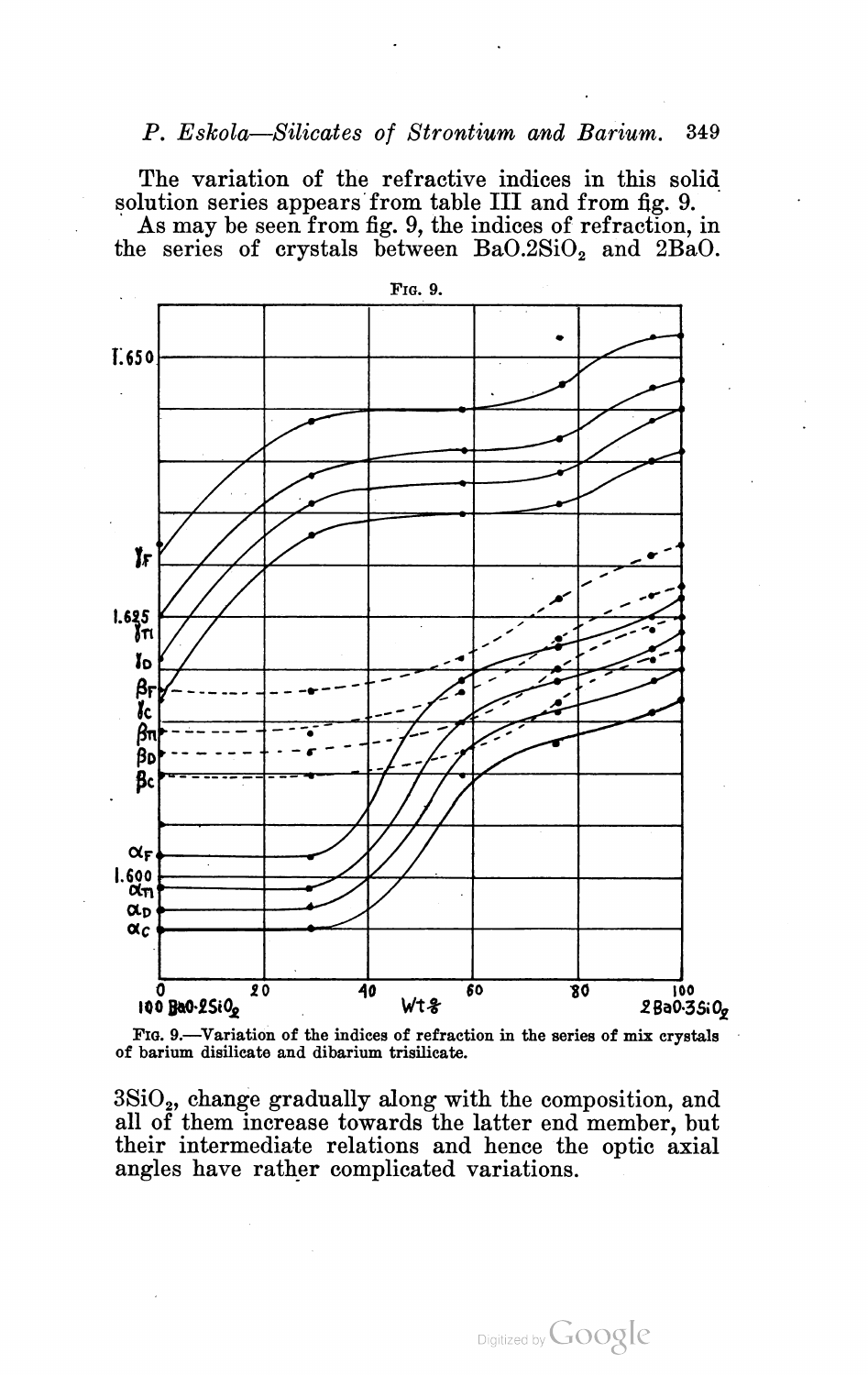|                                 |       | TABLE III. |       |       |       |       |
|---------------------------------|-------|------------|-------|-------|-------|-------|
| Wt. $\%$ 2BaO.3SiO <sub>2</sub> | 0     | 29         | 58    | 76.1  | 94.2  | 100   |
| Wt. $\%$ Ba $0.2\mathrm{SiO}_2$ | 100   | 71         | 42    | 23.9  | 5.8   | 0     |
| a(F)                            | 1.602 | 1.602      | 1.619 | 1.622 | 1.625 | 1.627 |
| a(Tl)                           | 1.599 | 1.599      | 1.615 | 1.619 | 1.622 | 1.623 |
| a(D)                            | 1.597 | 1.597      | 1.612 | 1.616 | 1.619 | 1.620 |
| $\alpha$ (C)                    | 1.595 | 1.595      | 1.610 | 1.613 | 1.616 | 1.617 |
| $\mathbf{F})$<br>ß١             | 1.617 | 1.618      | 1.621 | 1.627 | 1.631 | 1.632 |
| $\beta$ (TI)                    | 1.614 | 1.614      | 1.618 | 1.623 | 1.627 | 1.628 |
| $\mathfrak{g}(\mathrm{D})$      | 1.612 | 1.612      | 1.615 | 1.620 | 1.624 | 1.625 |
| $\beta$ (C)                     | 1.610 | 1.610      | 1.612 | 1.617 | 1.621 | 1.622 |
| $\gamma(F)$                     | 1.632 | 1.644      | 1.645 | 1.647 | 1.652 | 1.652 |
| $\gamma(Tl)$                    | 1.625 | 1.639      | 1.641 | 1.642 | 1.647 | 1.648 |
| $\gamma(D)$                     | 1.621 | 1.636      | 1.638 | 1.639 | 1.644 | 1.645 |
| $\gamma$ (C)                    | 1.618 | 1.633      | 1.635 | 1.636 | 1.640 | 1.641 |
| Densitya                        | 3.73  | 3.80       |       |       |       | 3.93  |

a The determinations of density in this series were made on only 0.5 g. of substance and are therefore less accurate than in the other cases.

It might seem probable, from the diagram, that  $\alpha$  and  $\beta$  should exchange rôles at about 65 per cent  $2BaO.3SiO<sub>2</sub>$ . Drawn thus, the curves for  $\beta$  would be nearly straight lines. I have not, however, drawn the curves across each other because it was found that the twinning along a pris matic face occurs in the same relation to the three main optical directions, in the two mixtures containing 58 and  $76$  per cent  $2BaO.3SiO<sub>2</sub>$ . This indicates that the indices  $\alpha$  and  $\beta$  have not exchanged rôles.

Dibarium trisilicate,  $2BaO.3SiO<sub>2</sub>$ . This pure compound was observed only in the form of a granular mass and I did not see any crystalline forms. It does not seem to have any disposition for prismatic or scaly develop ment, the grains being» rounded and equant. The only cleavage that appears perfect is that along  $\beta\gamma$  while the two other pinacoidal cleavages are poorly developed.

The twinning and composition plane in the zone of  $\alpha$ and inclined 30 $\degree$  from  $\beta$  forms polysynthetic lamellae. In many cases just a few such lamellae occur and they are so narrow that they appear as what is often called parting planes.

The indices of refraction (cf. table 3) are as follows:

 $a(D) = 1.620; \ \beta(D) = 1.625; \ \gamma(D) = 1.645.$ 

The optical character is positive and the axial angle is of about the same size as in diopside, or  $2V = 58^{\circ}$ . A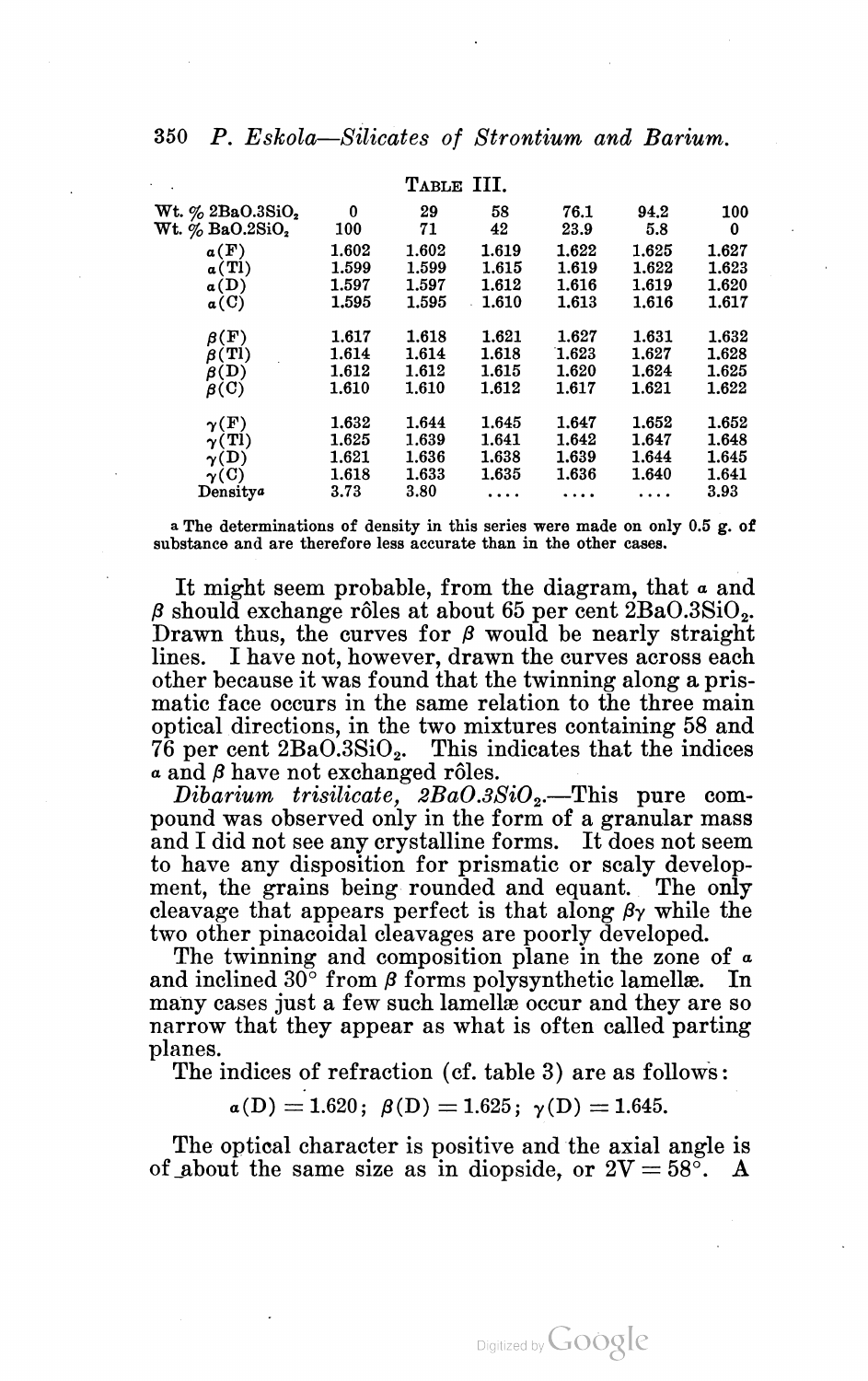calculation from the indices of refraction gives  $2V=$ 

53°30'. The density was found to be 3.93. In summary, it appears that the two silicates BaO.  $2SiO<sub>2</sub>$  and  $2BaO.3SiO<sub>2</sub>$  are very perfectly isomorphous, have orthorhombic symmetry and pinacoidal cleavages. Their relations bear some resemblance to the plagioclase feldspar series. The melting diagrams of the solid solu tion series are quite similar, cleavage variations are similar. The variation of the refractive indices and optic axial angles is irregular in the plagioclases, though in <sup>a</sup> smaller degree than we have found here. Very rarely do two compounds of the same element so

different in chemical constitution form so perfect an isomorphous series.

*Eutectic*  $2BaO.3SiO<sub>2</sub>-BaO.SiO<sub>2</sub>$ —The mixture of 60 per cent BaO and 40 per cent silica was found to have very exactly the eutectic composition between the barium metasilicate and the dibarium trisilicate, as appears from the fact that a melt of this composition gives the two

crystalline phases simultaneously.<br>Barium metasilicate,  $BaO.SiO<sub>2</sub>$ —In the BaO-SiO<sub>2</sub> mixtures in wihch  $Ba\ddot{O}.SiO_2$  is a primary phase, this compound was found in the form of rounded globules or short rods with rounded ends. The latter show a nega tive elongation and parallel extinction. In glasses composed of mixtures of barium and calcium silicates (in the system  $CaO.SiO<sub>2</sub>-BaO.SiO<sub>2</sub>$ ) it was frequently observed as small crystallites looking like short needles sharpened on both ends. These always show a parallel extinction and negative elongation. There is a well developed cleavage parallel to  $\alpha\beta$ . Grains placed parallel to this plane show the axial figures, with  $2E = 50^{\circ}$ approximately, or  $2V=29^\circ$ . Dispersion of the optic axes is strong:  $\rho > \nu$ . Birefringence is very weak. Grains parallel to  $\beta$ y, showing the trace of the good cleavage along  $\alpha\beta$ , display abnormal blue interference colors. The indices of refraction were determined as follows:

|                  | $\boldsymbol{a}$ | $\beta$ | $\gamma$ |
|------------------|------------------|---------|----------|
| $F \ldots 1.682$ |                  | 1.684   | 1.688    |
| $T1$ 1.677       |                  | 1.678   | 1.682    |
| $D \dots 1.673$  |                  | 1.674   | 1.678    |
| $C$ 1.669        |                  | 1.670   | 1.673    |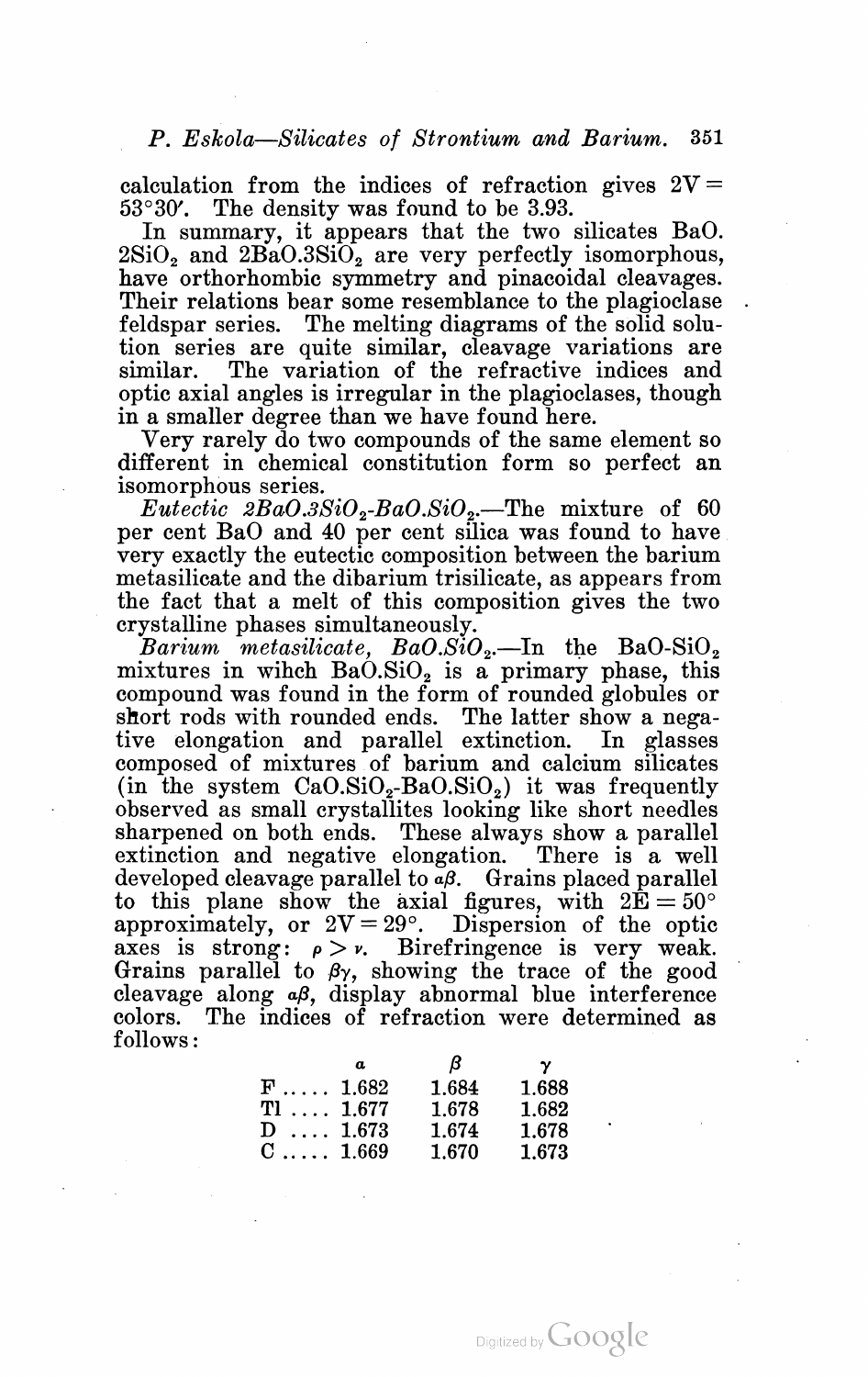The density at  $4^{\circ}$  was determined to be 4.399.<br>The melting point of BaO.SiO, is, according to Jaeger and Van Klooster,  $1604 \pm 0.5^{\circ}$ .

To find out whether the barium metasilicate could be inverted into some other form I heated a sample of the crystallized compound, first alone and a second time with one-fifth of its weight  $Ba(VO<sub>3</sub>)<sub>2</sub>$ , over night at about 1100 $^{\circ}$ . No change took place.<sup>19</sup>

*Eutectic BaO.SiO<sub>2</sub>-2BaO.SiO<sub>2</sub>.*—A mixture of these compounds, containing 75 per cent BaO, gave at 1546° crystals of both kinds, but at  $1556^{\circ}$  only crystals of  $2BaO$ .  $SiO<sub>2</sub>$  and glass. From this it may be concluded that there is a eutectic at about 74.5 per cent BaO with a melt ing point of  $1551 \pm 6^{\circ}$ .

No other compounds except the two named above occur in this part of the system.

Barium orthosilicate,  $2BaO.SiO<sub>2</sub>$ . Barium orthosilicate appears as a granular mass of rounded grains and does not show any cleavages or twinning. The melting point is higher than that of platinum.

 $a(D) = 1.810 \pm 0.005; \gamma(D) = 1.830 \pm 0.005.$ 

*Barium oxide, BaO*.—Mixtures of barium orthosilicate and barium oxide were not studied more closely. The fact that all the mixtures containing an excess of BaO over the orthosilicate ratio attack platinum, seems to prove that they contain free BaO.<sup>20</sup>

Coarsely crystalline barium oxide was prepared from barium nitrate by heating slowly in <sup>a</sup> graphite crucible. It was obtained in clear translucent crystals showing cubic cleavage. .

The refractive index is very high, but difficult to determine; the substance absorbs moisture from the air almost immediately when exposed and also attacks the high-refractive media (in this case mixtures of sulphur and selenium). I found (in red light) :

$$
n = 2.16 \pm 0.05.
$$

Briigelmann has determined the specific gravity of barium oxide as 5.722.

1' Jaeger and Van Klooster (loc. cit.) were not more successful in their attempt to effect a change by heating  $0.5$  g. barium metasilicate with 1 g. sodium tungstate at  $860^{\circ}$  for 72 hours.<br>"Barium oxide attacks the platinum in the same way as strontium oxide.

<sup>30</sup> Barium oxide attacks the platinum in the same way as strontium oxide, but still more strongly.

Digitized by **GOOgle**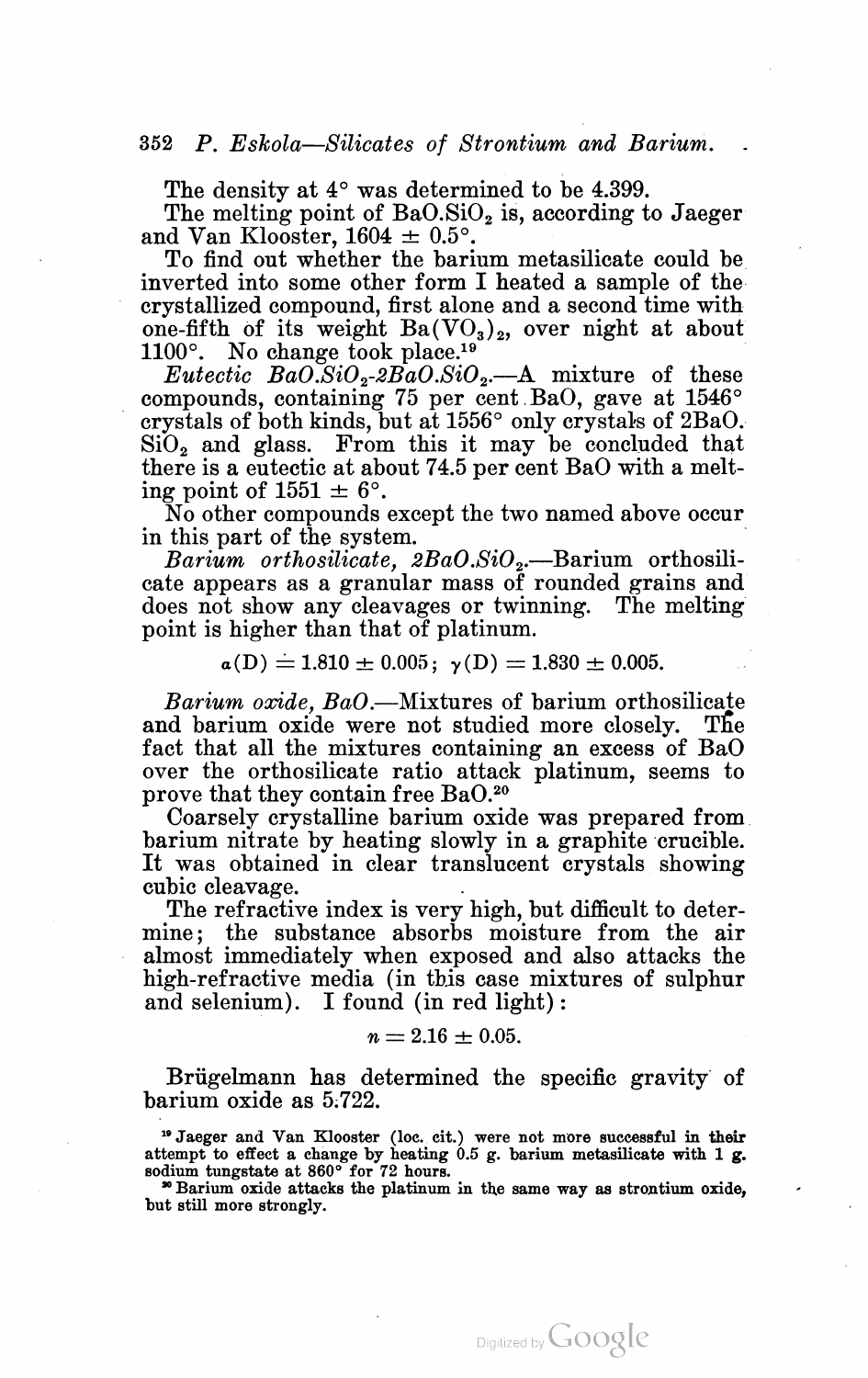# The System  $CaO.SiO<sub>2</sub>-SrO.SiO<sub>2</sub>$

The quenches made to establish the melting diagram of mixtures of the metasilicates of calcium and strontium are recorded in table IV.

# TABLE IV.

|       | Composition wt. per cent |                  |       |            |                       |      |                        |
|-------|--------------------------|------------------|-------|------------|-----------------------|------|------------------------|
|       | Oxides                   |                  |       |            | Silicates Temper-Time |      |                        |
|       |                          |                  | CaO.  | SrO.       | ature                 | min- | Resulting phases       |
| CaO   | 8r0                      | SiO <sub>2</sub> | SiO.  | SiO,       | ۰c                    | utes |                        |
| 36.13 | 15.81                    | 48.06            | 75.   | 25         | 1495                  | 15   | Glass                  |
| 36.13 | 15.81                    | 48.06            | 75.   | 25         | 1485                  | 15   | Mix crystals           |
| 30.11 | 23.71                    | 46.18            | 62.5  | 37.5       | 1482                  | 15   | Mix crystals and glass |
| 30.11 | 23.71                    | 46.18            | 62.5  | 37.5       | 1474                  | 15   | Mix crystals           |
| 24.09 | 31.61                    | 44.30            | 50    | 50         | 1482                  | 15   | Glass                  |
| 24.09 | 31.61                    | 44.30            | 50    | 50         | 1478                  | 15   | Glass and mix crystals |
| 24.09 | 31.61                    | 44.30            | 50    | 50         | 1474                  | 15   | Mix crystals           |
| 21.08 | 35.56                    | 43.36            | 43.75 | 56.25 1477 |                       | 15   | Glass                  |
| 21.08 | 35.56                    | 43.36            | 43.75 | 56.25 1472 |                       | 15   | Mix crystals           |
| 12.05 | 47.41                    | 40.54            | 25    | 75         | 1511                  | 15   | Glass                  |
| 12.05 | 47.41                    | 40.54            | 25    | 75         | 1507                  | 15   | Glass and mix crystals |
| 12.05 | 47.41                    | 40.54            | 25    | 75         | 1500                  | 15   | Mix crystals and glass |
| 12.05 | 47.41                    | 40.54            | 25    | 75         | 1496                  | 15   | Mix crystals           |

As these data, together with the optical study of the mix crystals obtained, seemed fully to establish the general character of the melting diagram (fig. 10), it was considered unnecessary to determine the curve in more



FIG. 10.—Temperature-concentration diagram of the binary system CaO.SiO<sub>2</sub>-SrO.SiO<sub>2</sub> showing a complete series of mix crystals with a minimum.

detail. Assuming as the melting point<sup>21</sup> of  $a$ -CaO.SiO<sub>2</sub>,  $1540^\circ$ , and of SrO.SiO.,  $1578^\circ$  (cf. above, p. 335), we get the diagram reproduced in fig. 10.

Digitized by Google

'1 G. A. Rankin and F. E. Wright, this Journal (4) 39, 1, 1915.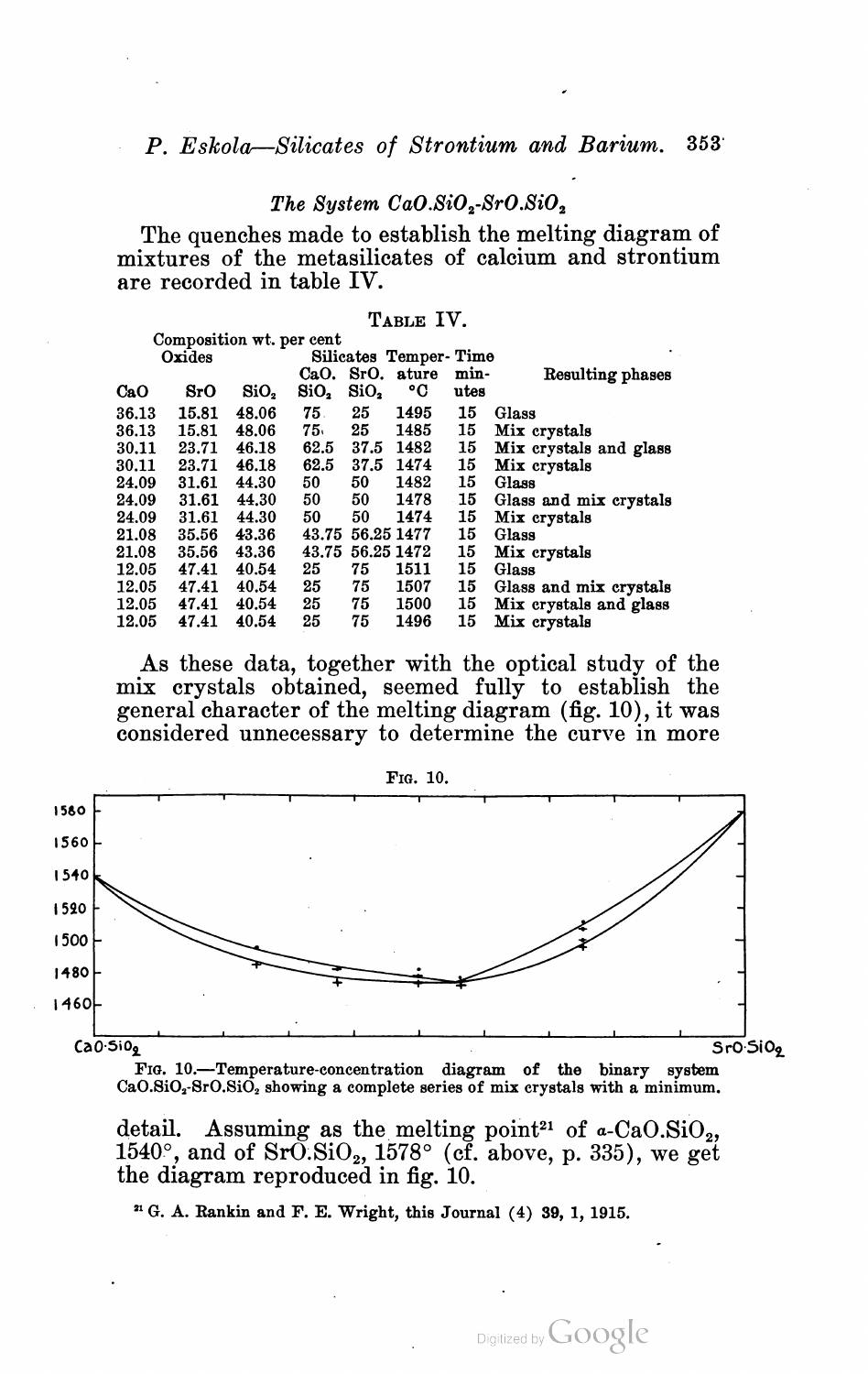The minimum melting temperature in this series was found to be  $1474 \pm 3^{\circ}$  at the composition 44 per cent CaO.SiO<sub>2</sub>–56 per cent SrO.SiO<sub>2</sub>.<br>The mix crystals were found to be crystallographically

very like  $a\text{-}CaO.SiO<sub>2</sub>$ . Considerable care was taken to find out whether they show that twinning on the base which, in the case of pseudowollastonite, indicates mono-

clinic symmetry.<br>In  $\alpha$ -CaO.SiO<sub>2</sub> I found frequently polysynthetic twinning along the basal plane, as described by Wright (100. cit.). In mix crystals with 12.5 per cent  $SrO.\overline{SiO}_2$  the twinning was no less clear; in one case I measured an extinction angle of  $3^\circ$ . In the mixture with 25 per cent  $SrO.SiO<sub>2</sub>$  twinning was clearly observed, while, in mixtures with 37.5 per cent, 56.25 per cent and 62.5 per cent SrO the extinction angles were apparently so small that the twinning lamellae, though occasionally positively identified, always appeared extremely faint. In a preparation with 75 per cent  $SrO.SiO<sub>2</sub>$  the occurrence of faint twinning along the base was still clearly observed. In the pure  $SrO.SiO<sub>2</sub>$  I did not succeed in finding definite twinning appearing as oblique extinction, in spite of much search. .

In summary, therefore, it may be stated that all the crystals containing calcium and strontium metasilicates in solid solutions are pseudohexagonal and really mono clinic. In the pure strontium metasilicate, although it may belong to the same class of symmetry as the mix crystals, no deviation from hexagonal symmetry was observed (of. p. 337). The indices of refraction for the solid solution series

were determined with the following results.

|                                                            |                                  | TABLE | V.    |         |       |                                  |
|------------------------------------------------------------|----------------------------------|-------|-------|---------|-------|----------------------------------|
| Wt. % CaO.SiO,                                             | 100                              | 75    | 50    | 43.75   | 25    | 0                                |
| $Wt.$ % SrO.SiO,                                           | 0                                | 25    | 50    | 56.25   | 75    | 100                              |
| a(F)                                                       | 1.618                            | 1.617 | 1.614 | 1.612   | 1.609 | 1.606                            |
| $\alpha(T)$                                                | 1.614                            | 1.612 | 1.609 | 1.608   | 1.605 | 1.602                            |
| a(D)                                                       | 1.610                            | 1.608 | 1.606 | .1.6045 | 1.602 | 1.599                            |
| $\alpha$ (C)                                               | 1.607                            | 1.604 | 1.602 | 1.6015  | 1.599 | 1.596                            |
| $\gamma(F)$<br>$\gamma(Tl)$<br>$\gamma(D)$<br>$\gamma$ (C) | 1.663<br>1.667<br>1.654<br>1.649 | 1.651 | 1.646 |         | 1.642 | 1.646<br>1.641<br>1.637<br>1.634 |
|                                                            |                                  |       |       |         |       |                                  |

TABLE V.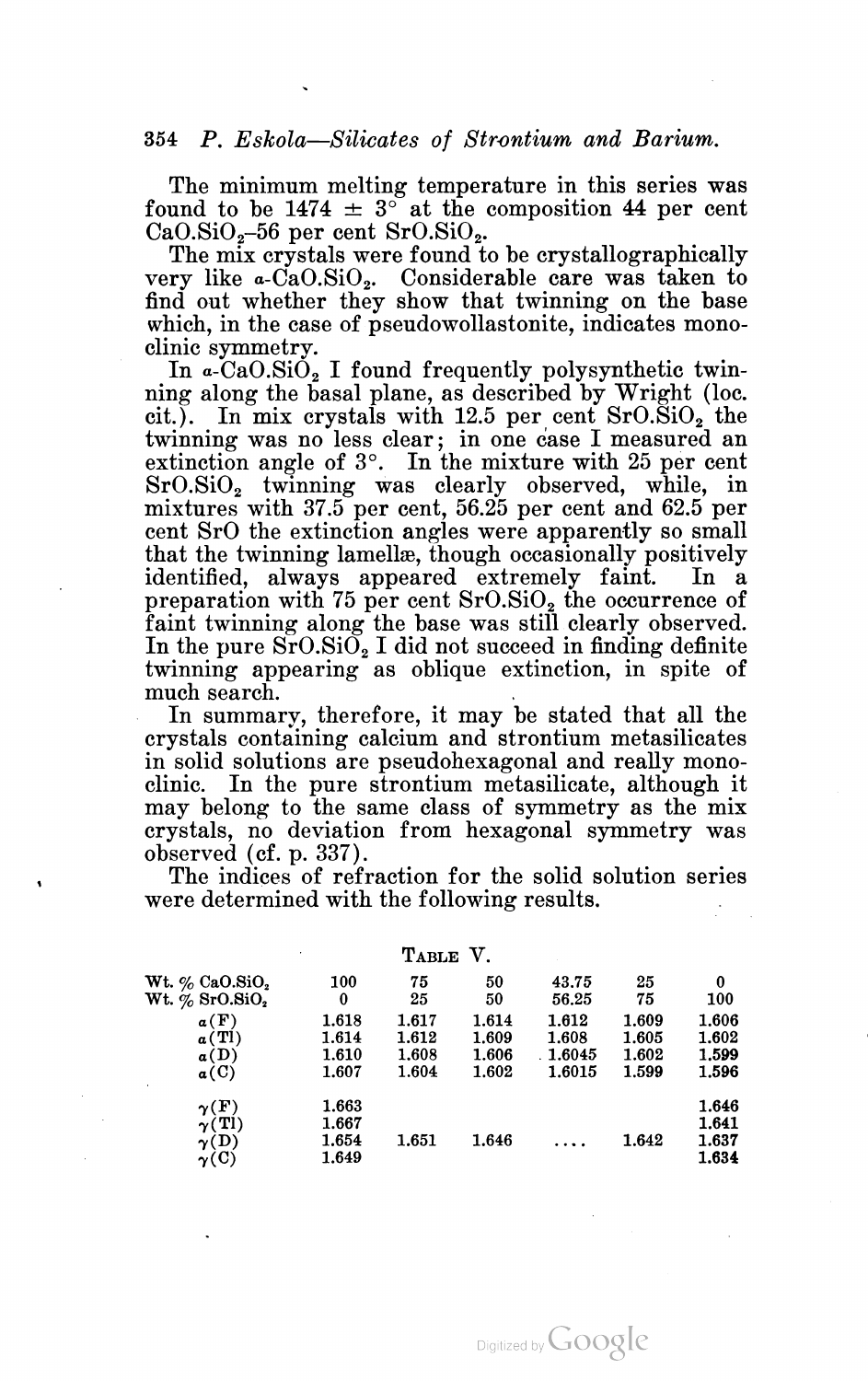The same is expressed in the diagrams (fig. 11) in which is also shown the variation in the index of refraction in the strontium and calcium metasilicate glass.





# The System  $CaO.SiO<sub>2</sub>-BaO.SiO<sub>2</sub>$ .

While strontium and calcium metasilicates give a complete series of solid solutions and apparently are perfectly isomorphous, barium metasilicate does not mix at all with calcium metasilicate. Instead of this there occurs a double compound,  $2CaO.BaO.3SiO<sub>2</sub>$ , which, however, has no true melting point, but breaks up into a-CaO.  $\mathrm{SiO}_2$  and liquid. Those quenches which yielded important results are quoted below in table VI.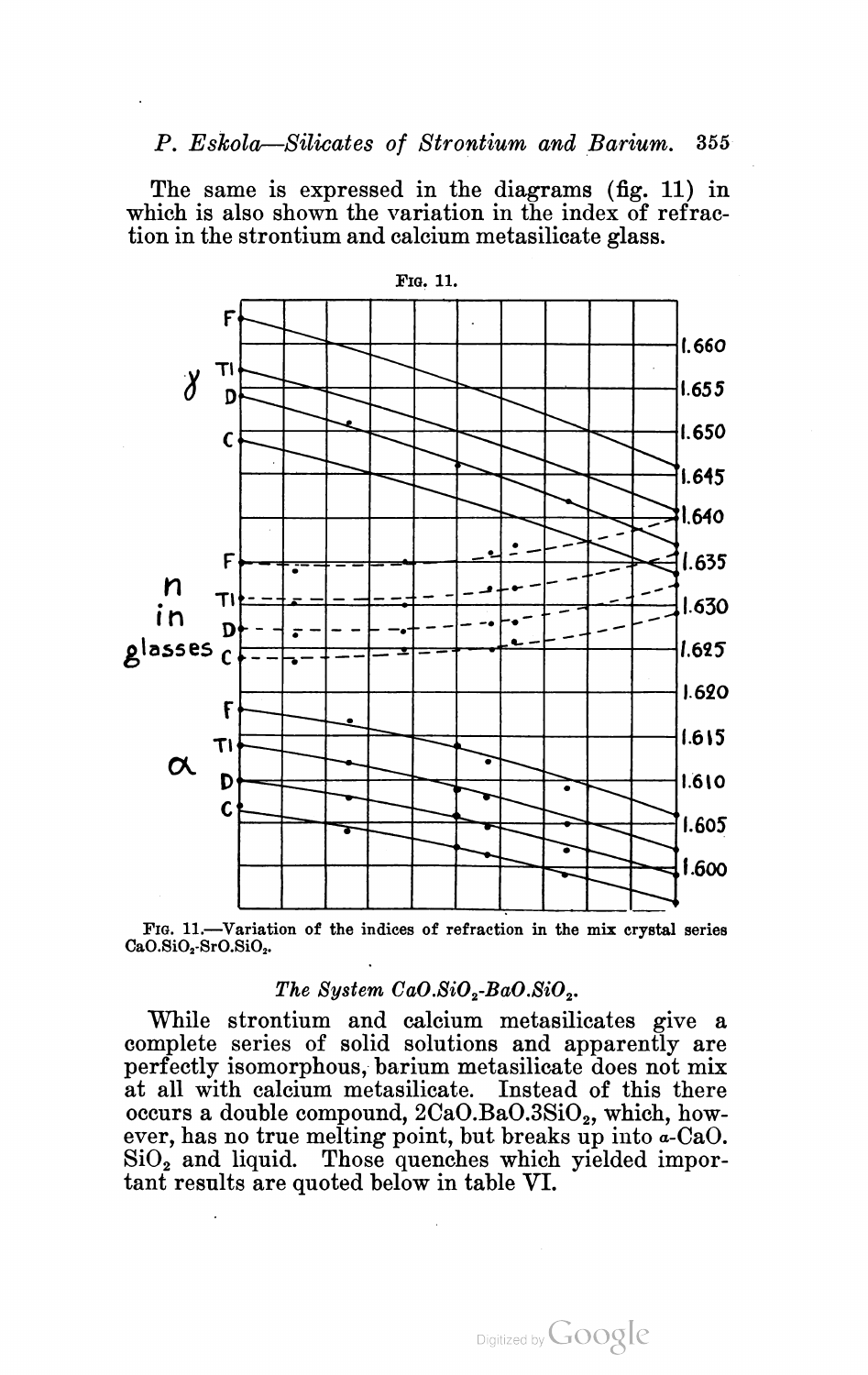# TABLE VI.

|       | Composition wt. per cent |                  |                  |                  |                                          |               |                                                                             |
|-------|--------------------------|------------------|------------------|------------------|------------------------------------------|---------------|-----------------------------------------------------------------------------|
|       | Oxides                   |                  |                  |                  | Silicates Temper-Time                    |               |                                                                             |
|       |                          |                  |                  |                  | CaO. $BaO2$ ature                        | min-          | Resulting Phases                                                            |
| CaO   | BaO                      | SiO <sub>2</sub> | SiO <sub>2</sub> | SiO <sub>2</sub> | ∘c                                       | utes          |                                                                             |
|       |                          |                  |                  |                  |                                          |               |                                                                             |
|       |                          |                  |                  |                  | Liquidus of a-CaO.SiO2                   |               |                                                                             |
| 36.13 | 17.95                    | 45.92            | 75               | 25               | 1466                                     | 15            | Glass                                                                       |
| 36.13 | 17.95                    | 45.92            | 75               | 25               | 1457                                     | 15            | Glass and $\alpha$ -CaO.SiO,                                                |
| 36.13 | 17.95                    | 45.92            | 75               | 25               | 1441                                     | 15            | Glass and $\alpha$ -CaO.SiO <sub>2</sub>                                    |
| 36.13 | 17.95                    | 45.92            | 75               | .25              | 1344                                     | 15            | a-CaSiO <sub>s</sub> and glass                                              |
| 28.90 | 28.71                    | 42.38            | 60               | 40               | 1394                                     | 15            | Glass                                                                       |
| 28.90 | 28.71                    | 42.38            | 60               | 40               | 1380                                     | 15            | Glass and $\alpha$ -CaO.SiO <sub>2</sub>                                    |
| 24.09 | 35.89                    | 40.02            | 50               | 50               | 1342                                     | 15            | Glass                                                                       |
| 24.09 | 35.89                    | 40.02            | 50               | 50               | 1330                                     | 15            | Glass and $\alpha$ -CaO.SiO <sub>2</sub>                                    |
| 24.09 | 35.89                    | 40.02            | 50               | 50               | 1326                                     | 15            | Glass and $\alpha$ -CaO.SiO <sub>2</sub>                                    |
| 24.09 | 35.89                    | 40.02            | 50               | 50               | 1325                                     | 25            | Glass and $\alpha$ -CaO.SiO,                                                |
|       |                          |                  |                  |                  |                                          |               |                                                                             |
|       |                          |                  |                  |                  |                                          |               | Invariant point a-CaO.SiO <sub>2</sub> -2CaO.BaO.3SiO <sub>2</sub> -liquid. |
| 24.09 | 35.89                    | 40.02            | 50               | 50               | 1321                                     | 15            | Glass and $\alpha$ -CaO.SiO <sub>2</sub>                                    |
| 24.09 | 35.89                    | 40.02            | 50               | 50               | 1319                                     | 15            | Glass and 2CaO.BaO.3SiO <sub>2</sub>                                        |
| 24.09 | 35.89                    | 40.02            | 50               | 50               | 1317                                     | 15            | Glass and 2CaO.BaO.3SiO,                                                    |
| 24.09 | 35.89                    | 40.02            | 50               | 50               | 1300                                     | 15            |                                                                             |
| 22.88 | 37.69                    | 39.43            | 47.5             | 52.5             | 1323                                     | 15            | Glass and 2CaO.BaO.3SiO.<br>Glass                                           |
| 22.88 | 37.69                    | 39.43            | 47.5             | 52.5             | 1321                                     | 15            |                                                                             |
| 22.88 | 37.69                    | 39.43            | 47.5             | 52.5             | 1314                                     |               | Glass and 2CaO.BaO.3SiO,                                                    |
|       |                          |                  |                  |                  |                                          | 15<br>$\cdot$ | Glass and 2CaO.BaO.3SiO,                                                    |
|       |                          |                  |                  |                  |                                          |               | Decomposition of 2CaO.BaO.3SiO2                                             |
| 25.13 | 34.32                    | 40.54            |                  | 52.18 47.82 1320 |                                          | 30            | a-CaO.SiO <sub>2</sub> and glass                                            |
|       |                          |                  |                  |                  | $= 2$ CaO.BaO.3SiO,                      |               |                                                                             |
| 25.13 | 34.32                    | 40.54            |                  | 52.18 47.82 1315 |                                          | 20            | $2CaO.BaO.3SiO2$ only                                                       |
|       |                          |                  |                  |                  |                                          |               |                                                                             |
|       |                          |                  |                  |                  | Liquidus of 2CaO.BaO.3SiO <sub>2</sub> . |               |                                                                             |
| 21,68 | 39.48                    | 38.84            | 45               | 55               | 1321                                     | 30            | Glass                                                                       |
| 21.68 | 39.48                    | 38.84            | 45               | 55               | 1316                                     | 30            | Glass and 2CaO.BaO.3SiO,                                                    |
| 21.68 | 39.48                    | 38.84            | 45               | 55               | 1301                                     | 30            | Glass and $2CaO.BaO.3SiO2$                                                  |
| 16.99 | 46.47                    | 36.54            |                  | 35.26 64.74 1306 |                                          | 20            | Glass                                                                       |
|       |                          |                  |                  |                  | (Ba0.Ca0.2SiO <sub>2</sub> )             |               |                                                                             |
| 16.99 | 46.47                    | 36.54            |                  | 35.26 64.74 1300 |                                          | 20            | Glass and 2CaO.BaO.3SiO <sub>2</sub>                                        |
| 16.99 | 46.47                    | 36.54            |                  | 35.26 64.74 1294 |                                          | 20            | Glass and 2CaO.BaO.3SiO <sub>2</sub>                                        |
| 16.38 | 47.37                    | 36.25            | 34               | 66               | 1293                                     | 20            | Glass and 2CaO.BaO.3SiO,                                                    |
| 16.38 | 47.37                    | 36.25            | 34               | 66               | 1290                                     | 20            | Glass and 2CaO.BaO.3SiO.                                                    |
| 15.66 | 48.45                    | 35.89            | 32.5             | 67.5             | 1289                                     | 15            | Glass and 2CaO.BaO.3SiO <sub>2</sub>                                        |
| 15.42 | 48.81                    | 35.77            | 32               | 68               | 1290                                     | 15            | Glass                                                                       |
| 15.42 | 48.81                    | 35.77            | 32               | 68               | 1284                                     | 25            | Glass and 2CaO.BaO.3SiO,                                                    |
| 14.45 | 50.25                    | 35.30            | 30               | 70               | 1280                                     | 20            | Glass                                                                       |
| 14.45 | 50.25                    | 35.30            | 30               | 70               | 1276                                     | 20            | Glass and 2CaO.BaO.3SiO,                                                    |
| 14.45 | 50.25                    | 35.30            | 30               | 70               | 1274                                     | 20            | Glass and 2CaO.BaO.3SiO,                                                    |
|       |                          |                  |                  |                  |                                          |               |                                                                             |
|       |                          |                  |                  |                  |                                          |               | Eutectic $2CaO.BaO.3SiO2 - BaO.SiO1$                                        |
| 16.99 | 46.47                    | 36.54            |                  | 35.26 64.74 1273 |                                          |               | $2CaO.BaO.3SiO2$ and glass                                                  |
| 16.99 | 46.47                    | 36.54            |                  | 35.26 64.74 1271 |                                          |               | $2CaO.BaO.3SiO2$ and glass                                                  |
| 16.99 | 46.47                    | 36.54            |                  | 35.26 64.74 1265 |                                          |               | 2CaO.BaO.3SiO. and BaO.                                                     |

SiO,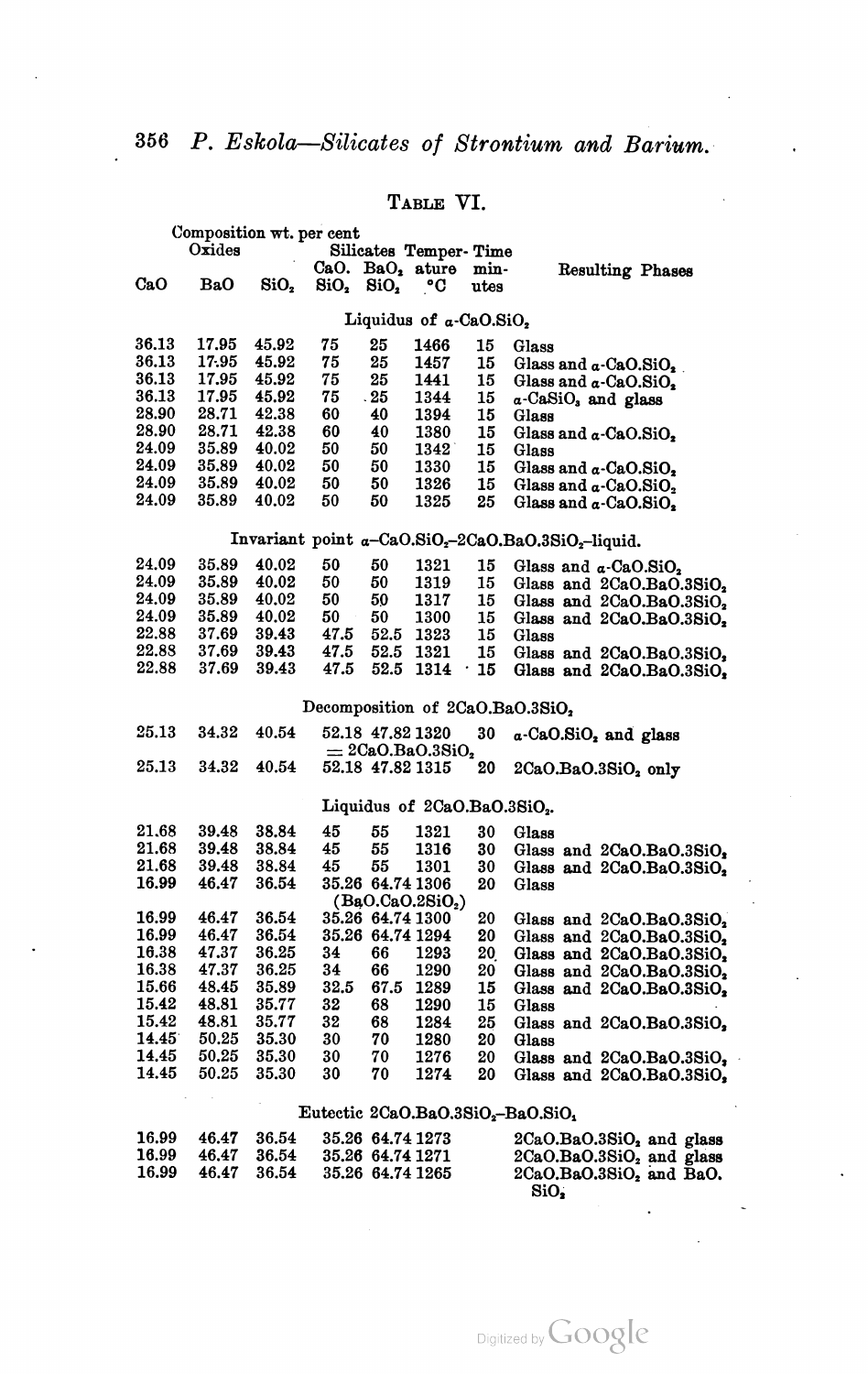| 14.45 | 50.25 | 35.30 | 30   | 70   | 1270 | $2CaO.BaO.3SiO2$ and glass     |
|-------|-------|-------|------|------|------|--------------------------------|
| 14.45 | 50.25 | 35.30 | 30   | 70   | 1268 | $2CaO.BaO.3SiO2$ and BaO.      |
|       |       |       |      |      |      | SiO.                           |
| 13.25 | 52.04 | 34.71 | 27.5 | 72.5 | 1274 | Glass                          |
| 13.25 | 52.04 | 34.71 | 27.5 | 72.5 | 1271 | Glass                          |
| 13.25 | 52.04 | 34.71 | 27.5 | 72.5 | 1268 | $2CaO.BaO.3SiO2$ and BaO.      |
|       |       |       |      |      |      | SiO.                           |
| 12.05 | 53.83 | 34.12 | 25   | 75   | 1275 | BaO.SiO <sub>2</sub> and glass |
| 12.05 | 53.83 | 34.12 | 25   | 75   | 1267 | BaO.SiO, and 2CaO.BaO.         |
|       |       |       |      |      |      | 3SiO.                          |
| 9.63  | 57.42 | 32.95 | 20   | 80   | 1267 | BaO.SiO, and 2CaO.BaO.         |
|       |       |       |      |      |      | 3SiO.                          |

Liquidus of Ba $0.8i0<sub>2</sub>$ 

| 12.05 53.83 34.12 | - 25 | - 75 | 1300 | Glass                          |
|-------------------|------|------|------|--------------------------------|
| 12.05 53.83 34.12 | - 25 | -75  | 1292 | Glass and BaO.SiO <sub>2</sub> |
| 9.63 57.42 32.95  | - 20 | -80  | 1367 | Glass and BaO.SiO.             |

The melting diagram resulting from these facts is given in fig. 12.

The liquidus curve of  $\alpha$ -CaO.SiO<sub>2</sub> was followed to 50 per cent BaO.SiO<sub>2</sub>. The  $a$ -CaO.SiO<sub>2</sub> which always separated in the form of thin crystals tabular parallel to the basal plane did not seem to take any  $BaOSiO<sub>2</sub>$  in solid solution, as the crystals in all cases showed the indices of refrac tion characteristic of pure pseudowollastonite:  $a(D) =$  $1.609 \pm 0.002$ ;  $\gamma(D) = 1.652 \pm 0.002$ .

 $Dicalcium$  barium silicate,  $2CaO.BaO.3SiO_2$ . When the mixture composed of 50 per cent  $BaO.SiO<sub>2</sub>$  and 50 per cent  $CaO.SiO<sub>2</sub>$  was allowed to crystallize on cooling, it formed a coarsely crystalline, fibrous mass, almost like natural wollastonite. The fibers were speckled with minute crystals of another substance  $(Ba0.SiO<sub>2</sub>)$ . Supposing the fibrous crystals to have the composition  $2CaO.BaO.3SiO<sub>2</sub>$  I prepared such a mixture, which was now found to crystallize as homogeneous crystals and on heating to break up at 1320  $\pm$  4° into a-CaSiO<sub>2</sub> and  $\lim_{\Gamma}$   $\lim_{\Gamma}$   $\lim_{\Gamma}$   $\lim_{\Gamma}$   $\lim_{\Gamma}$   $\lim_{\Gamma}$   $\lim_{\Gamma}$   $\lim_{\Gamma}$   $\lim_{\Gamma}$   $\lim_{\Gamma}$ 

liquid.<br>The crystals are uniaxial and negative, probably hexagonal, and have good cleavages in their prismatic zone. A crystallizing mass develops negatively elongated fibers.

. The indices of refraction were determined as follows:

|                   | 68 | e     |
|-------------------|----|-------|
| $F \ldots 1.690$  |    | 1.678 |
| $T1 \ldots 1.685$ |    | 1.672 |
| $D$ 1.681         |    | 1.668 |
| $C_{\dots}$ 1.677 |    | 1.664 |

Digitized by **GOOgle**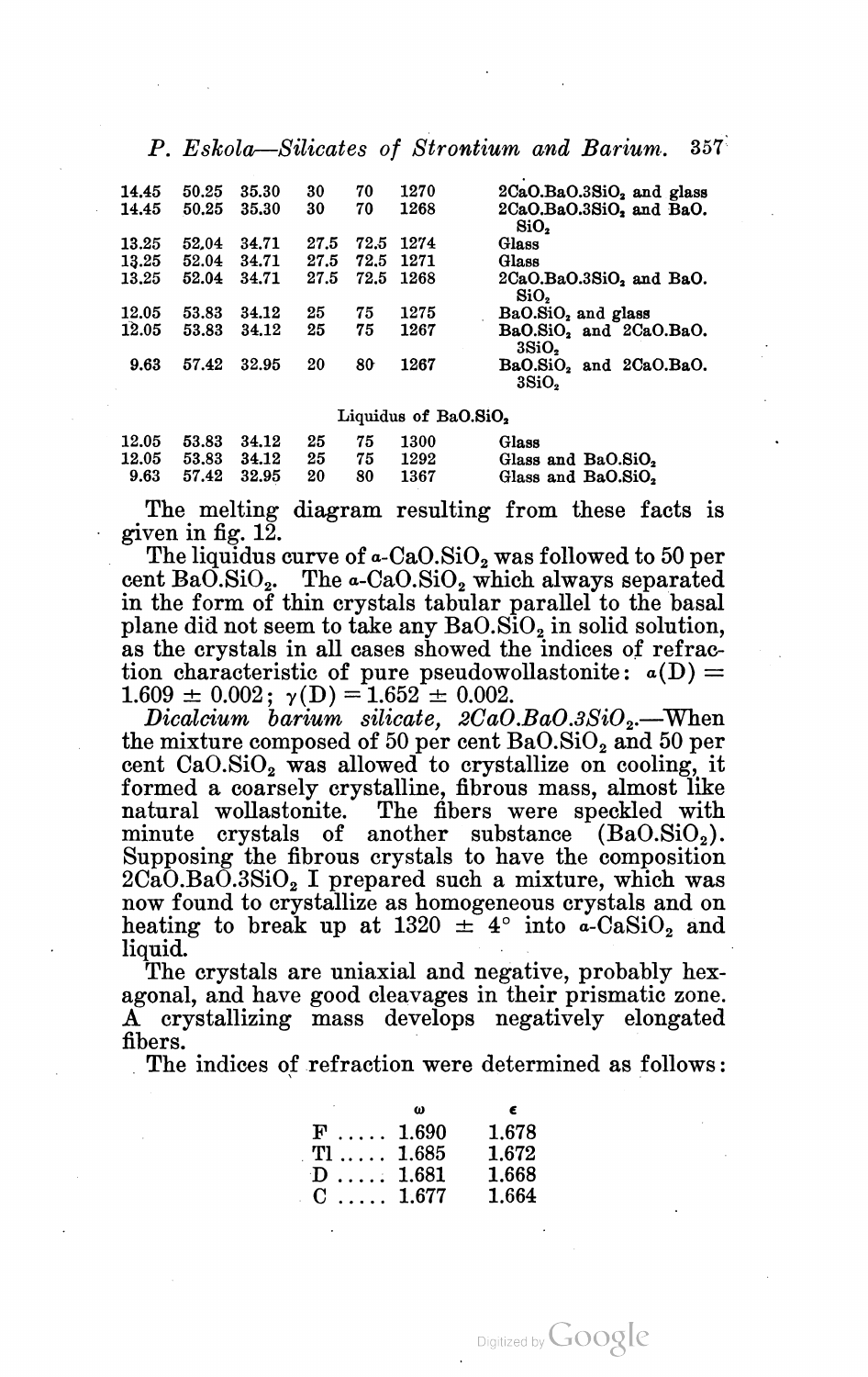

358 P. Eskola—Silicates 0f Strontium and Barium.

FIG. 12.

As it was thought possible that there could exist solid solutions between the double compound and  $BaO.SiO<sub>2</sub>$ , I determined the refractive indices of the exceedingly small crystals in preparations with 55 and 60 per cent

 $CaO.SiO<sub>2</sub>$ -Ba $O.SiO<sub>2</sub>$ .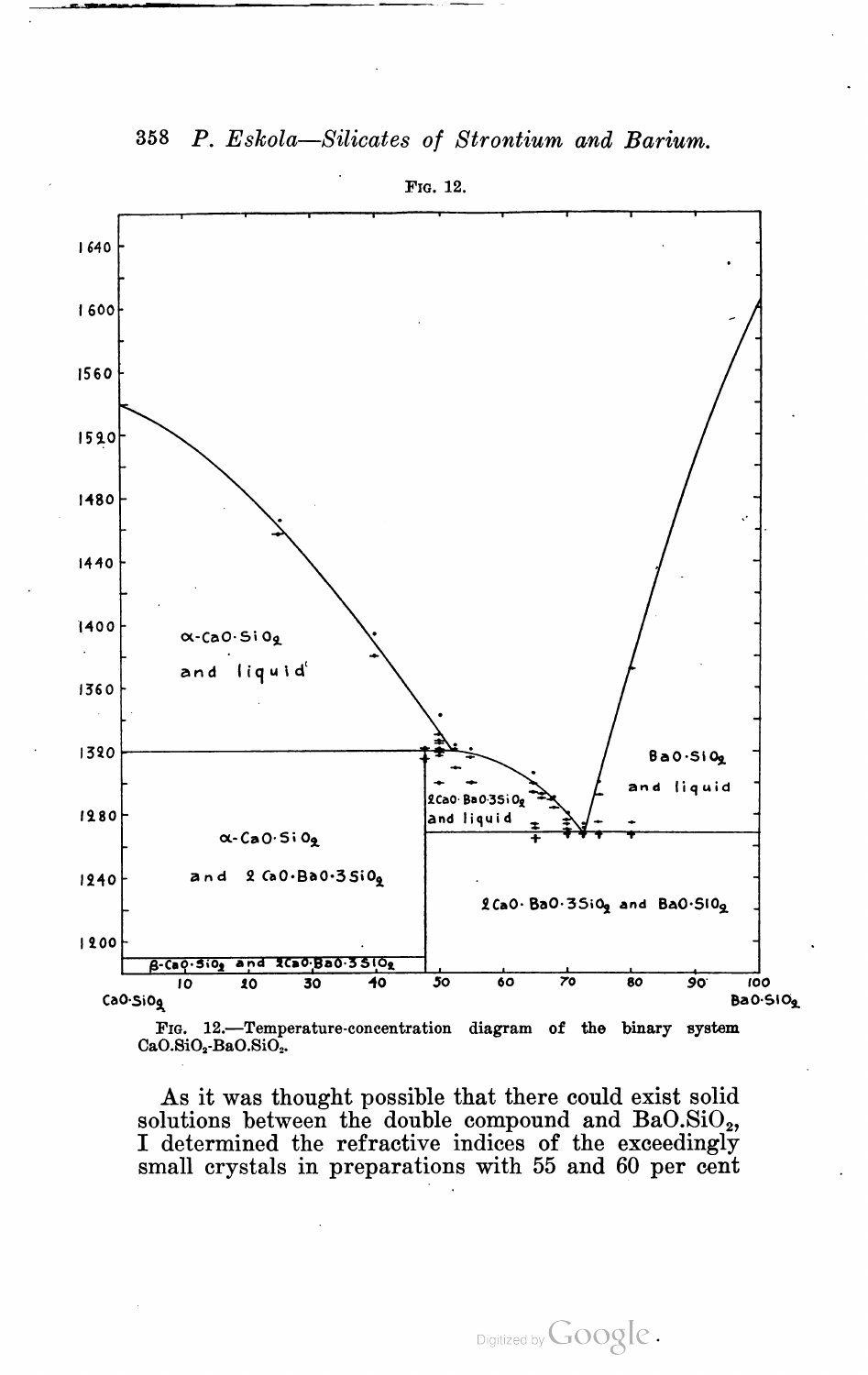BaO.SiO.. I found in both cases  $\omega(D) = 1.683 \pm 0.003$ ;  $\epsilon(D) = 1.669 \pm 0.003$ . The results are not significantly different from those of the pure compound.

The invariant point  $CaO.\overline{SiO}_2$ -2Ca $\overline{O}.BaO.3\overline{SiO}_2$ -melt.— In a mixture containing 50 per cent of  $CaO.SiO<sub>2</sub>$  and as much Ba $0.5i0<sub>2</sub>$  the crystals of  $2CaO.BaO.3SiO<sub>2</sub>$  break up into  $\alpha$ -CaO.SiO<sub>2</sub> and liquid before melting entirely. In another mixture with  $47.5$  per cent  $CaO.SiO<sub>2</sub>$  the last crystals before complete melting consist of the double compound. The invariant point therefore is between these limits, and the course of both liquidus curves meet ing there indicates it to be at  $52$  per cent  $BaOSiO<sub>2</sub>$  and  $48$  per cent  $CaO.SiO<sub>2</sub>$ , with the temperature of complete melting  $1320 \pm 4^{\circ}$ .

The liquidus of  $2CaO.BaO.3SiO_2$  has, from the invariant point, a regular course towards a eutectic. I followed its course very closely, because it was suspected that another double compound,  $CaO.BaO.2SiO<sub>2</sub>$ , might possibly form here, its composition corresponding to  $35.26$  weight per cent  $CaO.SiO<sub>2</sub>$  and  $64.74$  weight per cent BaO.SiO<sub>2</sub>. But no such compound could be isolated, and the corresponding mixture crystallized within an interval of  $32^{\circ}$  into a very fine mixture of  $BaO.SiO_2$  and  $2CaO.$ <br>BaO.3SiO..

The liquidus of  $BaO.SiO<sub>2</sub>$  was determined, with only a few quenches, to have a steep course towards the high melting point of the barium metasilicate.

The crystals of this compound in melts containing 75 to 80 per cent  $BaO.SiO_2$  were not equant grains as in the system  $BaO.SiO_2$ , but needle-like, sharp at both ends. As they have formed at much lower temperatures than the crystals in  $BaO-SiO<sub>2</sub>$  melts, it may be possible that they represent another form of  $BaO.SiO<sub>2</sub>$ . The refractive indices, however, so far as they could be determined, were identical, and experiments carried out to establish the transformation expected failed, even when minerali zers were applied (cf. p. 352).

# The Properties of the Glasses.

The physical properties of representative glasses studied in the present work are tabulated below.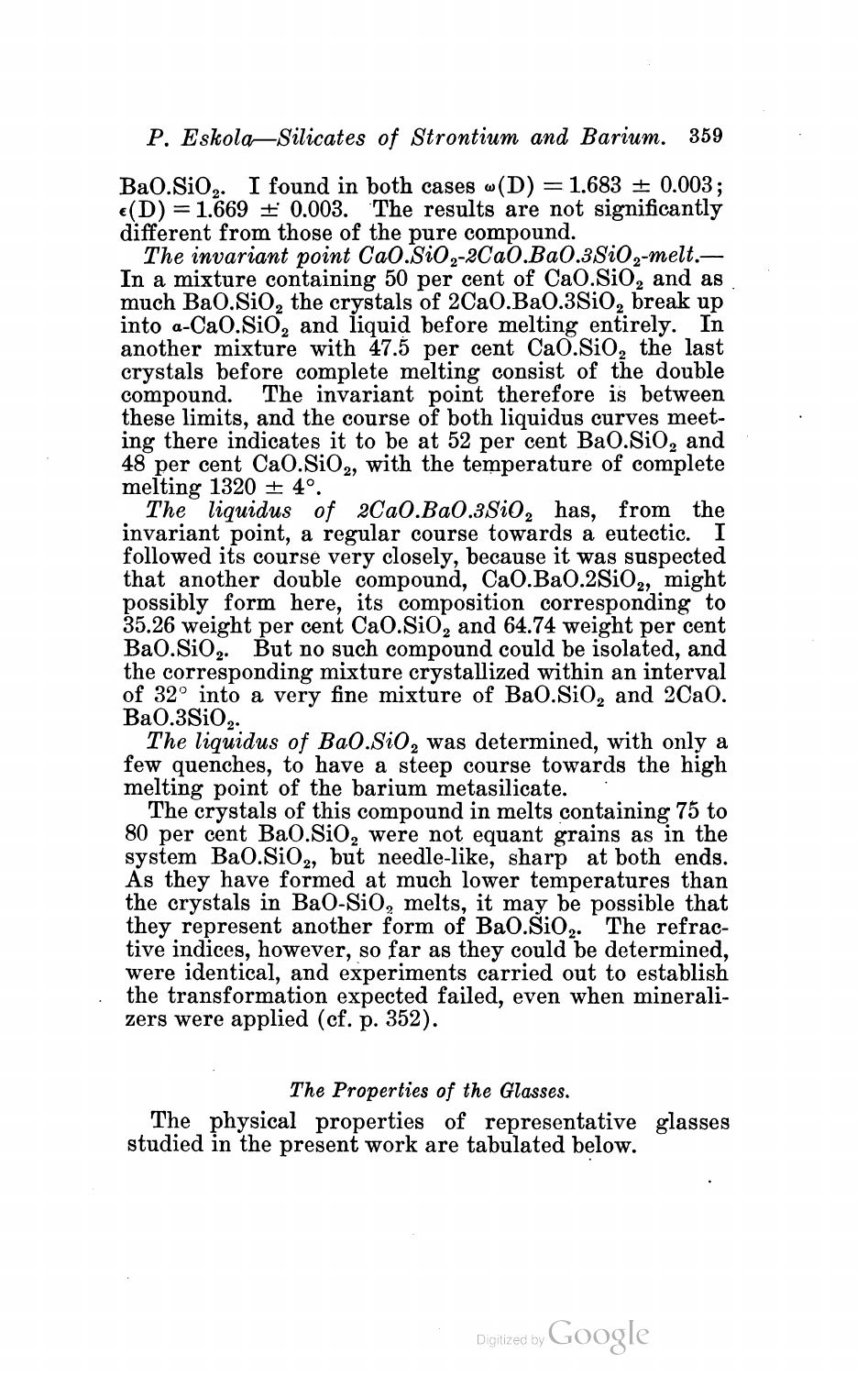|                          |           |        | Glasses in the system $SrO-SiO2$ . |          |       |
|--------------------------|-----------|--------|------------------------------------|----------|-------|
| $Wt. \% SrO$             | 46.2      | 50     | 60                                 | 63.2     | 67    |
| $Wt.\%$ SiO <sub>2</sub> | 53.8      | 50     | 40                                 | 36.8     | 33    |
| Formula                  | SrO.2SiO. |        |                                    | SrO.SiO. |       |
| n(F)                     | 1.591     | 1.598  | 1.632                              | 1.640    | 1.652 |
| n(T)                     | 1.587     | 1.595  | 1.627                              | 1.636    | 1.648 |
| n(D)                     | 1.584     | 1.5915 | 1.624                              | 1.632    | 1.644 |
| n(C)                     | 1.581     | 1.589  | 1.621                              | 1.629    | 1.641 |
| $Density$                | 3.201     |        |                                    | 3.537a   |       |

# TABLE VII.

a Calculated from the value of specific gravity,  $d(4^{\circ}) = 3.540$ , given by Jaeger and Van Klooster, op. cit. 902.

TABLE VIII.

| Glasses in the system $BaO-SiO2$ . |        |       |           |       |  |  |  |  |
|------------------------------------|--------|-------|-----------|-------|--|--|--|--|
| Wt. % BaO                          | 45     | 50    | 56        | 65    |  |  |  |  |
| $Wt. \%$ SiO <sub>2</sub>          | 55     | 50    | 44        | 35    |  |  |  |  |
| Formula                            |        |       | BaO.2SiO. |       |  |  |  |  |
| n(F)                               | 1.576  | 1.593 | 1.617     | 1.653 |  |  |  |  |
| n(T1)                              | 1.571  | 1.589 | 1.612     | 1.648 |  |  |  |  |
| n(D)                               | 1.5665 | 1.585 | 1.6085    | 1.645 |  |  |  |  |
| n(C)                               | 1.5635 | 1.582 | 1.605     | 1.641 |  |  |  |  |
| ${\bf Density}$                    |        | 3.441 |           |       |  |  |  |  |



glasses.

FIG. 14.—Variation of the indices of refraction in barium silicate glasses.

Digitized by Google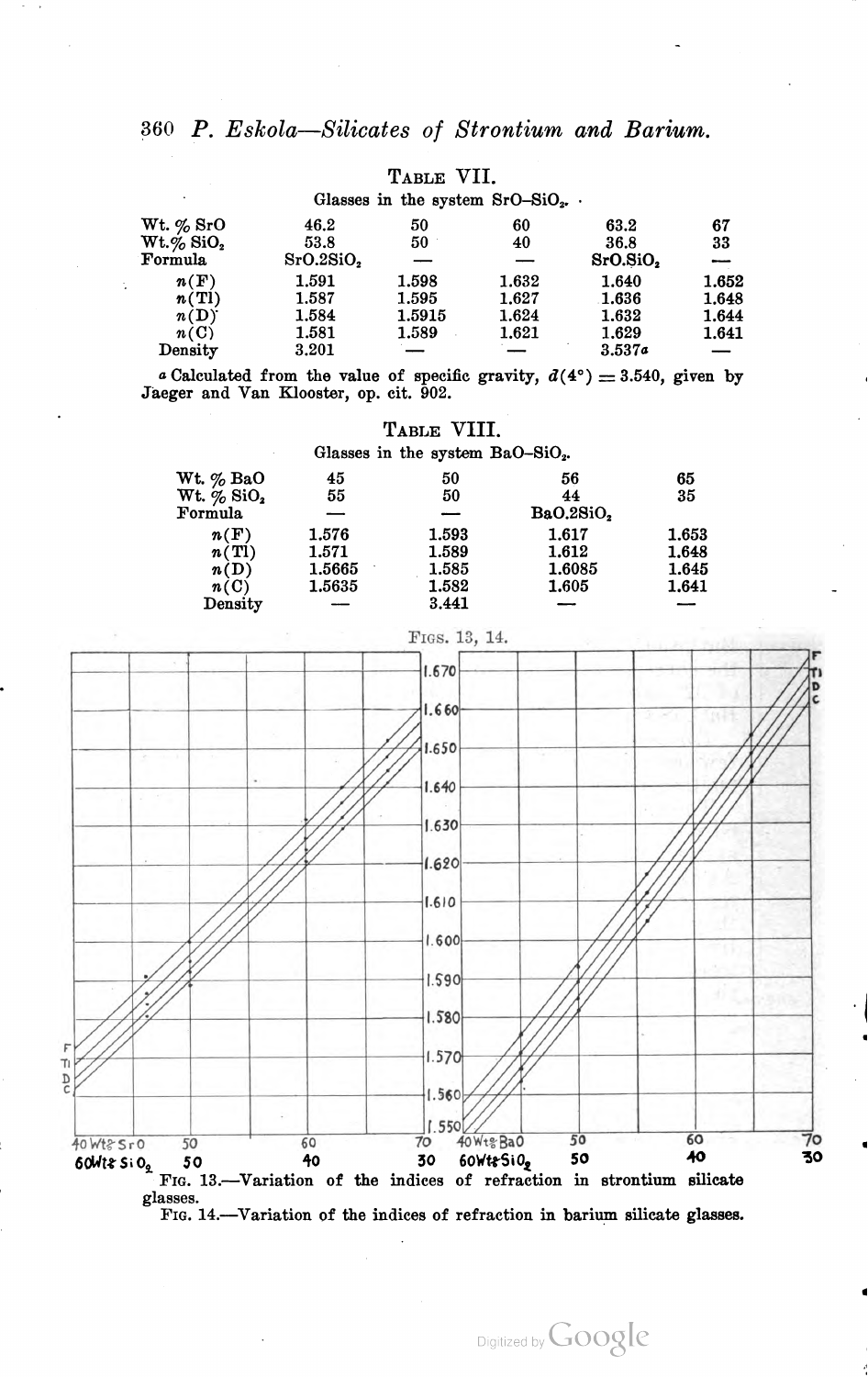Figs. 13 and 14 are diagrams of the variations in the refractive indices of glasses of the systems  $SrO SiO<sub>2</sub>$  and  $BaO-SiO<sub>2</sub>$  showing also the dispersions.



FIG.15.

FIG. 15.—Variation of the index of refraction in strontium and barium silicate glasses.

Fig. 15 represents the same for the sodium light. The curves are drawn as far as the point corresponding to the index of refraction of silica glass and extrapolated up to the points of the hypothetical refractive indices of barium and strontium oxide glasses. In this part the curves, of course, can not give the values of the indices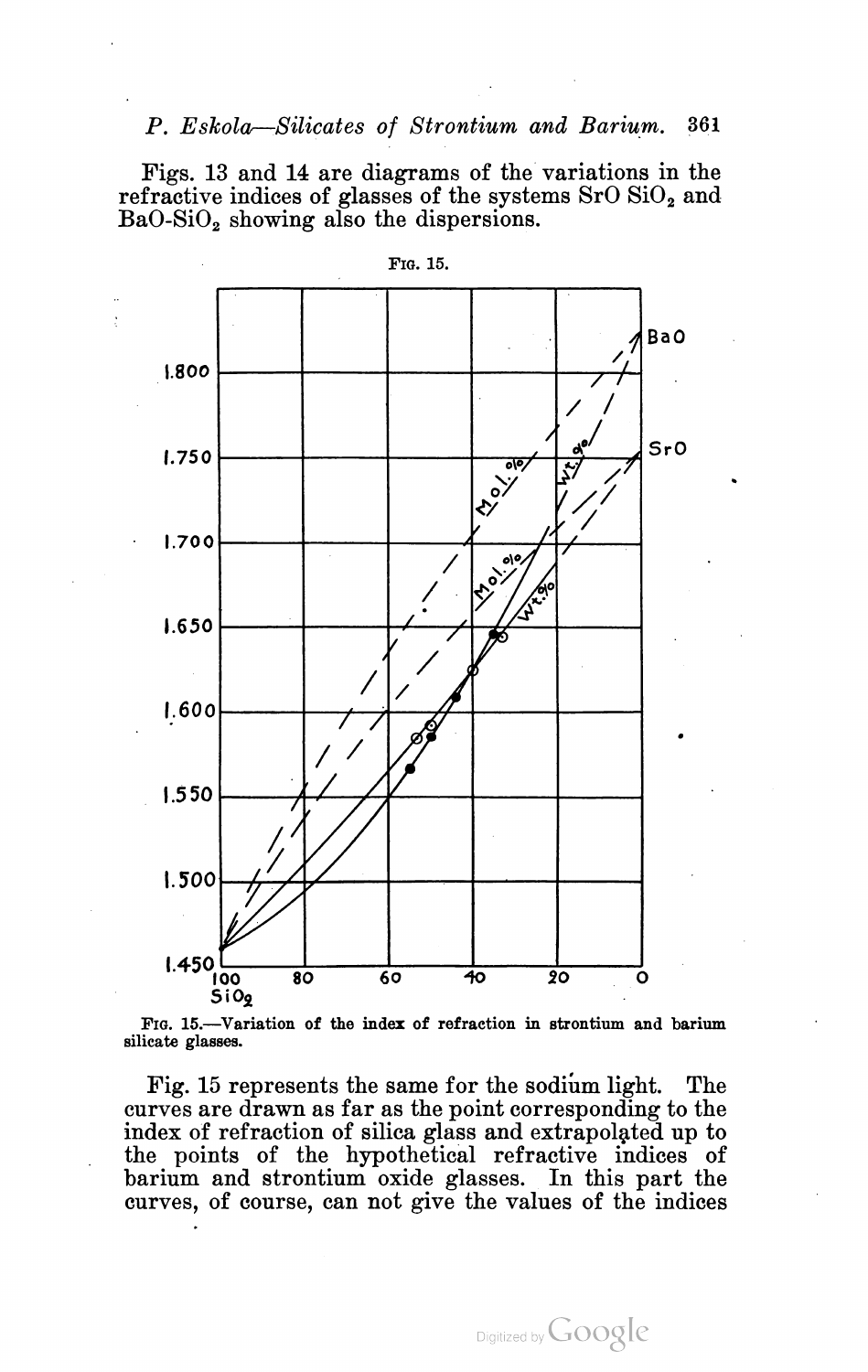very exactly, while those of the acid end should be fairly accurate, and the data given here may be, in the case of the barium silicate, of some practical interest to the manufacturer of optical glasses.

In tables  $IX$  and  $X$  are given the determinations of refractive indices of glasses in the systems  $CaO.SiO<sub>2</sub>$  $SrO.SiO<sub>2</sub>$  and  $CaO.SiO<sub>2</sub>-BaO.SiO<sub>3</sub>$ . The same is expressed in fig. 16.



FIG. 16.

FIG. 16.—Variation of the indices of refraction in glasses of CaO.SiO<sub>2</sub>.  $SrO.SiO<sub>2</sub>$  and  $CaO.SiO<sub>2</sub>-BaO.SiO<sub>2</sub>$ .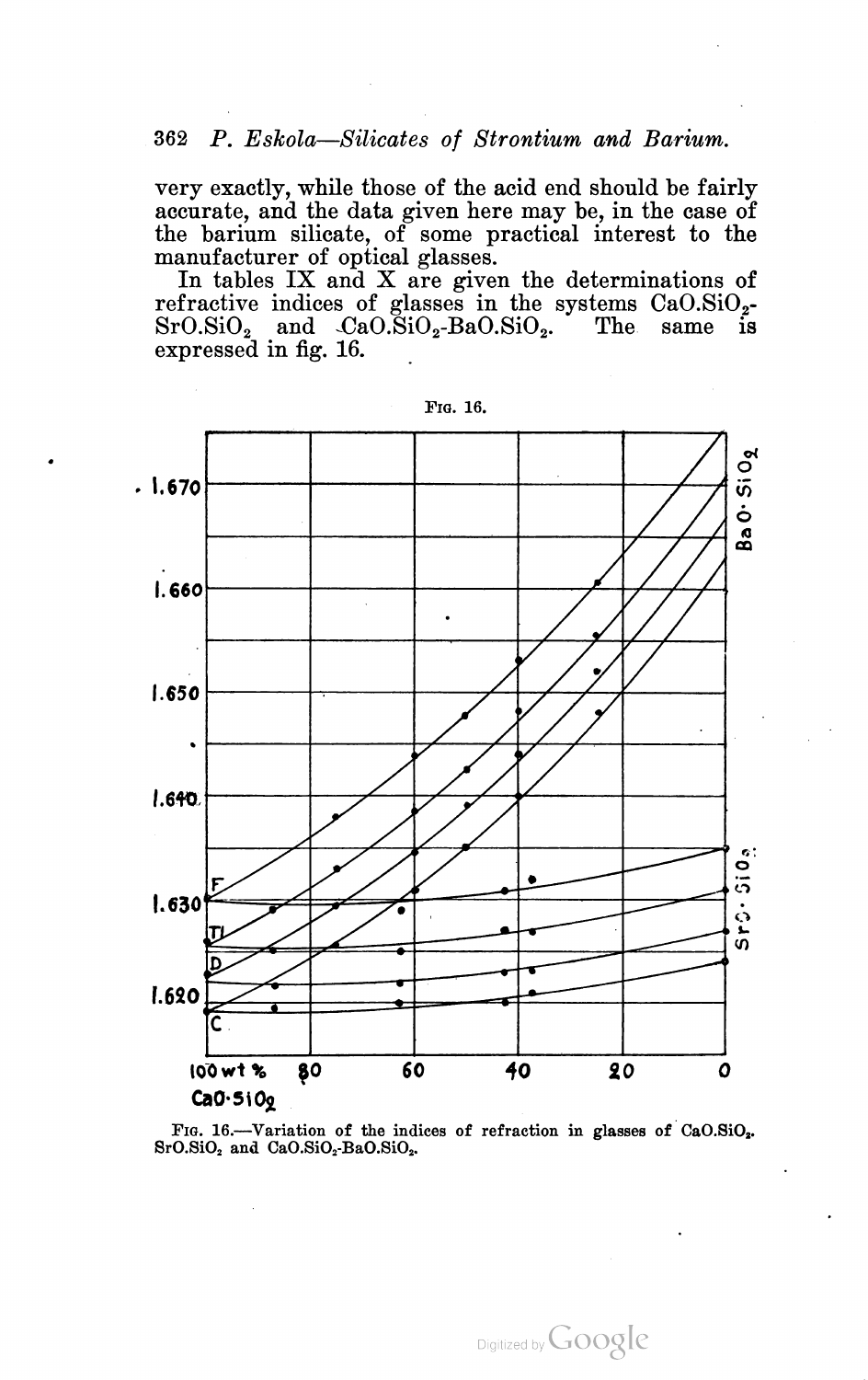# TABLE IX.

Glasses in the system  $CaO.SiO<sub>2</sub>-SrO.SiO<sub>2</sub>$ .

| $Wt.\%$ CaO.SiO,              | 100   | 87.5   | 62.5      | 43.75 | 37.5  | 0     |
|-------------------------------|-------|--------|-----------|-------|-------|-------|
| Wt. $\%$ SrO.SiO <sub>2</sub> | 0     | 12.5   | 37.5      | 56.25 | 62.5  | 100   |
| n(F)                          | 1.635 | 1.634  | 1.634     | 1.636 | 1.637 | 1.640 |
| n(T)                          | 1.631 | 1.630  | 1.630     | 1.633 | 1.632 | 1.636 |
| n(D)                          | 1.628 | 1.6265 | 1.627     | 1.628 | 1.628 | 1.632 |
| n(C)                          | 1.625 | 1.6245 | $1.625\,$ | 1.625 | 1.626 | 1.629 |

#### TABLE X.

#### Glasses in the system  $CaO.SiO<sub>2</sub>$ -Ba $O.SiO<sub>2</sub>$ .

| Wt. % CaO.SiO <sub>2</sub> | 100   | 75     | 60            | 50     | 40    | 25     |         |
|----------------------------|-------|--------|---------------|--------|-------|--------|---------|
| $Wt. \%$ BaO.SiO.          | 0     | -25    | 40            | 50     | 60    | 75     | 100a    |
| n(F)                       | 1.635 | 1.643  | 1.649         | 1.6525 | 1.658 | 1.6655 | (1.681) |
| n(T)                       | 1.631 | 1.638  | 1.6435        | 1.647  | 1.653 | 1.6605 | (1.675) |
| n(D)                       | 1.628 | 1.6345 | 1.6395        | 1.644  | 1.649 | 1.657  | (1.672) |
| n(C)                       | 1.625 | 1.6305 | ${\bf 1.636}$ | 1.640  | 1.645 | 1.653  | (1.668) |
| Density                    |       |        |               |        | 3.633 |        |         |
|                            |       |        |               |        |       |        |         |

a Extrapolated.

### Absence of Diopside Analogs.

A few experiments were made to ascertain whether strontium and barium metasilicates form double com pounds with magnesium metasilicate, analogous to diop side, the calcium compound,  $CaO.MgO.2SiO<sub>2</sub>$ . Mixtures corresponding to these proportions were prepared and quenched from different temperatures.

A mixture corresponding to  $SrO.MgO.2SiO<sub>2</sub>$  gave only glass at temperatures above 1320 and, at temperatures down to about 1200", glass and crystals that from their optical properties may have consisted of clinoenstatite.<br>Another mixture of the composition  $2SrO.MgO.3SiO<sub>2</sub>$  gave SrO.SiO<sub>2</sub> as a primary phase. It therefore seems that the metasilicates of strontium and magnesium do not form any double compound at all. At any rate, there is no compound  $SrO.MgO.2SiO<sub>2</sub>$ , analogous to diopside.

Furthermore, I made a mixture of 25 weight per cent SrO.MgO.2SiO<sub>2</sub>, and 75 weight per cent CaO.MgO.2SiO<sub>2</sub>, heated it above 1400° and let it cool slowly. The product contained diopside, showing  $a(D) = 1.665 \pm 0.002$ ;  $\beta(D) = 1.675 \pm 0.003$ ;  $\gamma(D) = 1.695 \pm 0.002$  and  $2V =$ 60°. These properties agree perfectly with those of pure diopside and consequently the crystals do not contain any strontium compound as isomorphous mix

AM. JOUR. SCI.—FIFTH SERIES, VOL. IV, NO. 23.—NOVEMBER, 1922.<br>24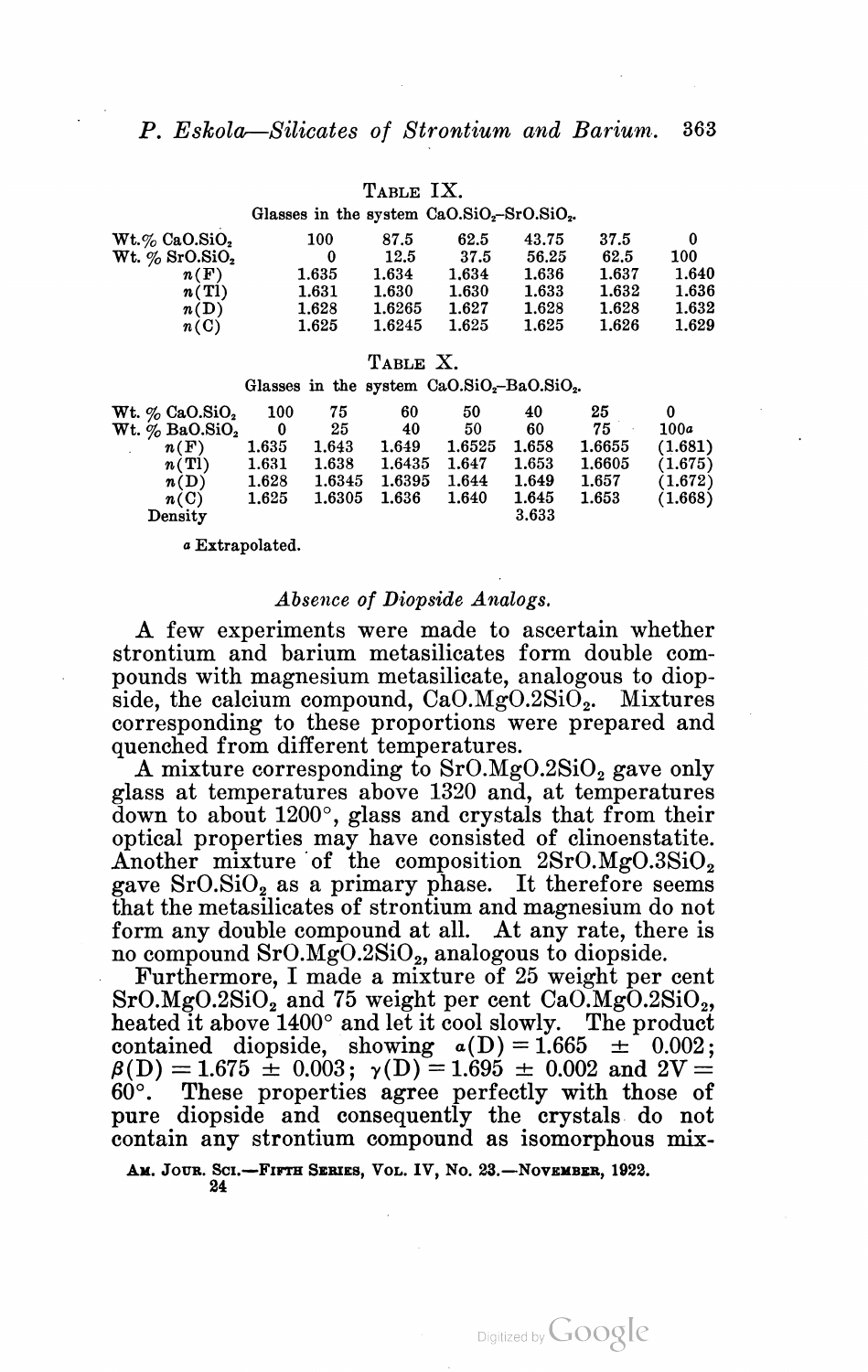ture. This conclusion, however, is not very dependable, as our experience is that strontium replacing calcium changes the optical properties of crystals very little. More weighty evidence proving positively that the amount of the strontium compound entering into solid solution in the diopside must be very small, is that the product consisted of more than one phase, the other phases besides the diopside being present as a fine crystalline mass.

The preparation of the composition  $BaO.MgO.2SiO<sub>2</sub>$ , on cooling from a melt heated not above 1370", also gave several phases, and no double compound analogous to diopside was formed. '

This negative result is very remarkable, especially in the case of strontium, Which in other ways showed such close similarity with calcium.

# The Strontium and Barium Feldspars.

Former investigations.—From melts of the corresponding oxides Fouqué and Michel-Lévy<sup>22</sup> believed they had prepared strontium, barium, and lead analogs of anorthite, Oligoclase and labradorite.

Their different "feldspars" had the following specific gravities:

|                                          | $S_{r}$ | Ba.    | Ph    |
|------------------------------------------|---------|--------|-------|
| Oligoclase $\ldots \ldots \ldots 1.619$  |         | 2.906  | 3.196 |
| Labradorite $\ldots \ldots \ldots 2.862$ |         | 3.333  | 3.609 |
| Anorthite $\ldots \ldots 3.043$          |         | -3.573 | 4.093 |

The products were not well crystallized and their crystal system could not be determined with certainty. The barium feldspar,  $BaAl<sub>2</sub>Si<sub>2</sub>O<sub>8</sub>$ , always formed microlites showing parallel extinction with negative elongation, and the crystals, being usually rectangular in cross section, seemed to be orthorhombic. Later investigation by E. Dittler,<sup>23</sup> on artificial barium feldspar, confirmed this result and also established it to be biaxial. Ginsberg, $24$ 

2' A. S. Ginsberg, Ann. de l'Inst. Polytech. Pierre le Grand a Pétrograde, 1915, XXIII.

<sup>&</sup>lt;sup>22</sup> F. Fouqué et A. Michel Lévy: Sur la production artificielle de feldspaths a base de baryte, de strontia et de plomb, correspondent a l'oligoclase, a labradore et a l'anorthite; études des propriébés optiques des ces miner aux, Bull. soc. min. France 3, 124. 1880.

<sup>&#</sup>x27;3 E. Dittler, Tscherm. Min. Petr. Mitt, 30, 122, 1911.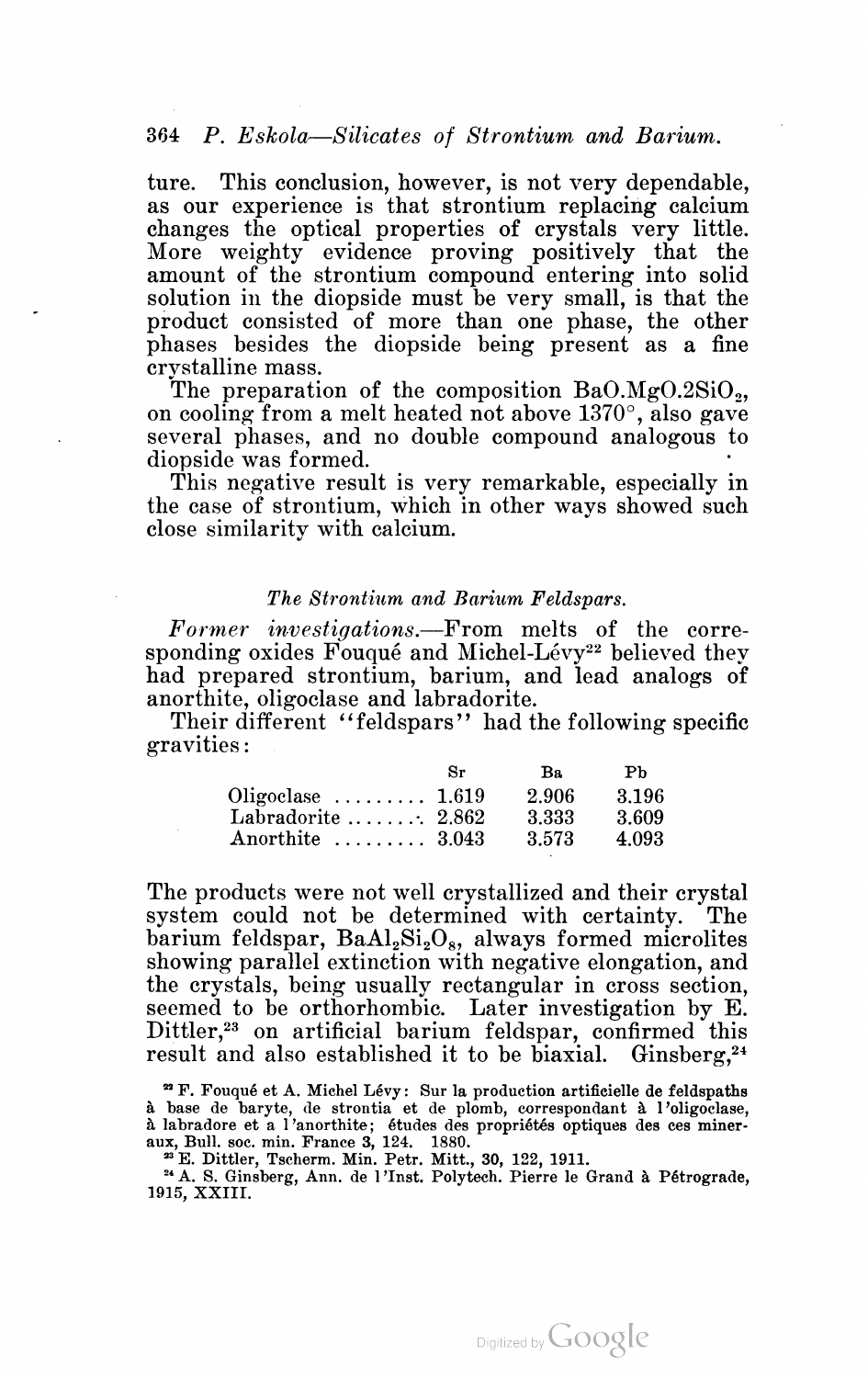however, states that crystals of  $BaAl<sub>2</sub>Si<sub>2</sub>O<sub>8</sub>$  obtained by cooling of the pure melt were uniaxial, positive, and he regards this form as presenting <sup>a</sup> nephelite analog. There is some evidence to the effect that some amount

of lime, in plagioclase feldspars, may be replaced by baryta without changing the triclinic symmetry. Des cloizeaux25 found this to be the case in a natural feldspar from unknown locality, whose optical and crystallo graphic properties were similar to those of labradorite, while its composition resembled that of oligoclase more closely, with  $7.30 \text{ BaO}, 1.83 \text{ CaO}, 7.45 \text{ Na}, 0$ , and  $0.83 \text{ K}, 0$ . Ginsberg<sup>26</sup> investigated the binary system  $CaAl<sub>2</sub>Si<sub>2</sub>O<sub>8</sub>$  $BaAl<sub>2</sub>Si<sub>2</sub>O<sub>8</sub>$  in artificial products and found that the triclinic anorthite may take up limited amounts of barium feldspar in solid solution, whereby the optic axial angle diminishes. The hexagonal  $Ba\AA_2Si_2O_8$ , on the other hand, may take up some lime feldspar.<sup>27</sup>

The relation of barium feldspar and orthoclase is far better known. Penfield<sup>28</sup> described barium-bearing orthoclase from Blue Hill, Delaware County, Pennsyl vania. Later Sjögren<sup>29</sup> and Strandmark<sup>30</sup> studied the barium feldspar, or celsian, from Jakobsberg, Sweden, and proved it to have the composition  $BaO.AI<sub>2</sub>O<sub>3</sub>·2SiO<sub>2</sub>$ .<br>The latter establishes its monoclinic symmetry and crystallographic similarity to adularia. The crystals are usually elongated parallel to  $\phi$ . The angle  $\alpha \wedge \alpha = 3^{\circ}1'$ <br>in the acute angle  $\beta$ .  $\alpha = 1.5835$ ;  $\beta = 1.5886$ ;  $\gamma = 1.5941$ . Sp. g. 3.37. Strandmark also proved that the hyalo plhanes are isomorphous mixtures of celsian and ortho

clase.<br>Rock analyses including determinations of BaO and<br>SrO commonly show small amounts of both of these oxides. As Washington<sup>31</sup> has pointed out, the highest amount of both of these oxides have been found in certain highly potassic rocks of Wyoming, showing up to 1.10 per cent BaO and 0.30 per cent SrO. A study of the analyses published in Washington's Tables<sup>32</sup> shows that

'5 A. Descloizeaux, Tscherm. Min. Petr. Mitt, 7, 99, 1877.

2" A. S. Ginsberg, 10c. cit.

" The thermal work of Ginsberg was done by the cooling curve method and is subject to criticism (cf. p.  $332$ ).  $\frac{38}{5}$  S. L. Penfield, this Journal,  $36, 326, 1888$ .

 $H_{\rm H}$ . Sjögren, Geol. Fören., Förh., 17, 578, 1895.<br>
I. J. Sjögren, Geol. Fören., Förh., 17, 578, 989, 1903; 26, 97, 1903.

<sup>31</sup> H. S. Washington, J. Franklin Inst., 190, 767, 1920.<br><sup>32</sup> H. S. Washington, U. S. Geol. Surv., Prof. Paper 99, 1917.

Digitized by **GOOgle**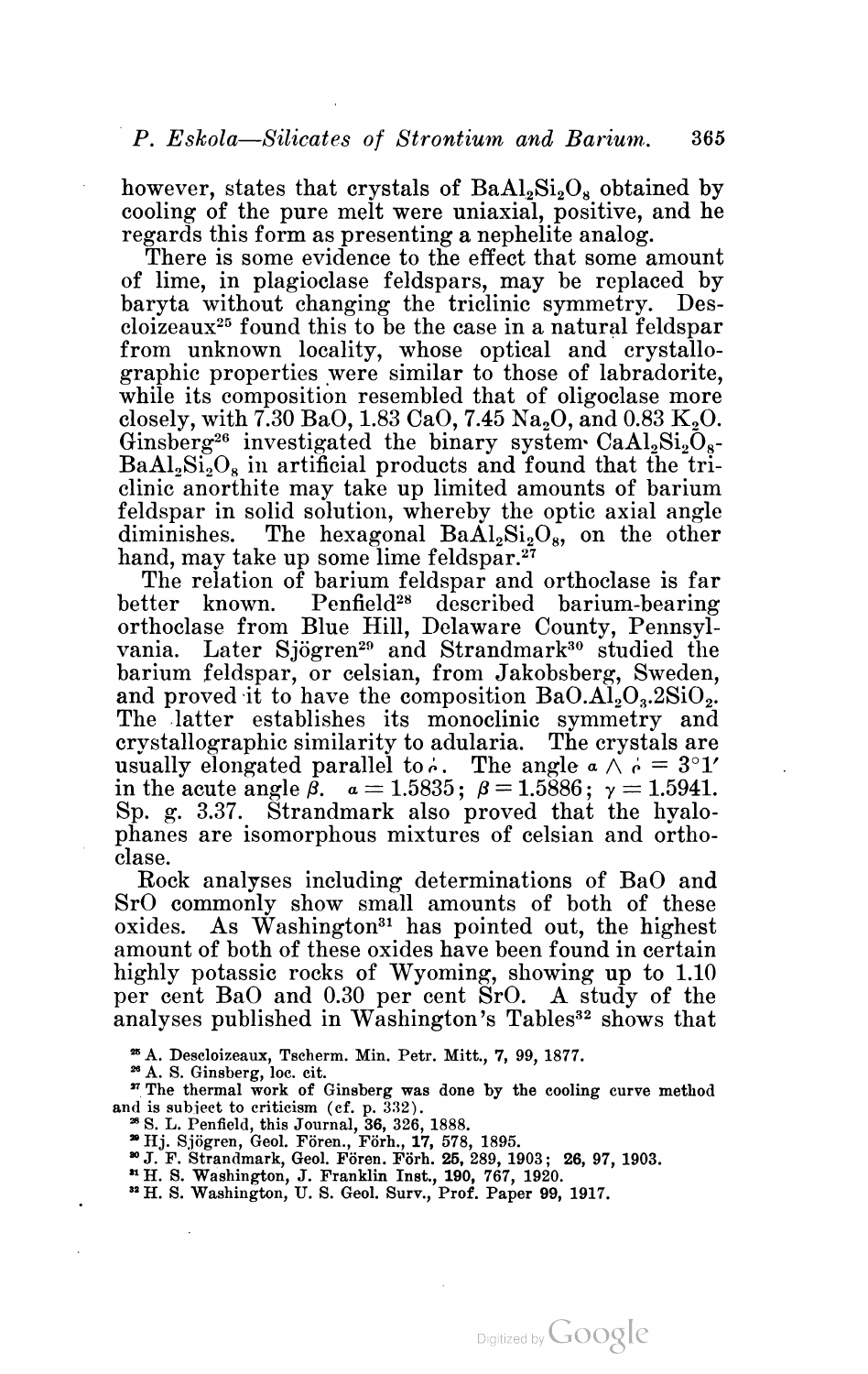the ratio of the percentages of BaO and SrO corresponds, to a considerable degree, with the ratio of the percentages of  $K<sub>2</sub>O$  and CaO, so that it may be presumed that strontia is present in the plagioclase and baryta in the potash feldspar. A chemical investigation of the feldspars from the rocks in question might prove this to be true. In the present study it was not intended to make any

exhaustive experimental investigation of the strontium and barium feldspars, but a few experiments were made to elucidate their behavior.

As both the compounds,  $SrO. A1<sub>2</sub>O<sub>3</sub>$ .2SiO<sub>2</sub> and BaO.  $\text{Al}_2\text{O}_3.2\text{SiO}_2$ , were found to have very high melting points (far above  $1700^{\circ}$ ) and to crystallize but poorly when the pure mixtures of the respective oxides were heated up, I applied the vanadate flux method to produce better crystals. In both cases the feldspar mixtures were powdered with about  $1/3$  of their masses of  $Sr(VO<sub>3</sub>)<sub>2</sub>$  and Ba(VO<sub>3</sub>)<sub>2</sub>, respectively, and kept over night at about 1400°. The vanadates were then washed out with very dilute cold HCl.

 $Artificial$  barium feldspar,  $BaO.Al<sub>2</sub>O<sub>3</sub>.2SiO<sub>2</sub>$ . The barium feldspar thus obtained formed minute crystals, not more than 0.05 mm in length. They were elongated parallel to  $\alpha$  and tabular parallel to  $\alpha y$ , so that most crystals placed themselves on that plane and, in conver gent light, showed the trace of the optical normal. The terminal faces show an apparent bilateral symmetry, like orthorhombic domes and, as the extinction is almost always parallel so far as can be determined, the crystals give entirely the appearance of orthorhombic symmetry, in agreement with the earlier results of Fouqué and Michel-Lévy, and of Dittler. I found, however, that this is only apparent and due to the fact that most of the crystals are Carlsbad contact twins, so that light has to pass through the two individuals with opposite extinction angles, the individuals being tabular parallel to 010, which is also the composition plane. The other forms are (110), which is the zone of elongation, and (001) and (101). In simple crystals, or in outstanding simple parts of the twins, there may be observed extinction angles of two or three degrees, and the optical orientation is thus:  $\beta || b; a \wedge c = 3^{\circ}$ . Basal cleavage is not very well developed, though its trace may be seen occasionally. All these characters agree with those found in natural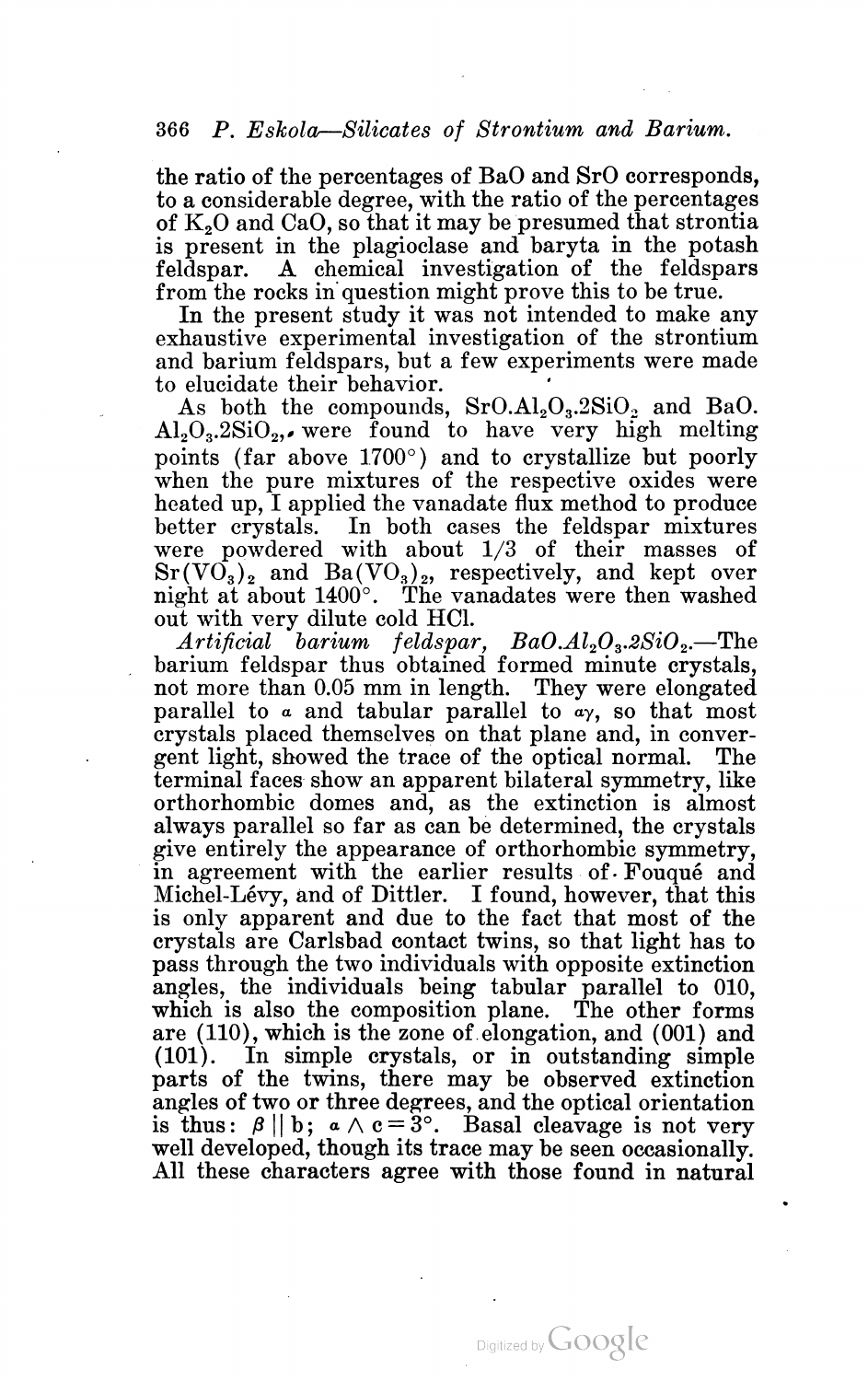celsian. No evidence was found of the existence of a nephelite analog, a hexagonal form of  $BaAl<sub>2</sub>Si<sub>2</sub>O<sub>8</sub>$ 

described by Ginsberg. The indices of refraction indicate <sup>a</sup> negative character. They were determined as follows and are compared with Strandmark's result on the natural celsian:

|                                                                                                | $a(D)$ $\beta(D)$ $\gamma(D)$ |        |        |
|------------------------------------------------------------------------------------------------|-------------------------------|--------|--------|
| Artificial barium feldspar <sup>33</sup> $1.587 \pm 0.002$ $1.593 \pm 0.002$ $1.600 \pm 0.002$ |                               |        |        |
| Natural celsian $\ldots \ldots \ldots \ldots 1.5835$                                           |                               | 1.5886 | 1.5941 |

The differences in the indices of refraction are somewhat greater than the probable errors, but not more than may be accounted for by the fact that the natural celsian carries a few tenths of a per cent of alkalies and lime.

Artificial strontium feldspar,  $SrO.Al<sub>2</sub>O<sub>3</sub>$ .2SiO<sub>2</sub>.—The strontium feldspar obtained from the vanadate flux formed <sup>a</sup> crystalline mass showing radiating fibrous development but no well-formed crystals. No twinning could be discerned. Therefore nothing can be said about its crystallographic characters. The indices of refrac tion, however, were readily determined and are stated below, compared with those of anorthite.

| a(D) | $\mathcal{B}(D)$ | $\gamma(D)$ |
|------|------------------|-------------|
|      |                  |             |
|      | 1.584            | 1.588       |

It-was thus found that the strontium feldspar is, in its optical properties, exactly like the calcium feldspar within the limits of the possible errors. This is not very surprising in itself, as we have found in some cases the indices of refraction of the strontium compounds some what lower and in other cases somewhat higher than those of the calcium compounds.

A mixture of 50 weight per cent  $SrO. A1<sub>2</sub>O<sub>3</sub>$ , 2SiO<sub>2</sub> and  $50$  weight per cent  $CaO.A1<sub>2</sub>O<sub>3</sub>$ .2SiO<sub>2</sub> was prepared and heated at about 1500°. It formed clear homogeneouslooking grains whose indices of refraction agreed with those of anorthite. It did not melt at this temperature and it is therefore probable that the strontium feldspar forms a complete series of solid solutions with anorthite.

Digitized by Google

 $a(F) = 1.593$ ;  $a(T1) = 1.590$ ;  $a(D) = 1.587$ ;  $a(G) = 1.585$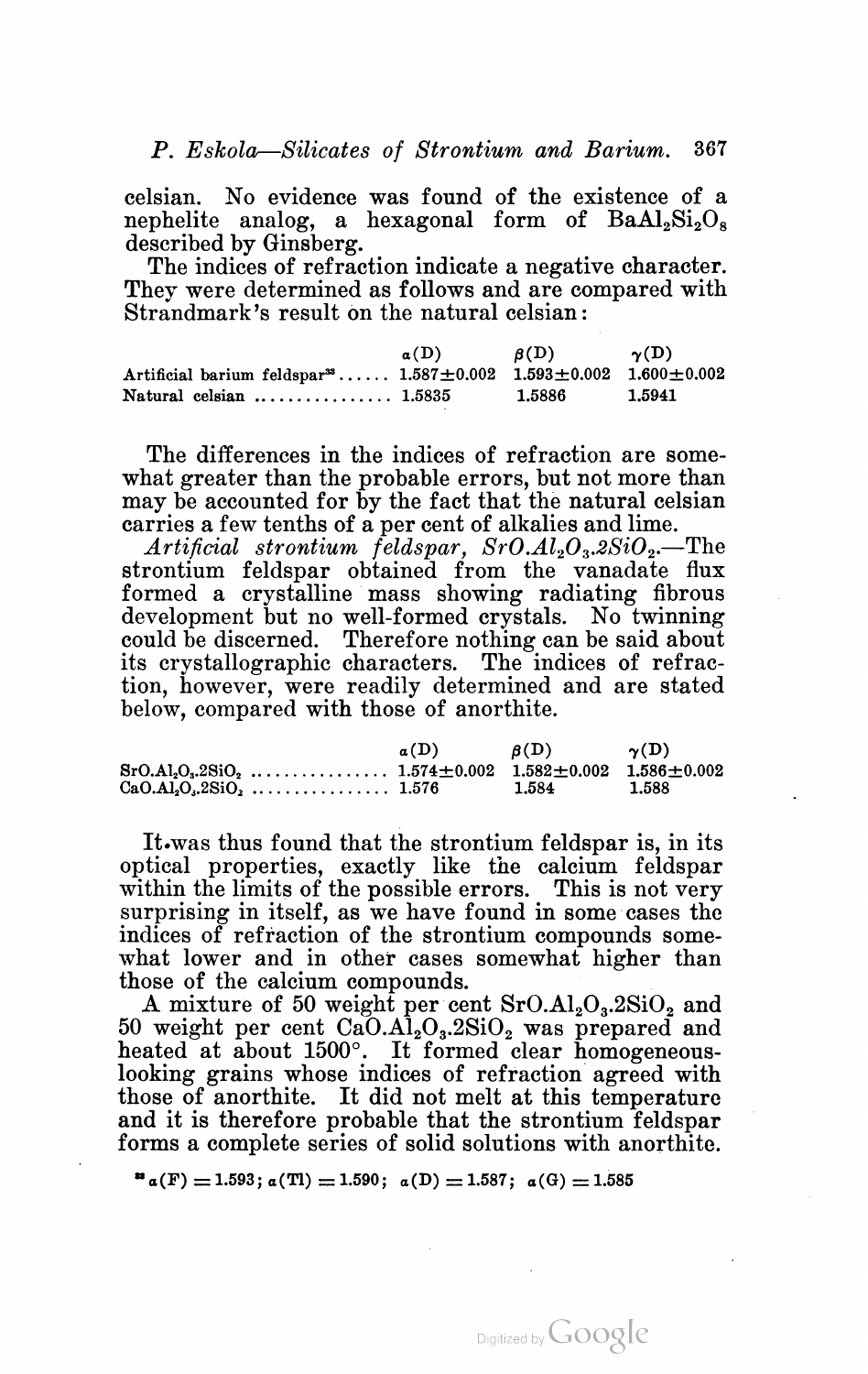# Some General Considerations Regarding the Relations of the Alkaline Earth Compounds.

With the exception of some rare titanosilicates, the only natural anhydrous silicates of barium known are barium feldspar, or celsian, Ba $Al_2Si_2O_8$ , notable for its isomorphism with potash feldspar, barylite, Ba<sub>4</sub>Al<sub>4</sub>Si<sub>7</sub>- $O_{24}$ , and taramellite,  $Ba_4Fe''Fe''$ ,  $Si_{10}O_{31}$ . Hydrated silicates are more numerous, mostly belonging to the zeolite group, namely: brewsterite,  $\dot{H}_4(Sr, Ba, Ca)Al_2Si_6$ .  $O_{18}$  + 3H<sub>2</sub>O, harmotome, H<sub>2</sub>(K<sub>2</sub>,Ba)Al<sub>2</sub>Si<sub>5</sub>O<sub>15</sub> + 4H<sub>2</sub>O, edingtonite,  $BaAl_2Si_3O_{10} + 3H_2O$  and wellsite (Ba,Sr,Ca,- $K_2$ )Al<sub>2</sub>Si<sub>3</sub>O<sub>10</sub> + 3H<sub>2</sub>O. Micas sometimes contain appreciable amounts of barium.

No strontium silicates are known as minerals, though this element, in smaller quantities, is contained in some rock-forming feldspars, probably plagioclases (cf. p. 365), and in hancockite, <sup>a</sup> lead—epidote, and in zeolite minerals heulandite,  $H_4(Ca, Sr) Al_2Si_6O_{18} + 3H_2O$ , and wellsite and brewsterite, named above.

The present study adds some information concerning the isomorphous relations of a number of other silicates of strontium and barium. Thus the compound BaO.  $2SiO<sub>2</sub>$  which was suggested by Bowen (loc. cit.) to be isomorphous with the potassium disilicate studied by Morey and Fenner,<sup>34</sup> has now been found to be also isomorphous with  $2BaO.3SiO<sub>2</sub>$ . A strontium metasilicate was found to be isomorphous with a form of calcium metasilicate, and a strontium orthosilicate is probably isomorphous with either the  $\alpha$  or the  $\beta$  form of calcium<br>orthosilicate. A strontium feldspar was found to be orthosilicate. A strontium feldspar was found to be probably isomorphous with the lime feldspar, anorthite, which is also isomorphous with a soda feldspar.

Now taking into account all the compounds of the alka line earths, silicates as well as others, we may discrimi nate, according to their isomorphous relations to com pounds of other elements, at least four different classes:

(1) Calcium, strontium, and barium compounds iso morphous with each other (all or two of them) and also isomorphous with lead compounds. Examples: The tetrahedral-pentagondodecahedral nitrates of Ca(?), Sr, Ba, and Pb. The orthorhombic carbonates, aragonite, strontianite, witherite, and cerussite. The sulphates,

3' G. W. Morey and C. N. Fenner, J. Am. Chem. Soc., 36, 215, 1914.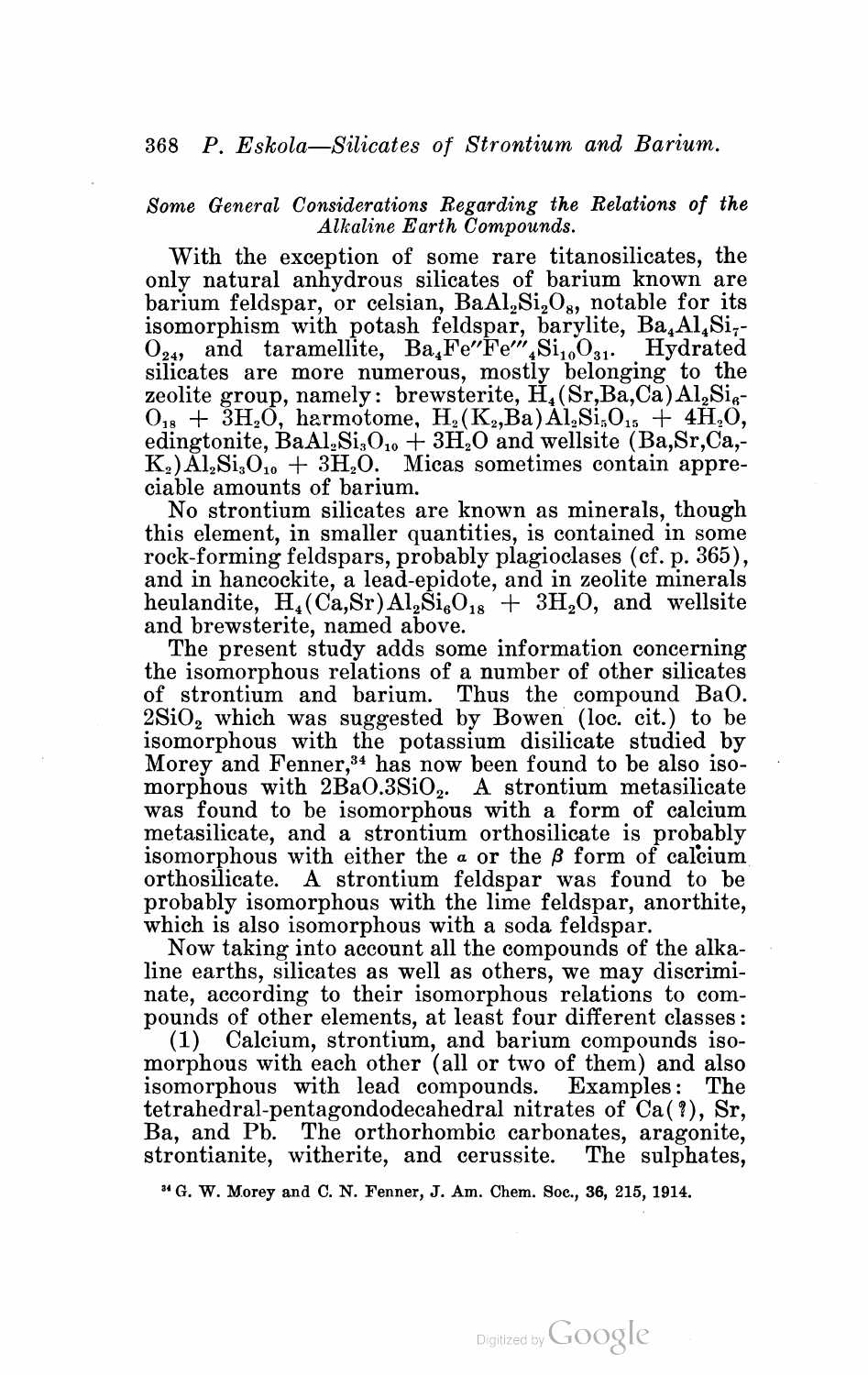celestite, barite, and anglesite, form an isomorphous series which excludes calcium sulphate. Among silicates we note the group of hancockite and epidote, and we have now found that the metasilicates form an isomorphous series to which belong only the calcium and strontium, but not the barium metasilicate.35

(2) Calcium and strontium (also barium?) com pounds isomorphous with each other and also isomor phous with sodium compounds. Example: Anorthite and strontium anorthite.

(3) Barium compounds isomorphous with potassium compounds. Example: Barium disilicate. Among the natural silicates named above, celsian and harmotome are representatives of this class.

(4) Calcium compounds isomorphous' with corre sponding compounds of magnesium, ferrous iron and <sup>a</sup> number of other elements, but not with those of barium or strontium. Example: The rhombohedral carbonates, calcite, magnesite, siderite, etc.

It seems to be a rule that in the compounds in which the lime may possibly be replaced by magnesia and ferrous oxide, it can not be replaced by strontia or baryta.<br>Thus it was found in the present work that there are no strontium or barium compounds analogous to diopside,  $CaO.MgO.2SiO<sub>2</sub>$ .

Accordingly we find, in nature, strontium and barium compounds forming mix crystals with lime and alkali minerals, but not with ferromagnesian, although the latter may contain calcium. In other words, these elements are likely to be found in salic rather than in femic rocks, a circumstance that is really very striking

in their distribution in the igneous rocks. The authors of the so-called quantitative classification of igneous rocks make <sup>a</sup> distinction between salic and 'femic lime. Now these terms gain added significance, as we find that only the salic but not the femic lime may be replaced by strontia.

It may be of interest, for the sake of comparison, to present together some important properties of the members of some well known simple compounds of the three alkaline earth metals.

8' Bourgeois (Ann. chim. phys., 29, 445, 1883) records a lead metasilicate of a similar appearance to those of calcium and strontium.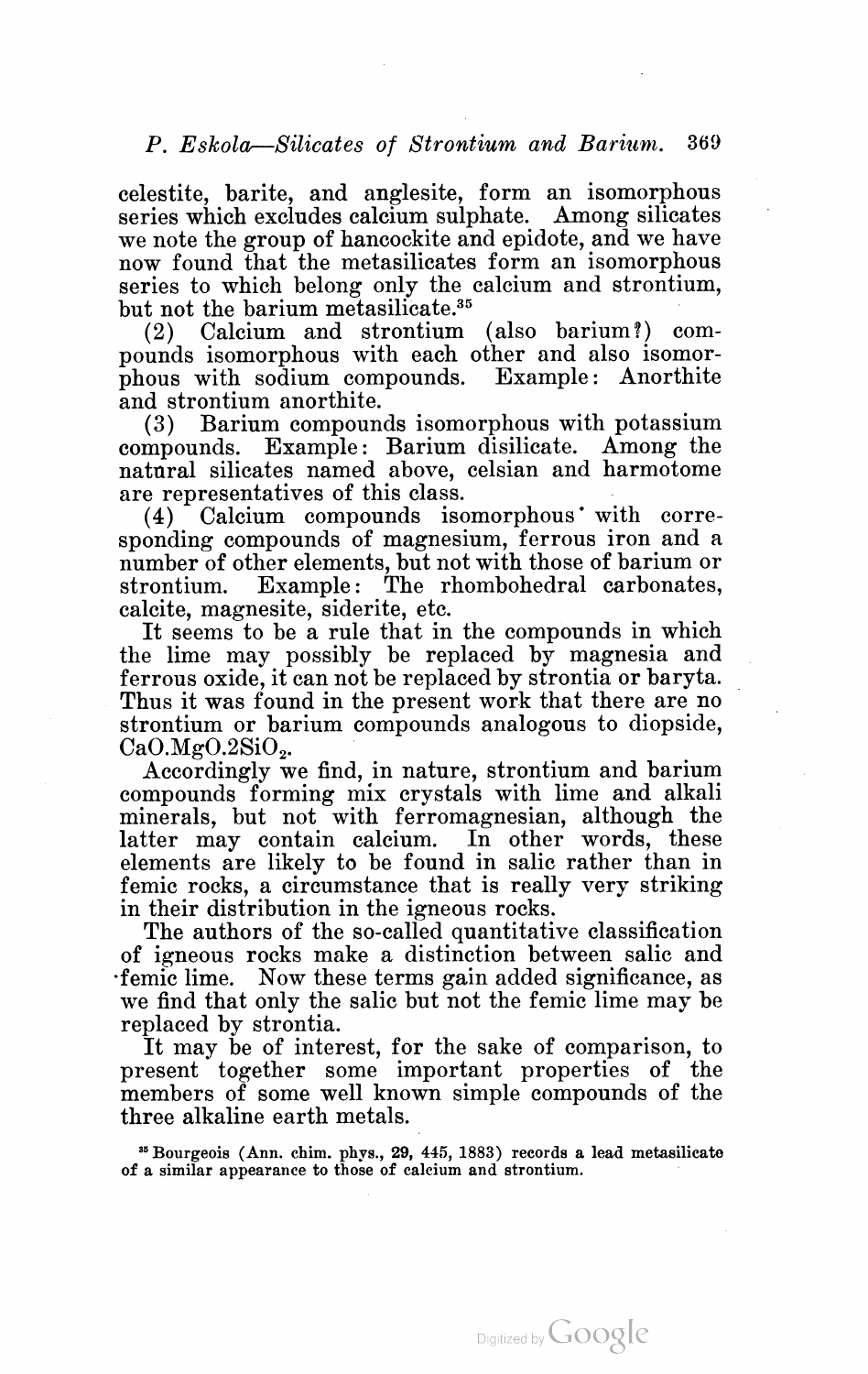|  |  | 370 P. Eskola-Silicates of Strontium and Barium. |  |  |
|--|--|--------------------------------------------------|--|--|
|  |  |                                                  |  |  |

|             |                                                                  | Mol. vol. | $(a+\beta+\gamma)/3$ |
|-------------|------------------------------------------------------------------|-----------|----------------------|
| Carbonates: | Aragonite $\ldots \ldots \ldots$ 34.01                           |           | 1.632                |
|             | Strontianite $\ldots \ldots 39.87$                               |           | 1.615                |
|             | Witherite $\ldots \ldots \ldots$ 45.82                           |           | 1.627                |
|             | Sulphates: Anhydrite $45.99$                                     |           | 1.586                |
|             | Celestite $\ldots \ldots \ldots$ 46.18                           |           | 1.626                |
|             | Barite  51.96                                                    |           | 1.641                |
|             | Metasilicates: $\beta$ -CaO.SiO <sub>2</sub> 40.09 <sup>36</sup> |           | 1.625                |
|             | $a-CaO.SiO2$ 40.11 <sup>36</sup>                                 |           | 1.625                |
|             |                                                                  |           | 1.612                |
|             | $BaO.SiO2$ 48.57                                                 |           | 1.675                |

The carbonate series exemplifies the rule found to hold good in many other instances that the molecular volumes, in an isomorphous series, increase regularly with the atomic weights of the substituted elements. Compounds which are not isomorphous often show <sup>a</sup> discrepancy in their molecular volumes, as for example anhydrite in its relation to celestite and barite.

The metasilicate series, in the regular increase of the molecular volumes with the atomic weight, behaves more like an isomorphous series, although we know that barium metasilicate is not isomorphous with the others. Our knowledge of the solid solubility relations of the carbo nate and sulphate series is too incomplete to allow any closer comparison.

In the refringence one can hardly see any regular rela tion. The barium compounds have mostly the highest indices of refraction, but the carbonates make an excep tion, aragonite having higher indices than Witherite. Among the strontium compounds some have higher and others lower indices than the corresponding calcium compounds, without any apparent regularity.

Schaefer<sup>37</sup> carried out a thermal study of the binary systems CaCl<sub>2</sub>-SrCl<sub>2</sub> and CaCl<sub>2</sub>-BaCl<sub>2</sub>. He found, in the. former case, a complete solid solubility with a minimum in the melting curve, while the latter do not mix at all, but

Digitized by **GOOgle** 

<sup>\*\*</sup> These values have been obtained by computing the specific gravities at 25°, compared with water at 25°, as found by Allen and White (this Journal, 21, 103, 1906), for  $\alpha$ -CaO.SiO, 2.912 and  $\beta$ -CaO.SiO, 2.214, in terms of density, i. e. comparing with water at  $4^\circ$  and making the correction for the buoyancy of air. Thus, for  $a$ -CaO.SiO,  $d = 2.901$  and, for  $B$ -CaO.SiO. buoyancy of air. Thus, for a-CaO.SiO<sub>2</sub>,  $d = 2.901$  and  $d = 2.903$ .<br>
"Walter Schaefer. Neues Jahrb. Min. Geol., 1, 15, 1914.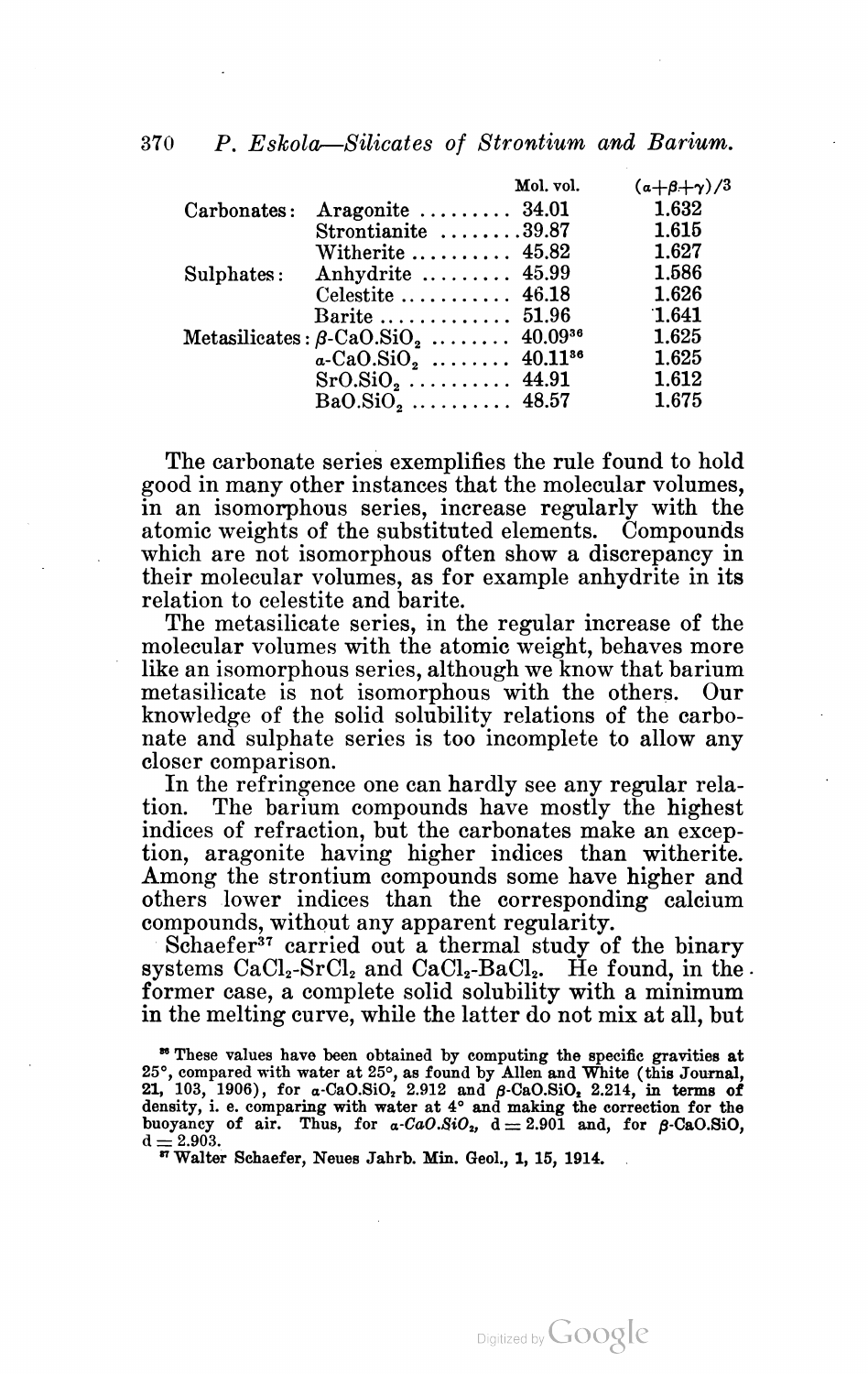form a double compound  $CaCl<sub>2</sub>$ .BaCl<sub>2</sub> which shows an incongruent melting, breaking up into crystals of  $BaCl<sub>2</sub>$ and liquid. These relations are in all particulars, except in the molecular proportion of the double compound, strictly analogous to those of  $\alpha$ -CaO.SiO<sub>2</sub> to the metasili-

cates of strontium and barium. In the lime-silica system there occur the basic silicates  $3CaO.SiO<sub>2</sub>$  and  $3CaO.2SiO<sub>2</sub>$  the analogs of which were not found in the systems strontia-silica or baryta-silica. The last-named system, on the other hand, is the only one in which occur silicates more acid than the metasilicate, namely,  $2BaO.3SiO<sub>2</sub>$  and  $BaO.2SiO<sub>2</sub>$ . Among the alkali metals, in a similar way, the one having the lowest atomic weight (lithium) forms the most basic silicates and those with higher atomic weights (potassium, etc.) more acid silicates.

#### Summary.

Fig. 17 gives a synoptical view of the melting diagrams for the three binary systems  $CaO-SiO_2$ ,  $SrO-SiO_2$ , and  $BaO-SiO_2$ . To make the diagrams really comparable they are all expressed in terms of molecular percentages.

The compositions and melting or decomposition points of the compounds and eutectics, etc. in the three systems are listed in table XI. Table XII gives all the impor tant properties determined for the strontium and barium silicates.

In the system  $SrO-SiO<sub>2</sub>$  the following compounds were found:  $SrO, 2SrO.SiO<sub>2</sub>, SrO.SiO<sub>2</sub>$  and  $SiO<sub>2</sub>$ . With the exception of silica each of them was found in one form only, although the temperature of formation of the strontium silicates was varied from the melting points down to about 900°.

Especial interest was taken in the strontium metasili cate,  $SrO.SiO<sub>2</sub>$ , which was found to be closely isomorphous and optically very similar to  $a$ -CaO.SiO<sub>2</sub>. It therefore probably belongs to the monoclinic crystal system, but its crystals agree so closely with the hexagonal system that, judging only from its own properties, it would seem to belong to this system. The crystals are apparently hemimorphic and might belong to the dihexa gonal pyramidal or, if they are monoclinic, to the mono clinic domatic class.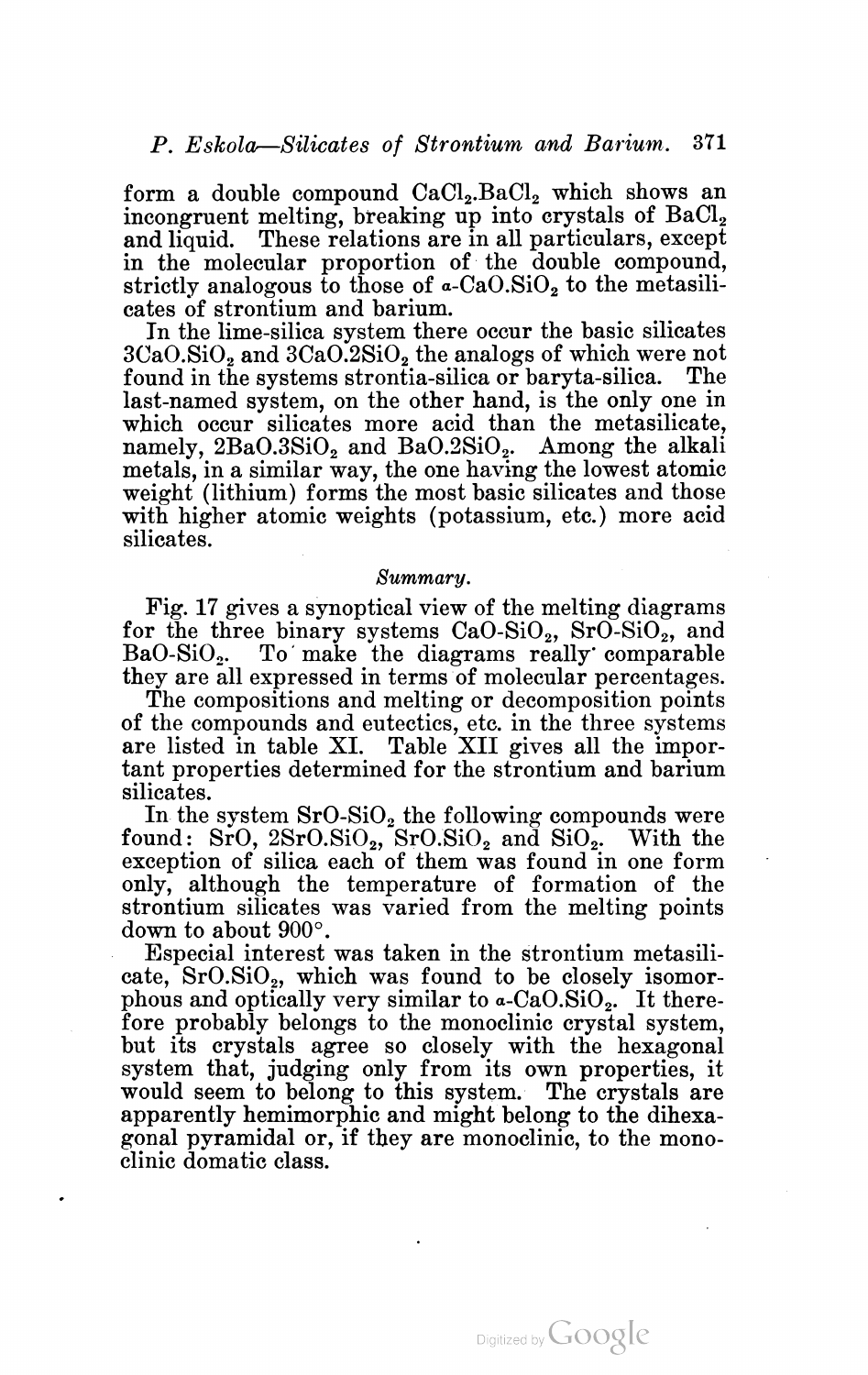

FIG. 17. Synopsis of the binary systems BaO-SiO<sub>2</sub> SrO-SiO<sub>2</sub>, and CaO-SiO<sub>2</sub> in mol.  $\%$ .

Digitized by Google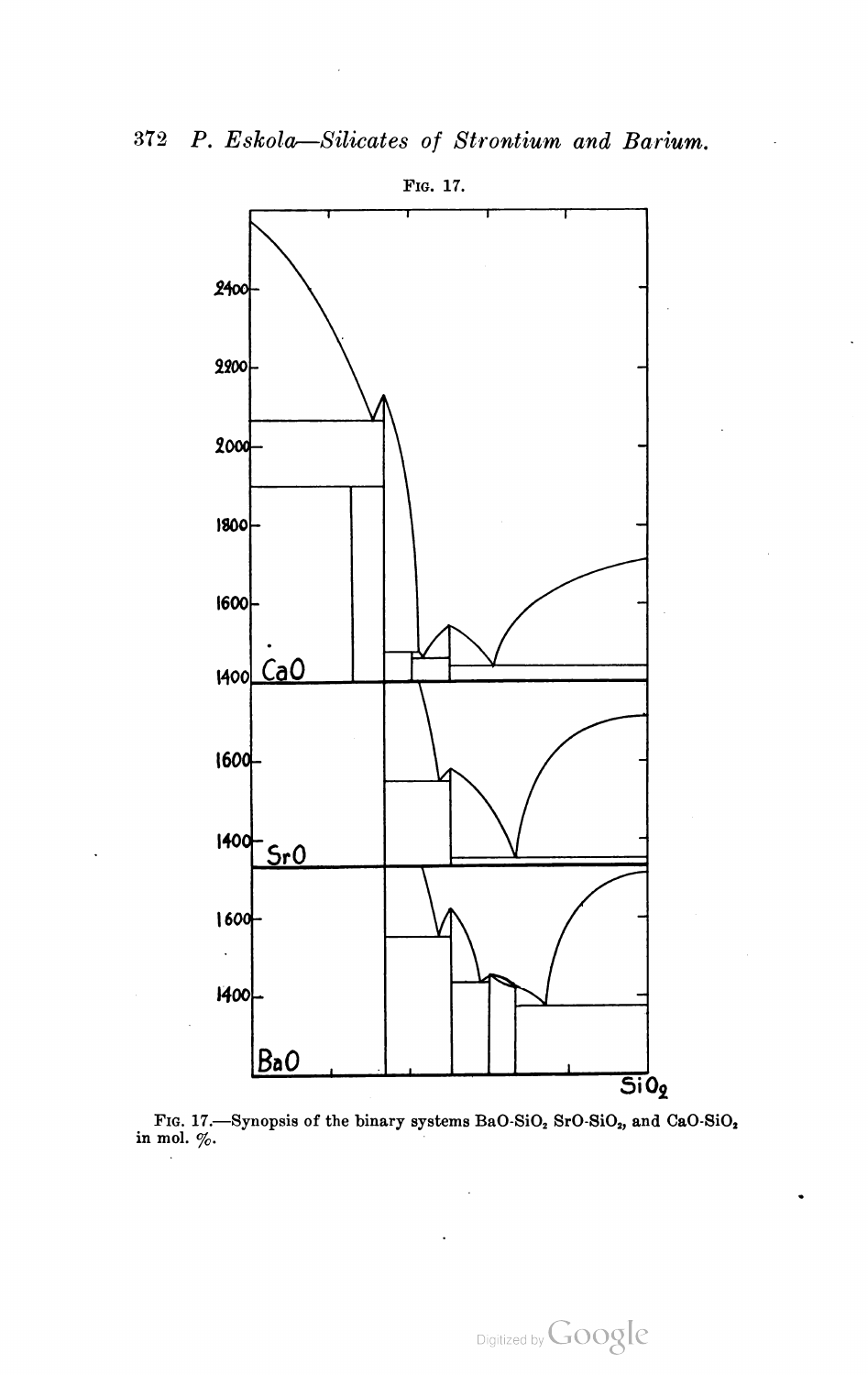# TABLE XI.

Compositions and temperatures in the systems CaO-Si<sub>2</sub>, SrO<sub>2</sub>, and BaO-SiO<sub>2</sub>.

| $SiO2$ CaO<br>SiO.<br>CaO<br>Eutectic cristobalite (?)-                                |  |
|----------------------------------------------------------------------------------------|--|
|                                                                                        |  |
|                                                                                        |  |
| 61.3<br>1436<br>37.0<br>63.0<br>38.7<br>Melting<br>$a$ -CaO.SiO <sub>2</sub>           |  |
| 50<br>Melting<br>48.2<br>51.8<br>50<br>1540<br>$a$ -CaO.SiO <sub>2</sub>               |  |
| Eutectic a-CaO.SiO <sub>2</sub> -3CaO.                                                 |  |
| 1455<br>45.5<br>56.3<br>43.7<br>Melting<br>54.5<br>$2\mathrm{SiO}_2$                   |  |
| 40<br>1475<br>58.2<br>41.8<br>60<br>Decomposition<br>$3CaO.2SiO, \ldots \ldots \ldots$ |  |
| Invar. pt. $3CaO.2SiO2$ -                                                              |  |
| 55.5<br>42.7<br>1475<br>Melting<br>$2CaO.SiO2$<br>44.5<br>57.3                         |  |
| 65.0<br>66.7<br>33.3<br>2130<br>Melting<br>$2CaO.SiO2$<br>35.0                         |  |
| 73.6<br>25<br>1900<br>26.4<br>75<br>Decomposition<br>$3CaO.SiO2$                       |  |
| Eutectic 2CaO.SiO <sub>2</sub> -CaO<br>67.5<br>32.5<br>69.1<br>30.9<br>2065<br>Melting |  |
| 2570<br>100<br>100<br>Melting<br>$CaO$<br>--                                           |  |
|                                                                                        |  |
| $SrO$ SiO, $SrO$ SiO <sub>2</sub>                                                      |  |
| Eutectic tridymite-SrO.SiO2<br>53.5<br>33.6<br>1358<br>46.5<br>66.4<br>Melting         |  |
| 1578<br>Melting<br>$SrO.SiO2$<br>63.2<br>36.8<br>50<br>50                              |  |
| Eutectic $SrO.SiO2-2SrO.$                                                              |  |
| 52.5<br>47.5<br>1545<br>65.5<br>34.5<br>Melting<br>$\rm SiO_2$                         |  |
| 66.7<br>33.3<br>77.5<br>22.5<br>$2SrO.SiO2$                                            |  |
| Eutectic $2SrO.SiO2-SrO.$                                                              |  |
| 100<br>100<br>$SrO$<br>$\overline{\phantom{0}}$                                        |  |
|                                                                                        |  |
| BaO<br>$SiO2$ BaO $SiO2$                                                               |  |
| Eutectic tridymite-BaO.                                                                |  |
| 25.9<br>Melting<br>53<br>74.1<br>1374<br>47<br>$2\mathrm{SiO}_2$                       |  |
| 33.3<br>66.7<br>1420<br>Melting<br>56<br>44<br>$BaO.2SiO2$                             |  |
| 60<br>1450<br>Melting<br>62.9<br>37.1<br>40<br>$2BaO.3SiO2$                            |  |
| Eutectic 2BaO.3SiO <sub>2</sub> -BaO.                                                  |  |
| 42.2<br>65<br>35<br>57.8<br>1437<br>Melting<br>$\mathrm{SiO}_2$                        |  |
| 50<br>1604<br>28.2<br>50<br>Melting<br>71.8<br>$BaO.SiO2$                              |  |
| Eutectic BaO.SiO <sub>2</sub> -2BaO.                                                   |  |
| 1551<br>74.5<br>25.5<br>53.5<br>46.5<br>Melting<br>$\operatorname{SiO}_2$              |  |
| 66.7<br>33.3<br>83.6<br>16.4<br>$2BaO.SiO2 \ldots \ldots \ldots$                       |  |
| Eutectic 2BaO.SiO <sub>2</sub> -BaO                                                    |  |
| $\overline{\phantom{0}}$<br>100<br>100<br>$BaO$                                        |  |

In the system  $BaO-SiO<sub>2</sub>$  the compounds BaO, 2BaO.  $\text{SiO}_2$ , BaO.SiO<sub>2</sub>, 2BaO.3SiO<sub>2</sub>, BaO.2SiO<sub>2</sub>, and SiO<sub>2</sub> have been found.<br>Of these compounds the dibarium trisilicate, 2BaO.

 $3SiO<sub>2</sub>$ , and the barium disilicate, BaO.2SiO<sub>2</sub>, showed very remarkable behavior, being isomorphous, of orthorhombic symmetry, and forming a complete series of solid solutions. The melting diagram of this series belongs to Bakhuis Roozeboom's type 1, without maximum or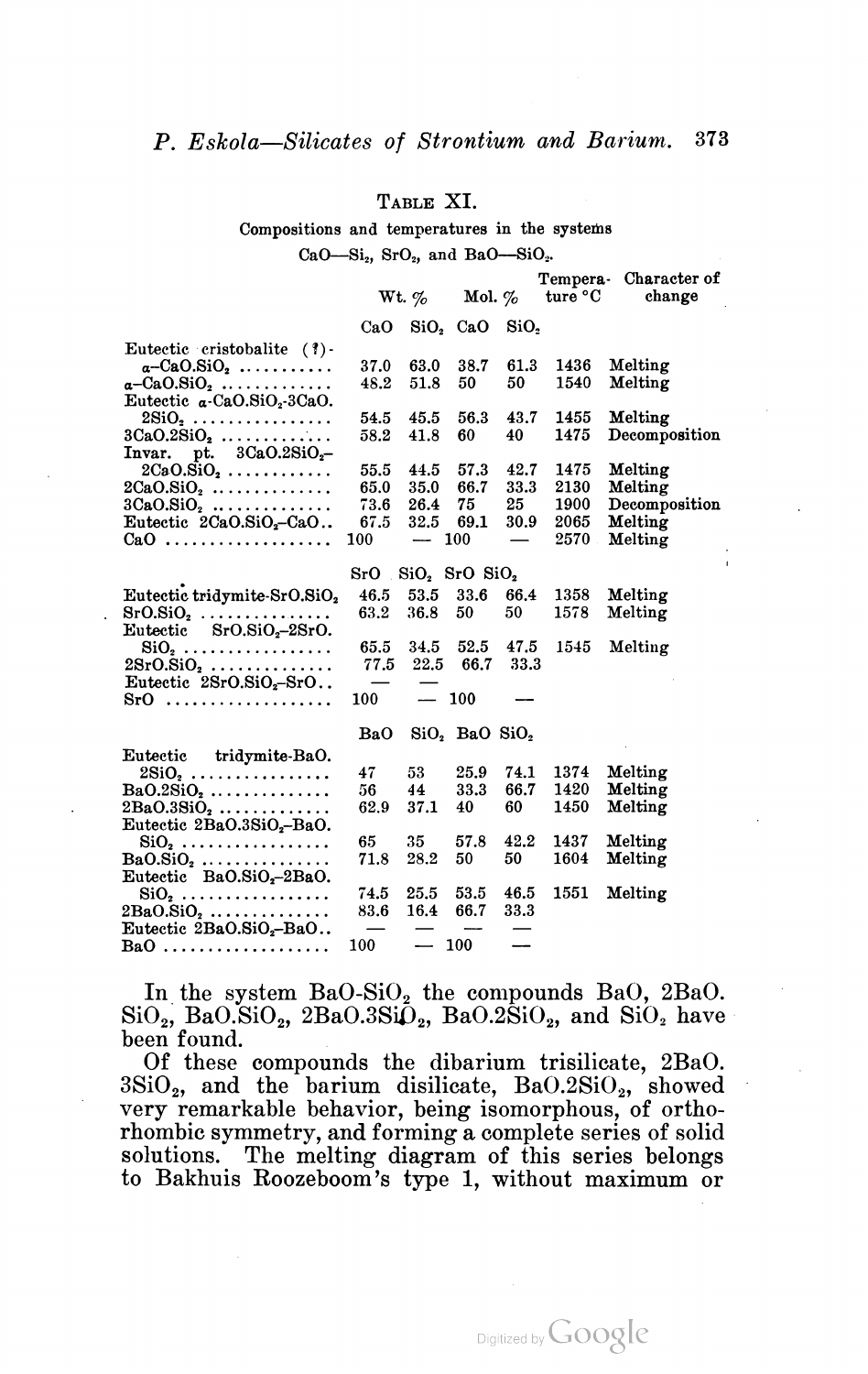| Composition                                           | System<br>and habit                                                 | ¢            | ∾        |                         | Dispersion<br>$\frac{8}{2}$            | Cleavage                                                                          | Density     | Remarks                                                     |
|-------------------------------------------------------|---------------------------------------------------------------------|--------------|----------|-------------------------|----------------------------------------|-----------------------------------------------------------------------------------|-------------|-------------------------------------------------------------|
| S <sub>rO</sub>                                       | Isometric                                                           | $\vdots$     | 1.87     | $\vdots$                | $\vdots$                               | $[100]$<br>perfect                                                                | 4.750ª      |                                                             |
| 2SrO.SiO,                                             | Monocl.?                                                            | 1.727        | 1.732    | 1.756                   | $32^{\circ}30'$                        | $\begin{array}{c} \n\vdots \\ \vdots \\ \vdots\n\end{array}$                      | $\vdots$    | Twinned on [100]                                            |
| S <sub>I</sub> O.SIO <sub>2</sub>                     | tabular (0001)<br>dihexagonal<br>pyramidal<br>Pseudo <sup>(?)</sup> | 1,599<br>ချိ |          | 1.637<br>$\frac{6}{11}$ | ೬                                      | sood Lc                                                                           | 3.650       | solid solutions with<br>Complete series of<br>$a$ -CaO.SiO, |
| BaO                                                   | Isometric                                                           | $\vdots$     | 2.16     | $\vdots$                | $\vdots$                               | $[100]$<br>perfect                                                                | 5.722ª      |                                                             |
| 2BaO.SiO <sub>2</sub>                                 | Granular                                                            | 1.810        | $\vdots$ | 1.830                   |                                        | å                                                                                 | $\vdots$    |                                                             |
| BaO.SiO <sub>2</sub>                                  | Orthorhombic<br>or needles<br>granular                              | 1.673        | 1.674    | 1.678                   | strong<br>$\theta > v$<br>$29^{\circ}$ | good aß                                                                           | 4.399       |                                                             |
| 2BaO.3SiO <sub>2</sub>                                | Orthorhombic<br>granular                                            | 1.620        | 1.625    | 1.645                   | 53°30'                                 | $\frac{\text{perfect } \beta \gamma}{\text{poor } a\beta}$<br>and $a\gamma$       | 3.93        | Complete series<br>of solid                                 |
| BaO.2SiO <sub>2</sub>                                 | Orthorhombic<br>tabular  a <sup>3</sup>                             | 1.597        | 1.612    | 1.621                   | 74°45'                                 | perfect aß<br>$\frac{\text{good}}{\text{and}} \frac{\beta \gamma}{\alpha \gamma}$ | 3.73        | solutions.                                                  |
| BaO.2CaO.3SiO,                                        | Hexagonal (?)<br>fibrous                                            | 1.668<br>ĭ   |          | 1.681<br>ា<br>រ         |                                        | prismatic                                                                         | $\vdots$    |                                                             |
| $S10, A10, O3, 2S10$                                  | Triclinic <sup>(?)</sup>                                            | 0.574        | 1.582    | 1,586                   | large                                  |                                                                                   | 3.043*      | with anorthite.<br>Solid solutions                          |
| BaO.Al <sub>2</sub> O <sub>2</sub> .2SiO <sub>2</sub> | Monoclinic                                                          | 1.587        | 1.593    | 1.600                   | large                                  | perfect[010]<br>good[001]                                                         | $3.573^{b}$ | with orthoclase.<br>Solid solutions                         |

TABLE XII. Physical properties of the strontium and barium silicates and oxides.

d.

 $\mathbf{S}_i$ 

374 P. Eskola-Silicates of Strontium and Barium.